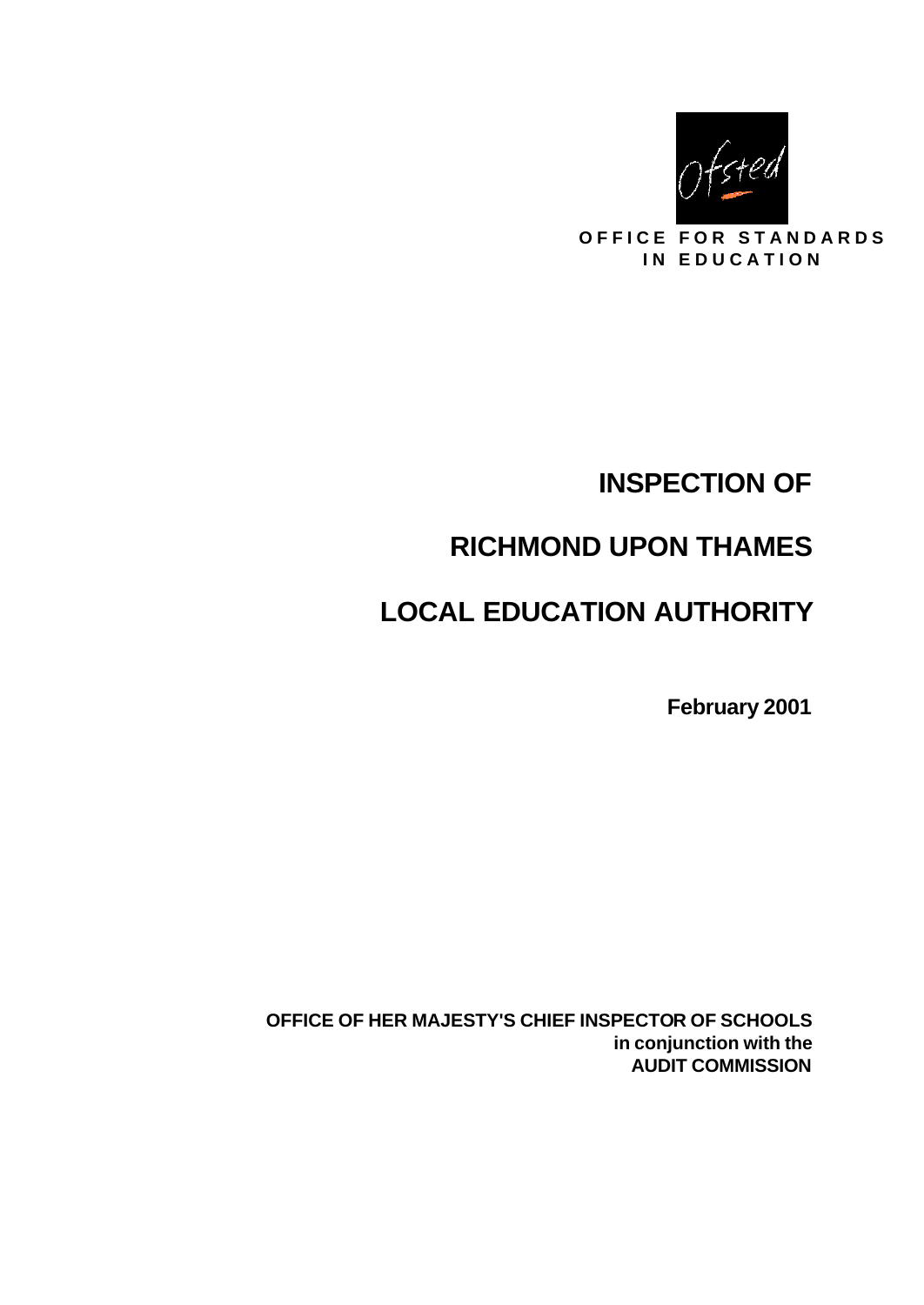# **CONTENTS PARAGRAPHS**

| <b>INTRODUCTION</b> | $1 - 3$  |
|---------------------|----------|
| <b>COMMENTARY</b>   | $4 - 11$ |

#### **SECTION 1: THE LEA STRATEGY FOR SCHOOL IMPROVEMENT**

| Context                                   | 12 - 18   |
|-------------------------------------------|-----------|
| Performance                               | 19        |
| <b>Funding</b>                            | $20 - 25$ |
| Council structure                         | 26        |
| The Education Development Plan            | $27 - 32$ |
| The allocation of resources to priorities | $33 - 38$ |
| Recommendations                           |           |

#### **SECTION 2: SCHOOL IMPROVEMENT**

| Implications of other functions                      | 39        |
|------------------------------------------------------|-----------|
| Monitoring, challenge, support, intervention         | $40 - 44$ |
| Collection and analysis of data                      | 45 - 48   |
| Support for literacy                                 | $49 - 53$ |
| Support for numeracy                                 | $54 - 59$ |
| Support for information and communication technology | $60 - 65$ |
| Support for schools causing concern                  | $66 - 68$ |
| Support for school management                        | $69 - 72$ |
| Support for governors                                | $73 - 77$ |
| Support for early years                              | 78 - 79   |
| Recommendations                                      |           |

#### **SECTION 3: STRATEGIC MANAGEMENT**

| Corporate planning     | 80 - 88 |
|------------------------|---------|
| Management services    | 89 - 96 |
| <b>Recommendations</b> |         |

## **SECTION 4: SPECIAL EDUCATION PROVISION**

| Strategy                     | 97 - 101  |
|------------------------------|-----------|
| <b>Statutory obligations</b> | 102       |
| School improvement           | 103 - 105 |
| Analysis and value for money | 106       |
| Recommendations              |           |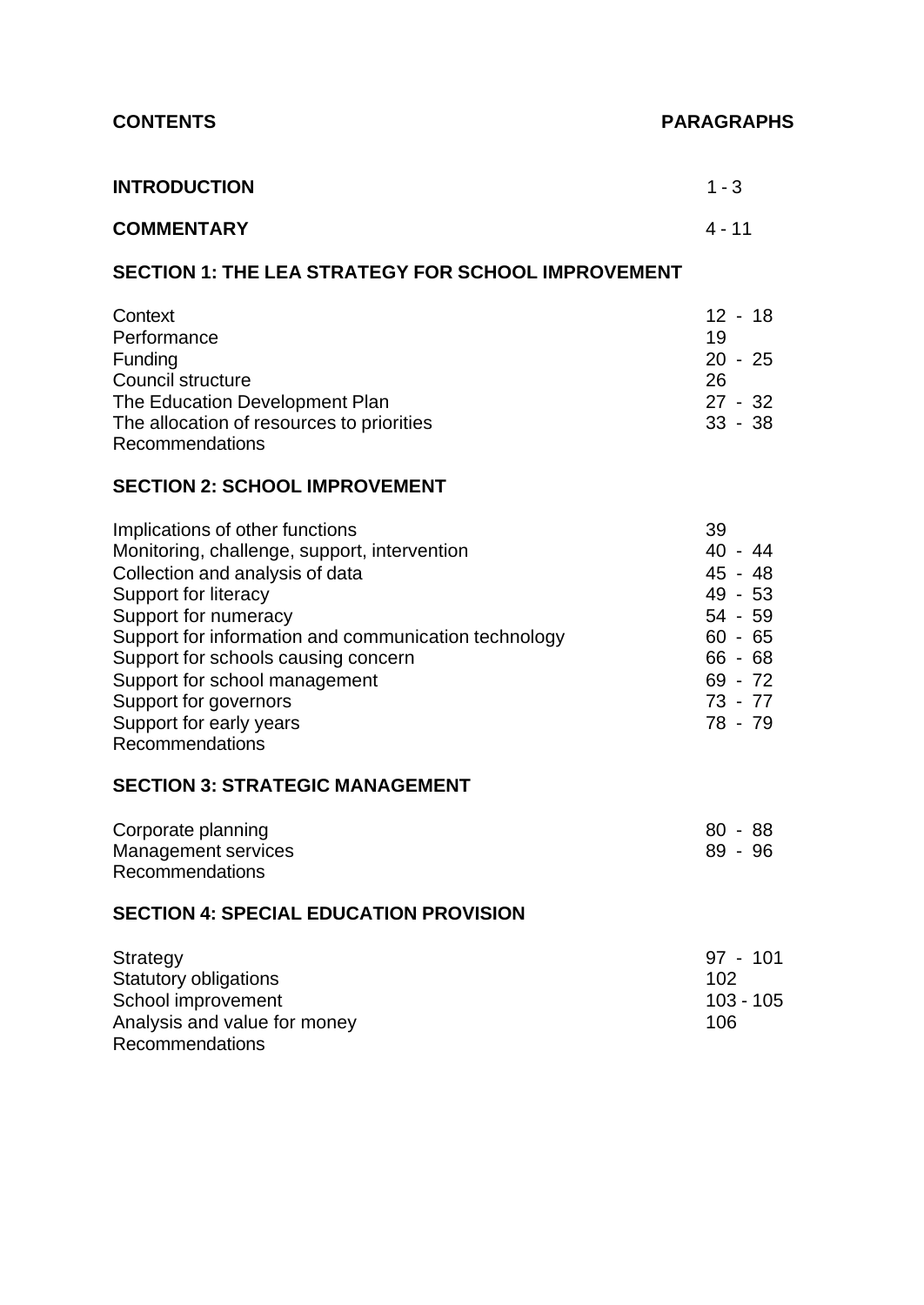## **SECTION 5: ACCESS**

| School premises                                 | $107 - 110$ |
|-------------------------------------------------|-------------|
| The supply of school places                     | $111 - 116$ |
| Admissions                                      | 117         |
| Provision of education otherwise than at school | $118 - 121$ |
| Attendance                                      | 122 - 124   |
| Behaviour support                               | $125 - 128$ |
| Health, safety, welfare and child protection    | 129         |
| Children in public care                         | $130 - 131$ |
| Ethnic minority children                        | 132 - 136   |
| Gifted and talented pupils                      | 137 - 139   |
| Measures to combat racism                       | 140         |
| Social exclusion                                | 141 - 143   |
| <b>Recommendations</b>                          |             |

#### **APPENDIX: RECOMMENDATIONS**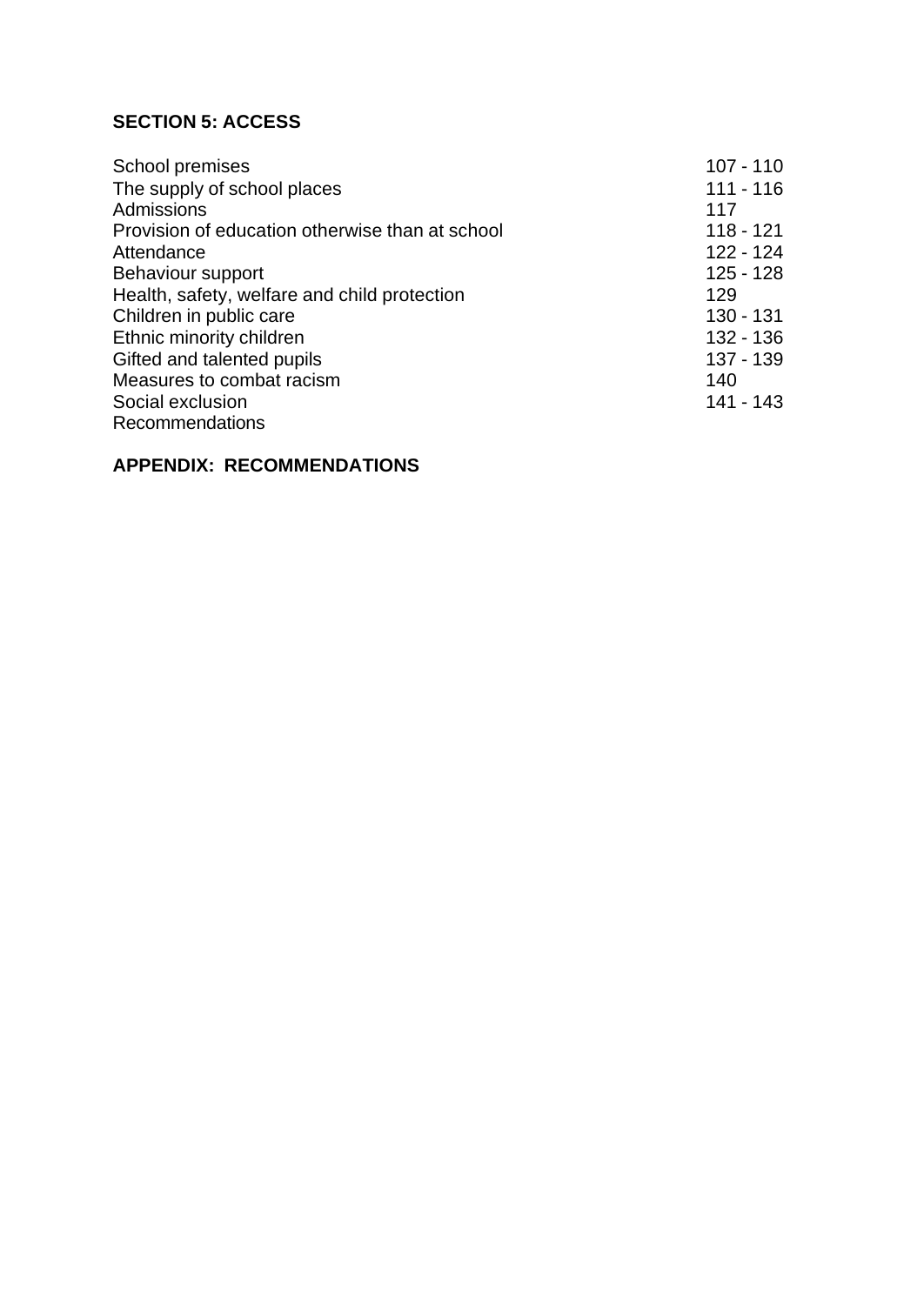#### **INTRODUCTION**

1. This inspection was carried out by OFSTED in conjunction with the Audit Commission under Section 38 of the Education Act 1997. The inspection used the *Framework for the Inspection of Local Education Authorities* which focuses on the effectiveness of local education authority (LEA) work to support school improvement. The inspection also took account of the Local Government Act 1999, insofar as it relates to work undertaken by the LEA on Best Value.

2. The inspection was partly based on data, some of which was provided by the LEA, on school inspection information and audit reports, on documentation and discussions with LEA members, staff in the education department and in other Council departments. In addition, a questionnaire seeking views on aspects of the LEA's work was circulated to all its schools. The response rate was 82 per cent.

3. Group discussions were held with representatives of schools and the LEA's partners. The inspection also involved studies of the effectiveness of particular aspects of the LEA's work through visits to one nursery school, nine primary schools, two special schools, six secondary schools and one joint education and social services centre. The visits tested the views of governors, headteachers and other staff on the key aspects of the LEA's strategy. The visits also considered whether the support that is provided by the LEA contributes, where appropriate, to the discharge of the LEA's statutory duties, is effective in contributing to improvements in the schools, and provides value for money. The inspection also took account of relevant evidence from HMIs' national monitoring work.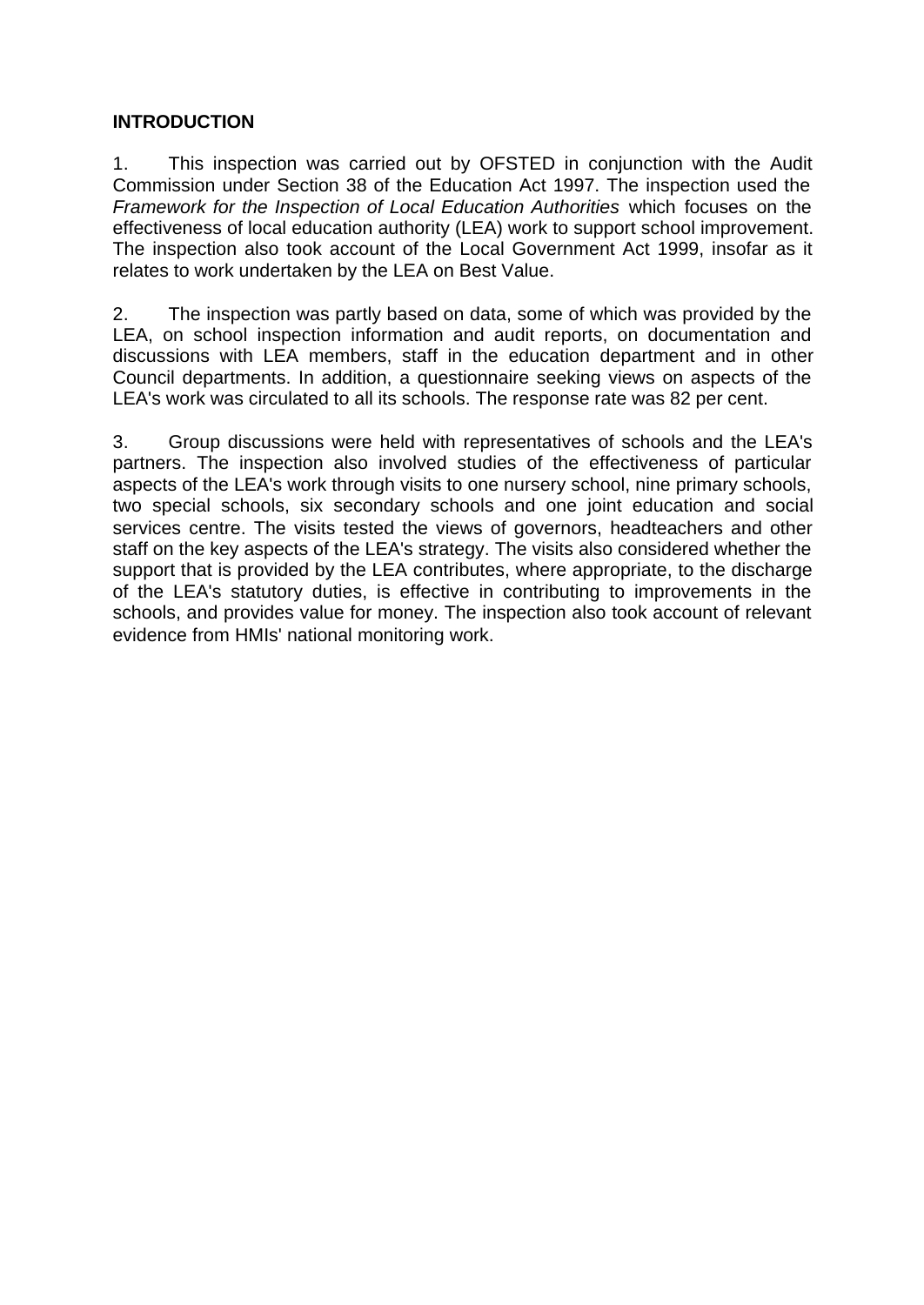# **COMMENTARY**

4. Richmond upon Thames is one of the outer boroughs of Greater London. It is a relatively affluent authority with one of the lowest unemployment rates in the country. Many local children attend schools in the independent sector, both at primary and secondary level. A significant number of pupils who attend Richmond LEA primaries also leave the authority at 11 to attend secondary schools in neighbouring authorities. Conversely, many pupils from other authorities enter Richmond schools, especially at secondary level. Overall, the LEA's secondaries cater for a less advantaged cohort than the primaries.

5. Pupils in Richmond schools begin their statutory schooling attaining above the standards expected nationally. The performance of primary schools is well above that found nationally. At secondary level, performance is less good, but even so all schools are achieving at least in line with like schools elsewhere and half perform better than comparable schools.

6. The Council has consistently given a high priority to education, although the amount by which its funding exceeds the Standard Spending Assessment has reduced steadily from 1995/96 to 1999/00. It has, however, increased by one per cent this financial year. During this period elected members have protected school budgets whilst cutting costs at the centre.

7. The strategic management of education is unnecessarily complex, and during the last three years, when there have been three substantive and two acting Chief Education Officers, some important developments in service planning have been cut and others inefficiently deployed**.** The senior management structure of the Council has not been fully assessed in terms of the value it has added to the effectiveness of the LEA. The recent appointment of a new Chief Education Officer has been welcomed across the authority.

8. Whilst the LEA performs many of its functions satisfactorily, the weaknesses are significant. In general, the strengths lie in the area of school improvement, where the schools receive sound support and advice from LEA inspectors, and in some facilities management services. No schools are in special measures or have serious weaknesses. Other areas of work, such as support for pupils with special educational needs (SEN) and for vulnerable pupils are sometimes weak, as are some other management services, although there are signs of improvement. Clear information is not provided on schools' responsibilities should they decline to purchase a service from the LEA, and information does not enable schools to make fully informed purchasing decisions. The authority is also having significant difficulty in controlling its SEN budget.

- 9. The following functions are exercised particularly effectively:
- the support for literacy;
- the support for numeracy;
- the support to governors;
- the support for early years; and
- the management of school admissions.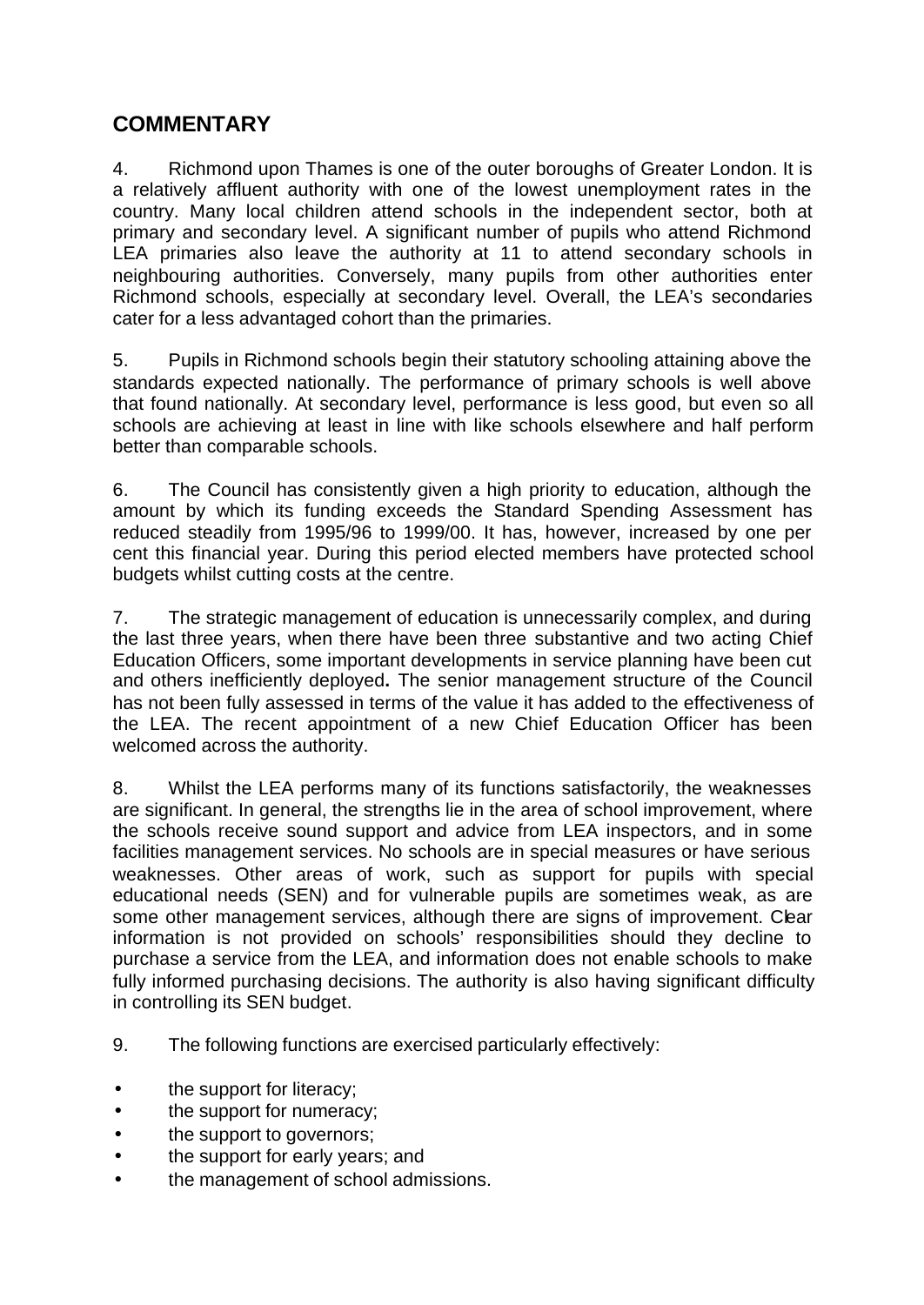- 10. The LEA provides satisfactory or good services in some other areas, but the following functions are not exercised adequately:
- some aspects of the Education Development Plan;
- the clarity of the LEA's strategy for special educational need (SEN);
- the speed of processing SEN statements;
- the planning of school places;
- the support for pupils who have no school place;
- the support for school attendance;
- the support for pupils with behavioural problems;
- the support for curricular information and communication technology;
- asset management planning; and
- the quality and value for money of property services, cleaning and caretaking, grounds maintenance, and catering.

11. These weaknesses constitute a seriously defective performance in some of the most basic areas of LEA work. The LEA is aware of its shortcomings, and gives some basis for optimism for the future. Members and officers are committed to improvement, and have sought external assistance in achieving it. However, the unnecessarily obscure arrangements for management of the education service are an obstacle to progress and there is little evidence that they add value to the educational provision. The Council needs to review the structure in order to create a more effective and efficient system. Provided that the Council does this, we believe that the LEA is capable of improvement. The LEA will require another inspection within two years.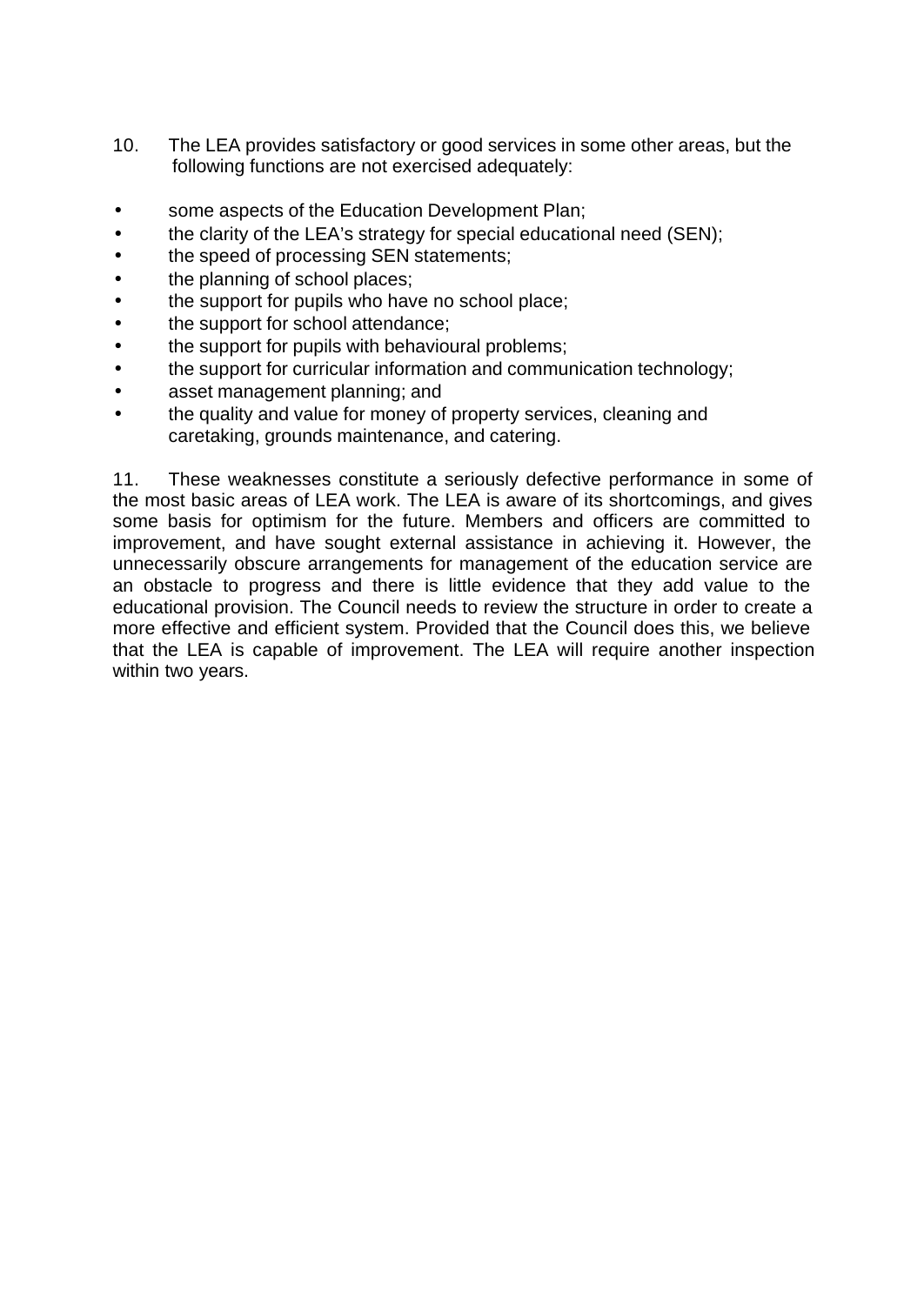# **SECTION 1: THE LEA STRATEGY FOR SCHOOL IMPROVEMENT**

#### **Context**

12. The London Borough of Richmond upon Thames is in the south west part of Greater London. It has a population of 192,000.

13. Forty-one per cent of the population work in the borough, mostly in banking, finance and insurance, distribution, hotels and restaurants, health, education and public services. There are high numbers of self-employed people and a few large companies. The unemployment rate, at 2.7 per cent, is one of the lowest nationally. It is a relatively affluent authority, with the proportion of adults in the higher social class categories well above that found nationally or in similar LEAs.

14. The authority maintains one nursery school, 39 primary schools, of which 15 have nursery units attached, eight 11–16 secondary schools and three special schools. Seven schools are designated by the Department for Education and Employment as Beacon schools, two of which are secondary and five primary. There are 20,018 pupils in Richmond schools: 835 nursery; 11,533 primary pupils (including 1,719 under-fives in reception classes); 7,490 secondary pupils; and 160 pupils in special schools.

15. The schools are popular. There is a low number of surplus places and in some areas of the authority the number of primary age pupils exceeds the schools' standards admission numbers. Around 13 per cent at primary and 39 per cent at secondary come from neighbouring LEAs. At primary transfer, around 30 per cent of pupils move to independent, selective, Roman Catholic or single sex schools in other LEAs.

16. Ethnic minorities comprise 12.4 per cent of the school population, compared to 11.7 per cent nationally and 20.8 per cent in the LEA's statistical neighbours. The percentage population of each minority ethnic group is similar to that found nationally, with the exception of Asian and Chinese groups which are higher than the national averages.

17. The numbers of primary and secondary pupils with statements of special educational need (SEN) are in line with the national averages but the secondary proportion is above that in similar authorities.

18. Entitlement to free school meals at primary level is below the national average. At secondary level, it is similar to the national figure.

### **Performance**

19. The key features of schools and pupils' performance in 1999 were:

- pupils' attainment on entry to school is mostly above that found nationally;
- attainment at the end of Key Stages 1 and 2 in the core subjects of English,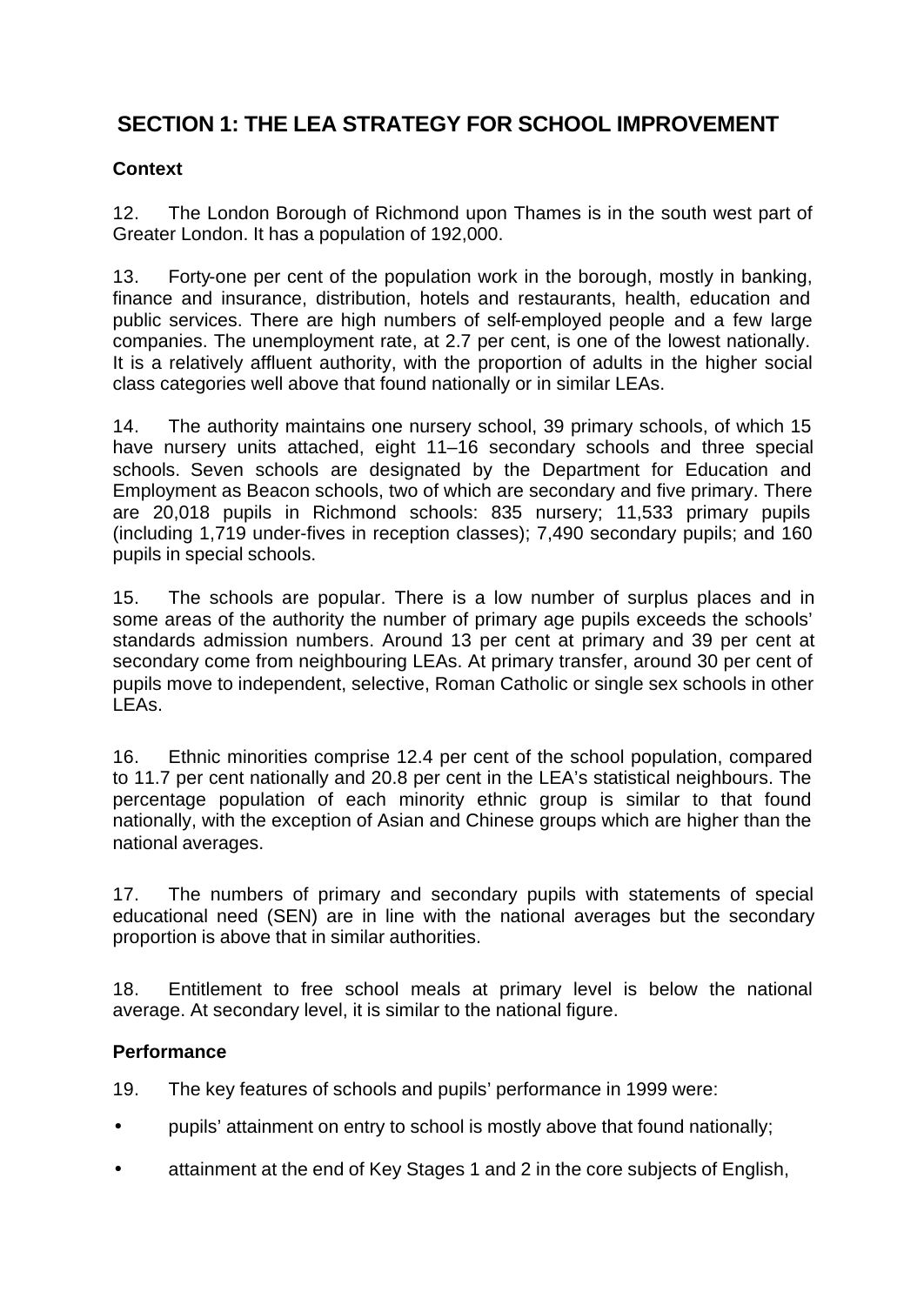mathematics and science is well above national averages. Boys and girls perform equally well;

- at the end of Key Stage 3, the percentage of pupils achieving level 5 or above is in line with national averages in English and mathematics and above in science. At level 6 and above, pupils' attainment exceeds the national averages in all three core subjects. There is no significant difference between the performance of boys and girls;
- at GCSE, pupils' performance for five or more  $A^*$ -C grades and the average points score (APS) per candidate are above the national figures. It is in line for one or more A\* - G grades. With the exception of girls performing marginally better at achieving five A\* - C grades, elsewhere the performance of boys and girls is similar. The most recent University of London Institute of Education (ULIE) report shows that all the secondary schools are achieving at least in line with like schools, with half doing better than this;
- since 1995, the rate of improvement in the core subjects at the end of Key Stage 2 is higher in English, but lower in mathematics and science, when compared with national figures. For the same period, the rate of improvement for pupils achieving one A\*-G grade at GCSE is better than the national rate. At five A\*-C grades, it is lower than nationally;
- attendance at primary schools is above the national average, with unauthorised absence lower. Secondary attendance is lower than that found nationally. Unauthorised absence was higher than the national average in 1999 but has generally been in line since 1995;
- permanent exclusions at primary school are below that found nationally. At secondary school, they are well above;
- no schools have been put into special measures, and none are designated as having serious weaknesses;
- the percentage of primary schools graded 'very good' or 'good' in OFSTED inspections is above both statistical neighbours and national averages. Evidence from those schools that have been inspected twice suggests improvements have been made in the quality of education and management, with the school's climate remaining very good;
- the percentage of secondary schools graded 'very good' or 'good' is below both the national and statistical neighbours' averages. However, evidence from those schools that have been inspected twice suggests that improvements have been made in the school's climate and management, while the quality of education has remained constant and below that found nationally.

#### **Funding**

20. Although the Standard Spending Assessment (SSA) for school provision in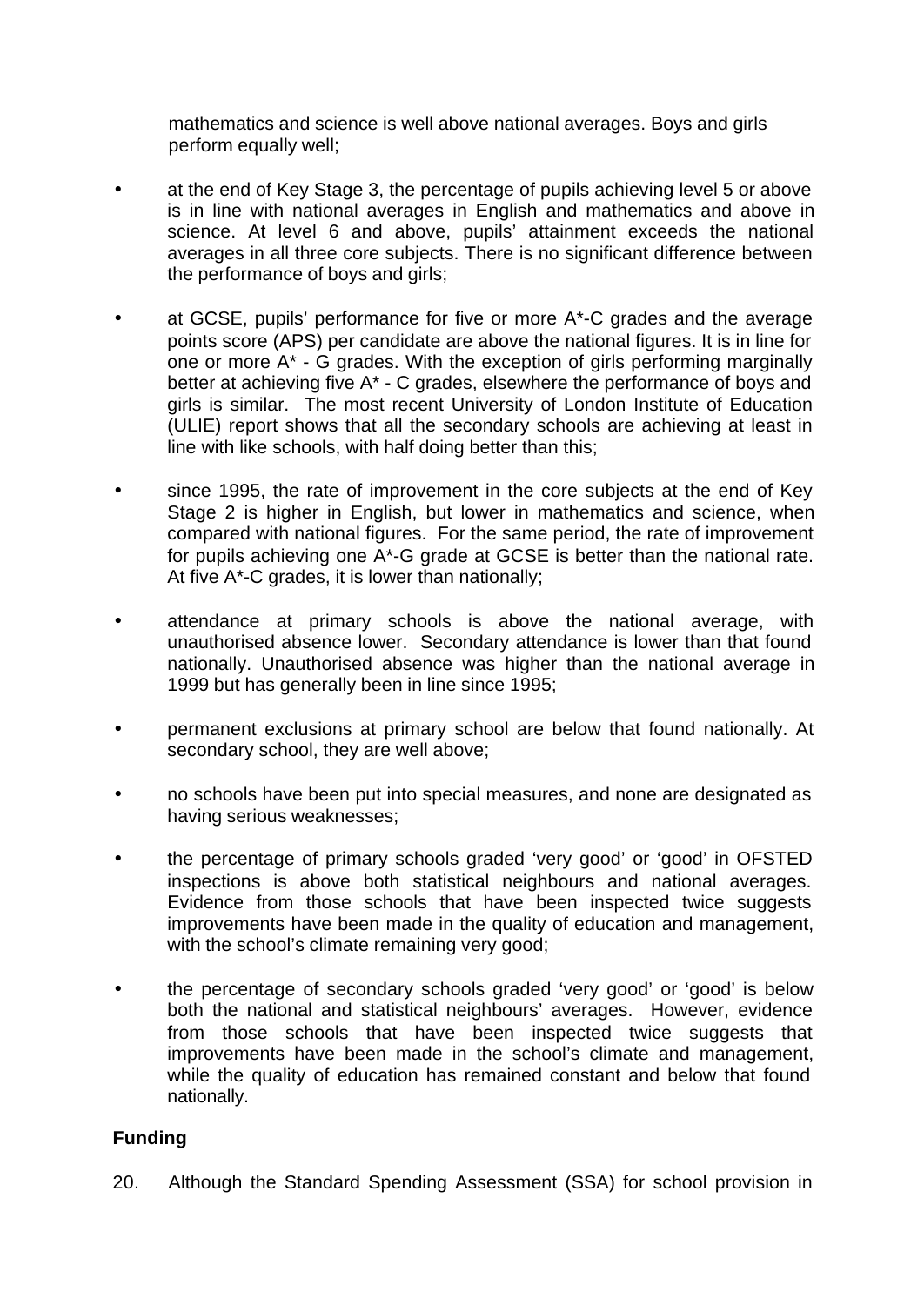Richmond upon Thames is significantly below the outer London borough average, the Council's spending on education has been consistently above the SSA. However, the gap between expenditure and the SSA has been steadily decreasing: from 13 per cent in 1995/96 to four per cent in 1999/2000. During this period the central services of the LEA were substantially reduced to protect schools' delegated budgets but there were still some significant reductions in delegated funding. Whilst the LEA has consistently made education a high spending priority, schools' recent experience has, until the current year, been one of steady decline in real terms. This, and the means by which some reductions have been made, have adversely affected relationships with the LEA. For 2000/2001 the increase in Education SSA was more than fully passed on.

21. Overall spending on primary and secondary schools is below the outer London borough average. The fact that there are no sixth form pupils in Richmond upon Thames' schools affects the secondary comparison. Provision for pupils aged 11-15 will be significantly closer to the average.

|                                                            | <b>Richmond</b><br>upon Thames | <b>Outer</b><br>London<br>boroughs | <b>English</b><br>All<br><b>LEAs</b> |
|------------------------------------------------------------|--------------------------------|------------------------------------|--------------------------------------|
| Primary Local Schools Budget   £2,330<br>(LSB) per pupil   |                                | £2,442                             | £2,294                               |
| Secondary Local Schools Budget   £3,004<br>(LSB) per pupil |                                | £3,138                             | £2,987                               |

22. The proportion of the LSB controlled centrally in 2000/2001 is relatively high (ISB 80.0 per cent of LSB) compared to the average for outer London boroughs (81.8 per cent). However, devolved funding for pupils with statements of SEN in mainstream schools makes up a substantial proportion of the difference. Schools are generally content with the range of responsibilities delegated, but the method of devolving funding for statemented SEN support, where allocations are normally below the cost of making the provision specified, is unsatisfactory and contentious. Centrally controlled spending on statutory and regulatory duties is above the outer London borough average, but that on school improvement is below. Arrangements for charging the costs of central services to the education budget are satisfactory.

23. Delegated funding for Richmond upon Thames primary and secondary schools shows a somewhat different relationship with the outer London averages than for the overall figure. This indicates an unusually high allocation of centrally controlled expenditure to the secondary sector.

|                                                            | <b>Richmond</b><br>upon Thames | Outer<br>London<br>boroughs | <b>English</b><br>All<br><b>LEAs</b> |
|------------------------------------------------------------|--------------------------------|-----------------------------|--------------------------------------|
| Primary Local Schools Budget   £1,866<br>(ISB) per pupil   |                                | £1,898                      | £1,734                               |
| Secondary Local Schools Budget   £2,437<br>(ISB) per pupil |                                | £2,606                      | £2,433                               |

24. Arrangements for co-ordinating submissions and developing bids for grant aid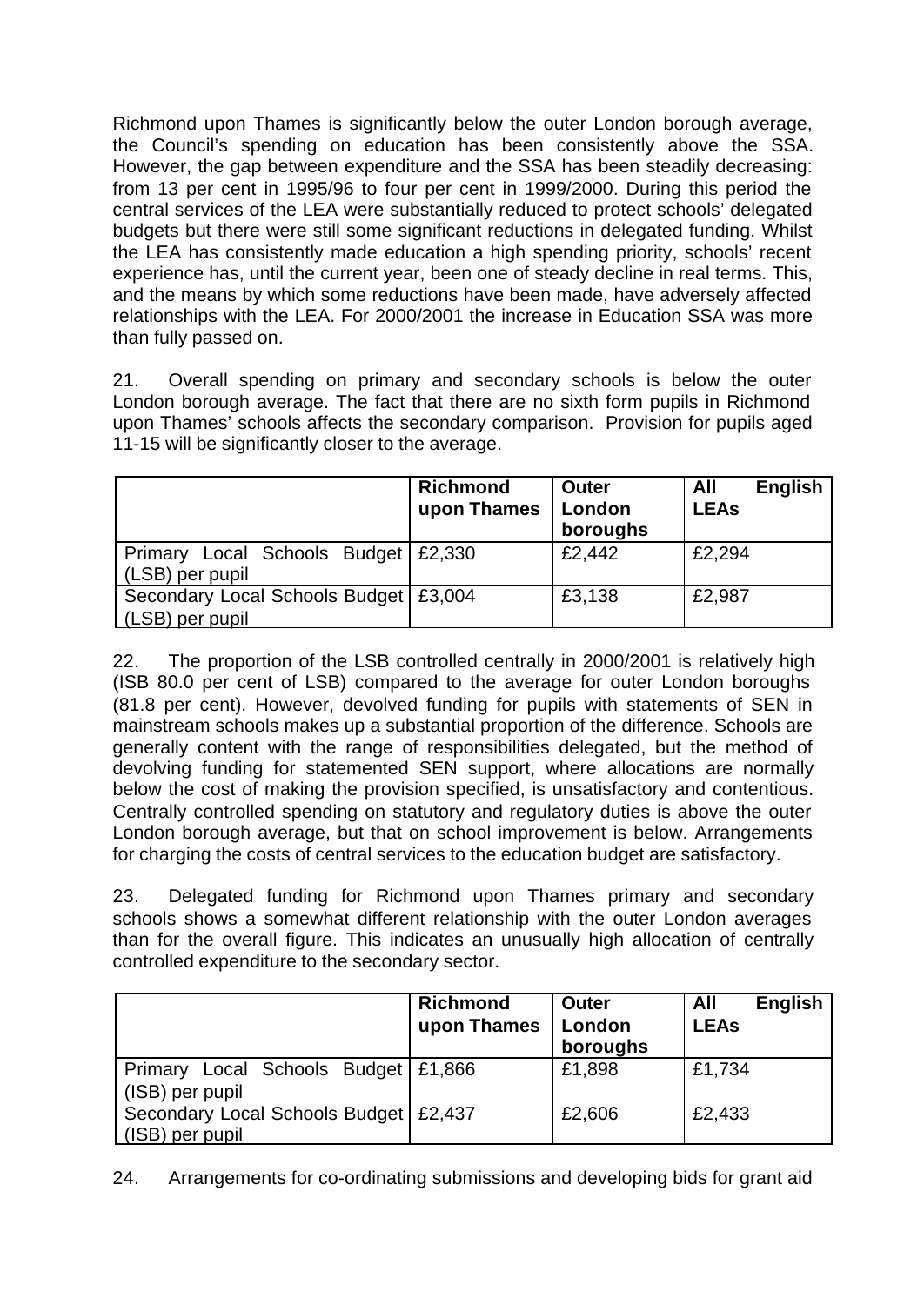are satisfactory. The LEA has been energetic in pursuing opportunities, but its income has been modest overall, reflecting the relatively affluent nature of the local population. Exceptions to this have been the bids for New Deal for Schools and Infant Class Size Grants. Information and advice for schools on the preparation of bids for building works have been particularly good.

25. Before 1999/2000, the Council was largely reliant for its education capital spending on contributions from its revenue budget and the use of capital receipts. Since then, grant income has increased significantly, whilst the use of these other funds has been at least sustained. A substantial and complex Private Finance Initiative (PFI) scheme to increase primary school provision on seven sites in the borough has been approved by the DfEE. The LEA has also successfully secured a number of Section 106, 'planning gain', agreements to improve school provision, some of them quite substantial. Overall, it has demonstrated initiative in this area of work.

#### **Council structure**

26. The Council comprises 34 Liberal Democrats, 14 Conservative and four Labour. There are currently eight committees, one of which is education with 27 members. The political make-up is ten Liberal Democrat members, four Conservatives and one Labour. There are two co-opted voting members, two voting parent governor representatives and eight non-voting community advisers. The Council has been slower than many others to respond to central government's proposals for modernising local government but it will, from May 2001, change to a leader and cabinet system.

#### **The Education Development Plan**

27. Officers and Council members regard the Educational Development Plan (EDP) as a significant document in the planning for education within the authority. However, whilst it has some strengths it also has some significant weaknesses which make it unsatisfactory.

- 28. The EDP has eight priorities:
- support school improvement through self-review;
- raise achievement in literacy;
- raise achievement in numeracy;
- increase provision and raise achievement in ICT;
- support school improvement through promoting professional development and training opportunities;
- raise individual achievement and promote personal development;
- support schools in managing pupils' behaviour to raise achievement and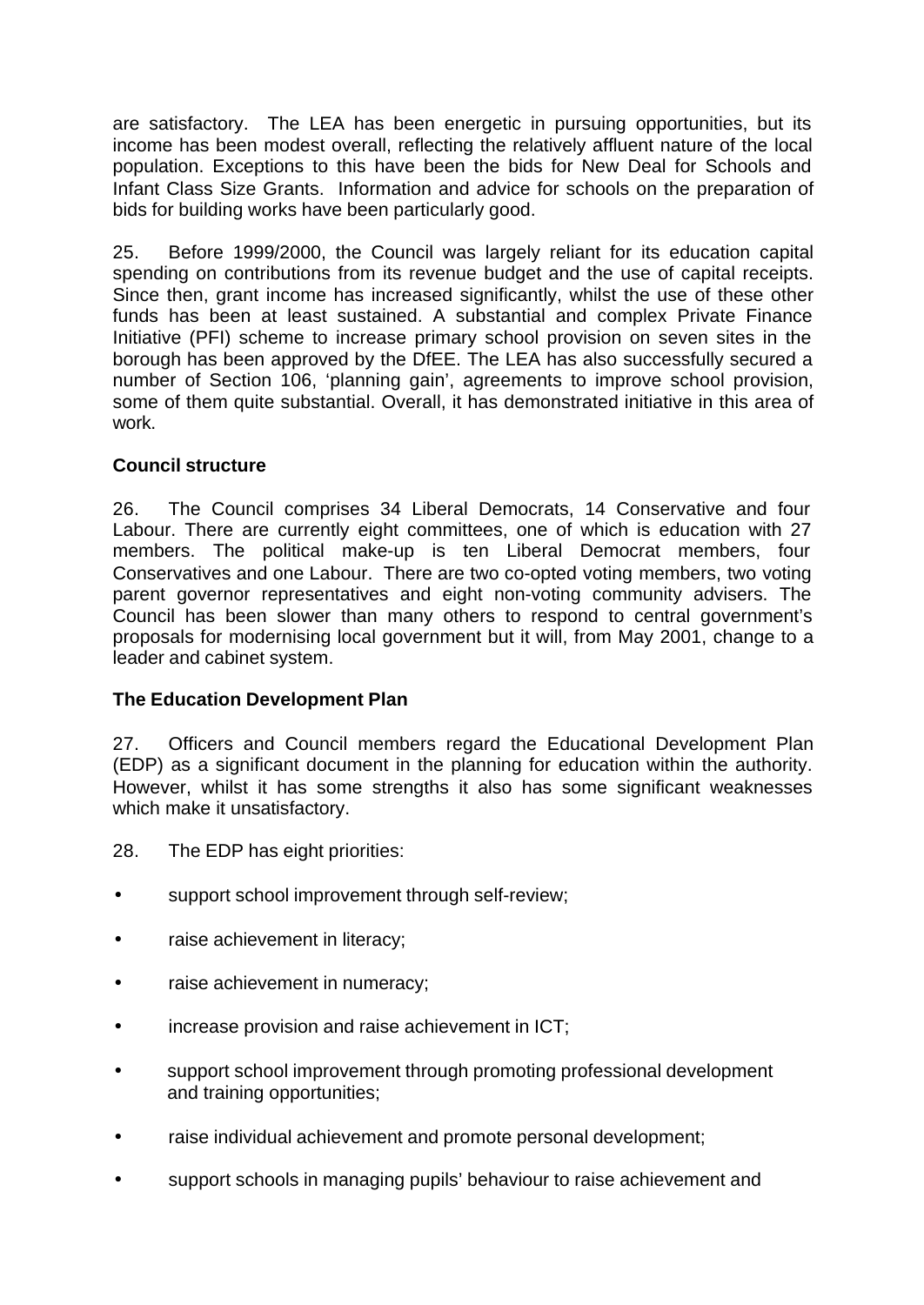reduce disaffection; and

• promote excellence and the distinctive character of each school.

29. The 2000 EDP is an updated version of the original plan that was approved by the Secretary of State in 1999. This version contains some improvements in the quality of detail of identified priorities, especially in terms of key personnel and costs. The links with the Behaviour Support Plan, Early Years Childcare and Development Plan, Class Sizes Plan and the Fair Funding Plan are now more explicit. It remains very ambitious, but rightly includes school self-review and the national priorities in literacy, numeracy and ICT.

30. Many of the priorities and their associated activities now have a much clearer focus and rationale than in the original EDP. They are also more closely allied to an audit of the strengths and weaknesses within the authority. Performance data have been satisfactorily used and appropriately linked to evaluations and mid-year reports, together with annual reports from inspectors. Sufficient work has also been undertaken to collate and quantify officers' work against the priorities as an aid to allocating resources more appropriately to priorities. The priorities for literacy and numeracy link well with the implementation of the national strategies and the ICT priority is appropriately based on the weaknesses identified in the schools' OFSTED inspection reports. Headteacher training also fits satisfactorily with the activities in the priority for school improvement through professional development and training opportunities. The targets set and progress made against these priorities are satisfactory.

31. The schools' survey confirmed that the vast majority of primary schools were satisfied with both the clarity of the EDP strategy and the level of consultation. Secondary schools, however, were significantly more critical. Almost all schools visited supported the priorities, but in a quarter there was a feeling that the plan was too broad to be realistically achievable.

32. Although the practice is better than the EDP indicates, there are still significant weaknesses with the updated plan. The imprecise nature of the success criteria used does not allow for easy monitoring of progress against clear and quantifiable targets. The failure to milestone the timescales for completion of priorities and activities similarly limits the ability to monitor progress formatively. The activities in the priority to raise individual achievement and promote personal development do not link sufficiently clearly with the first four priorities, especially for able pupils, pupils of ethnic minority heritage, children in public care and pupils with special educational needs. The priority to promote excellence and the distinctive character of each school is too broad and insufficiently targeted on intervention in inverse proportion to success. Some progress is being made in individual activities for these two priorities but, overall, more coherent action is necessary. Despite increasing use of expertise in Beacon schools, there is insufficient clarity in the EDP about how the LEA intends to challenge its high performing schools to improve further.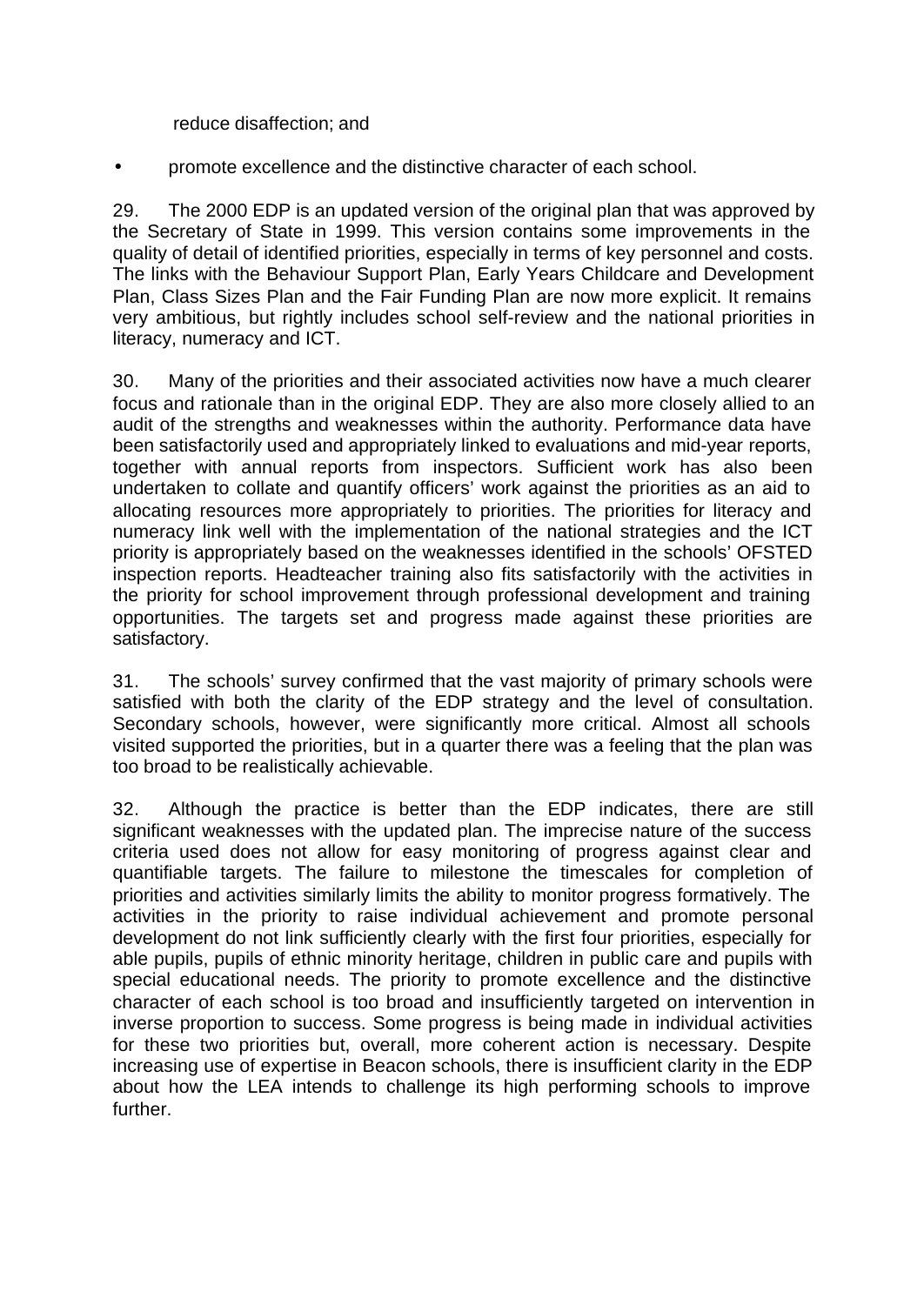#### **The Allocation of resources to priorities**

33. Only now is the Council beginning to develop a three-year financial plan that clearly identifies changing needs, key developmental priorities and how the necessary resources will be secured. Services have not had detailed guidance on the direction in which overall spending is expected to move, nor have they been required to reflect this in their own planning. This has been a clear shortcoming, particularly as budgets have been sustained by the steady draining of reserves and where an increase in demand for particular services (i.e. provision for refugees and homeless families and for pupils with SEN) has been substantial and difficult to control. The consequences of poor long-term financial planning have included inadequate investment in the repair and maintenance of school buildings and the use of measures to limit spending, which have adversely affected relationships with schools.

34. The LEA's scope for altering the existing pattern of resource allocations to reflect developing priorities has been limited by the comparatively low, and reducing, overall budgetary provision for education. It has also been substantially affected by an inability to control the rise in spending on SEN provision and associated transport costs. A significant factor has been tribunal decisions in favour of parents seeking out of borough special school provision. At the very least, there has been a failure by the LEA to budget realistically in these areas. There have been significant overspends, despite increases in budgetary provision. So substantial and potentially destabilising for the education budget is the growth in this spending that bringing the situation under some reasonable control is a key precursor to a more developmental approach to budget management.

35. There are early signs of a new preparedness by the LEA to review and revise spending patterns in the light of objective assessments of current need. However, acute sensitivity within the education system to change within a relatively low budgetary provision, as well as necessary caution when SEN spending is not yet under control, makes any degree of significant redeployment of funding highly problematic.

36. Budget consultations with schools include discussions with headteacher and governor representatives at formative stages of the process. There is some confidence in the openness of dialogue at that stage but probably because limited outcomes reflect the difficulties outlined above, there is not a high level of satisfaction with the consultation process.

37. The LEA's funding formula essentially reflects the pattern of expenditure at the outset of Local Management of Schools (LMS). It includes some reasonably clear explanations of the resourcing standards involved. The LEA has recently worked with schools, using the services of an external consultant, to review the formula. However, this review did not seek to explore in great breadth or depth the underpinning educational rationale. There was a broad consensus amongst schools that the existing formula operates reasonably fairly in distributing the funding available, and that the focus should be on priorities for the use of any future growth. Whilst a reluctance to contemplate change within a largely fixed funding total is understandable, there is some evidence that the formula may be inhibiting the LEA's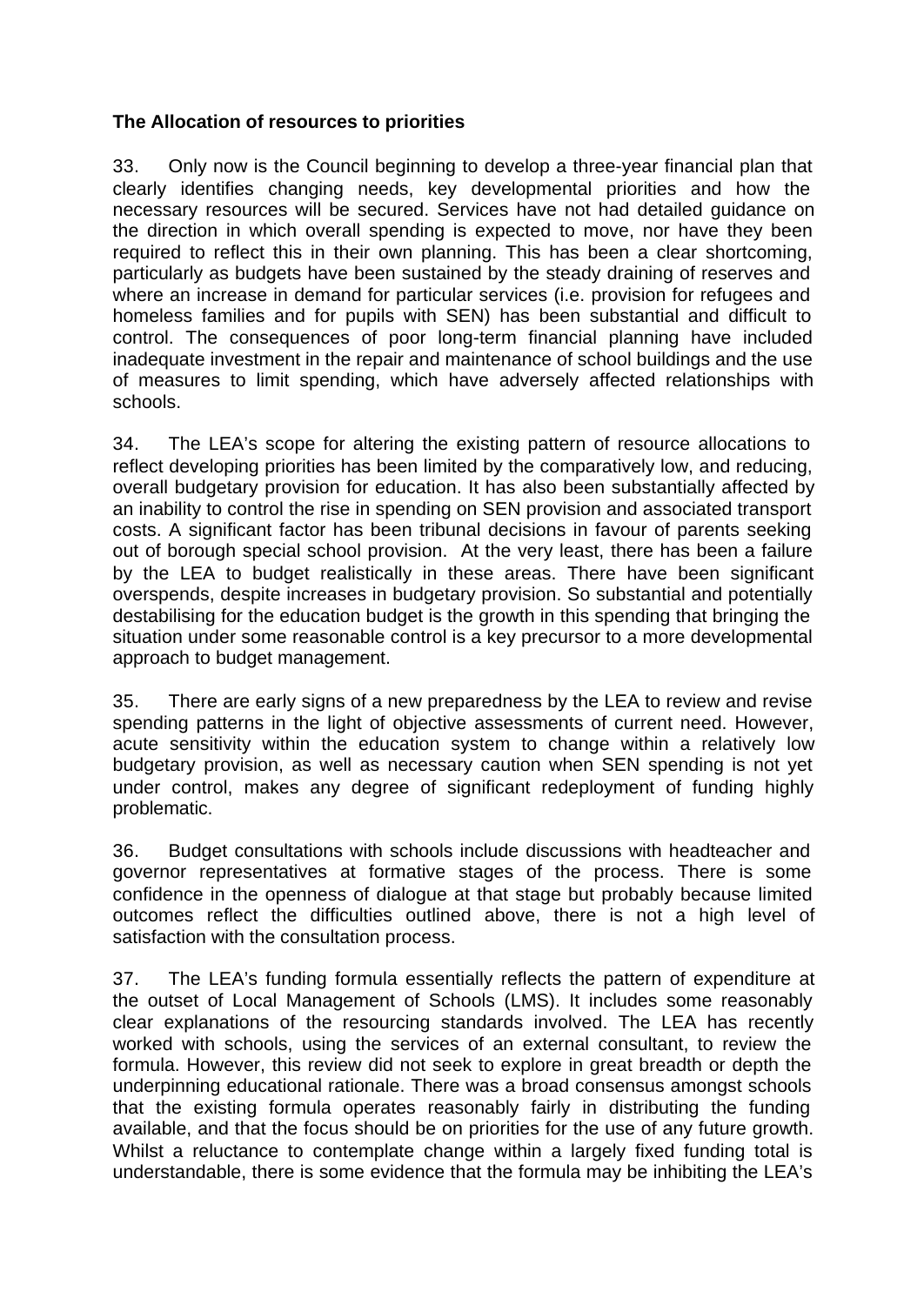school planning activities. For this reason alone it would be well advised to keep the formula under review.

38. The LEA's arrangements for conducting Best Value reviews are sound, and comprehensive guidance for those conducting reviews has been produced. This includes helpful advice on approaches to consultation, benchmarking service, performance and cost, and options for service delivery. Requirements aimed at ensuring appropriate challenge have recently been strengthened. The External Auditor has reviewed the preparation and publication of the Council's Best Value Performance Plan and confirmed that statutory requirements have been met. The Council has responded to the Auditor's recommendation that it strengthen its systems for producing performance indicators and targets by introducing a quarterly process of monitoring by members and strategic directors. The development of a more extensive range of local indicators is currently under way.

#### **Recommendations:**

#### **In order to improve the strategy for school improvement it will be necessary to:**

- require all services to develop budgetary strategies compatible with the overall community plan;
- ensure that the financial provision for the support of pupils with special educational needs (SEN) is realistic, and that the SEN strategy has particular regard to budgetary management; and
- improve the EDP by specifying clearer, quantifiable success criteria, more detailed timescales, better links across the different priorities for vulnerable pupils, and a more focused priority relating to promoting excellence and the distinctive character of each school.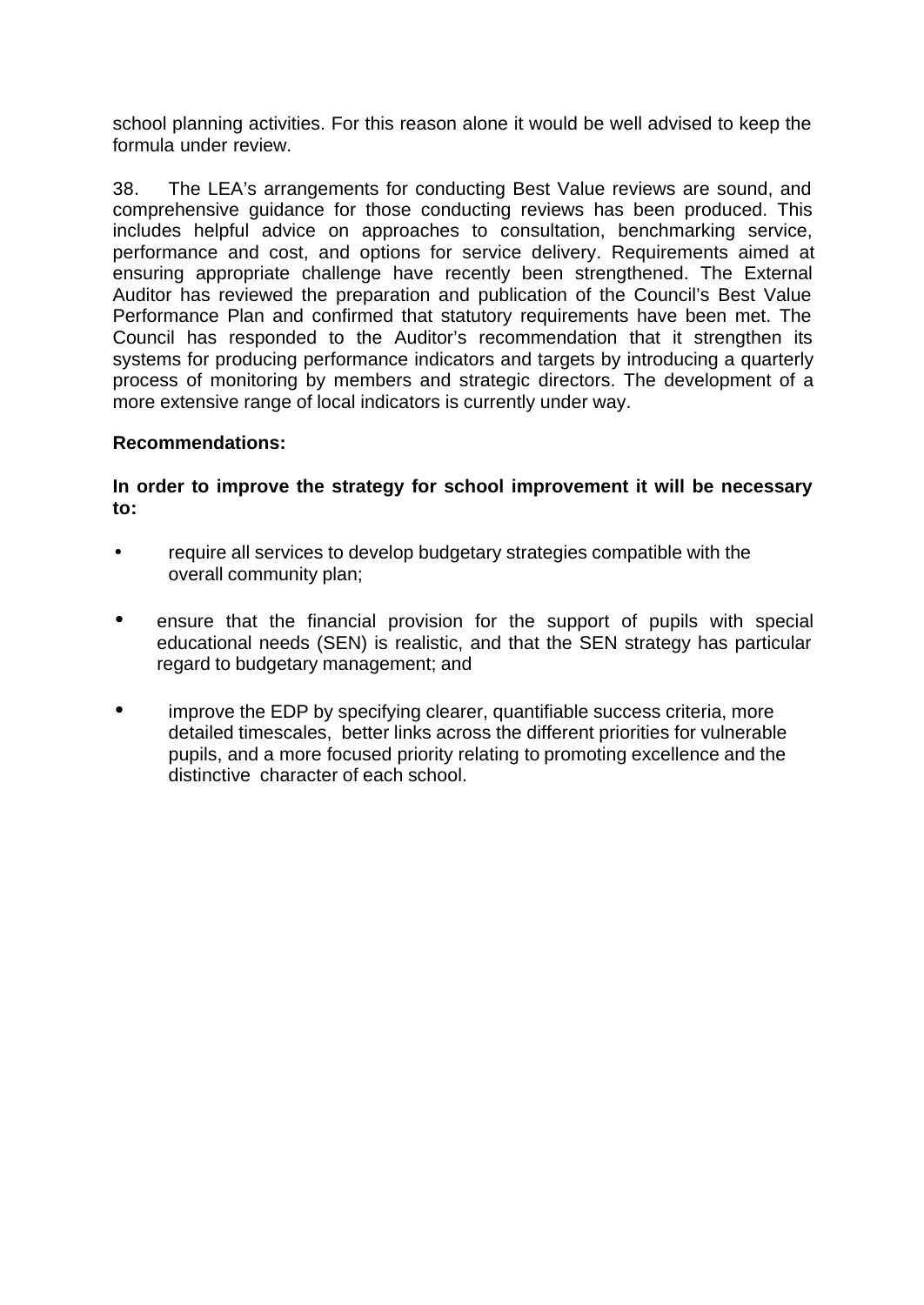# **SECTION 2: SCHOOL IMPROVEMENT**

#### **Implications of other functions**

39. The LEA is committed to supporting school improvement as an aid to raising standards. The Inspection and Advisory Service (IAS) plays a key role in working with schools. The quality of their support work is evaluated later in this section of the report. Staff in schools value their contact with officers and inspectors from the LEA and most derive benefit from their advice and support. Some LEA services contribute positively to school improvement. These are in financial services, personnel, transport and admissions and in the use of ICT in school administration. Some LEA services, however, do not provide effective support for schools. These are mainly in the facilities management services, school premises, planning of school places, support for pupils educated otherwise, support for school attendance, and support for pupils with behaviour problems.

#### **Monitoring, challenge, intervention and support**

40. The LEA's approach to monitoring, challenge, intervention and support is satisfactory. It has some good features but is not yet sufficiently differentiated. The majority of schools understand how the authority performs these functions.

41. The main channel for this provision is the work of assigned inspectors, who make half-day visits to each of their schools every term. These monitoring visits are intended to develop school improvement and self-review through analysis of performance and management data in the School Management Information File (SMIF). The visit in the autumn term focuses on target-setting and the two subsequent ones give attention to a range of school, local and national issues; the agendas are agreed in advance. The schools find these visits demanding but, in most cases, stimulating and helpful in improving their practice. Each visit results in a written report of main findings and key issues, copies of which are sent to the headteacher and chair of governors. Although most headteachers find the termly visits useful, one annual visit to discuss data and agree targets is sufficient for those schools that are already carrying out self-review and self-improvement successfully. This is particularly the case as the LEA gives all schools the opportunity to purchase additional attached inspector time as required, and well over half the schools do so. In practice, the LEA does differentiate to a limited extent its allocation of core assigned inspector time to schools but it is sensibly committed to reviewing its collection of data and programme of visits where schools demonstrate they are doing especially well. Such an adjustment would bring the LEA's practice more in line with the Code of Practice on LEA/School Relations.

42. The SMIF visits are undoubtedly challenging. While occasionally the targets proposed go beyond challenge and become unrealistic, the work of assigned inspectors usually challenges schools effectively. Their careful preparation and perceptive questions cause schools to consider, and often improve, their policies and procedures. Most schools are still developing their practice of self-review and, in the LEA's view, rather less than a fifth currently have good systems. The LEA accepts that it needs clearer strategies for helping good schools to perform even better and it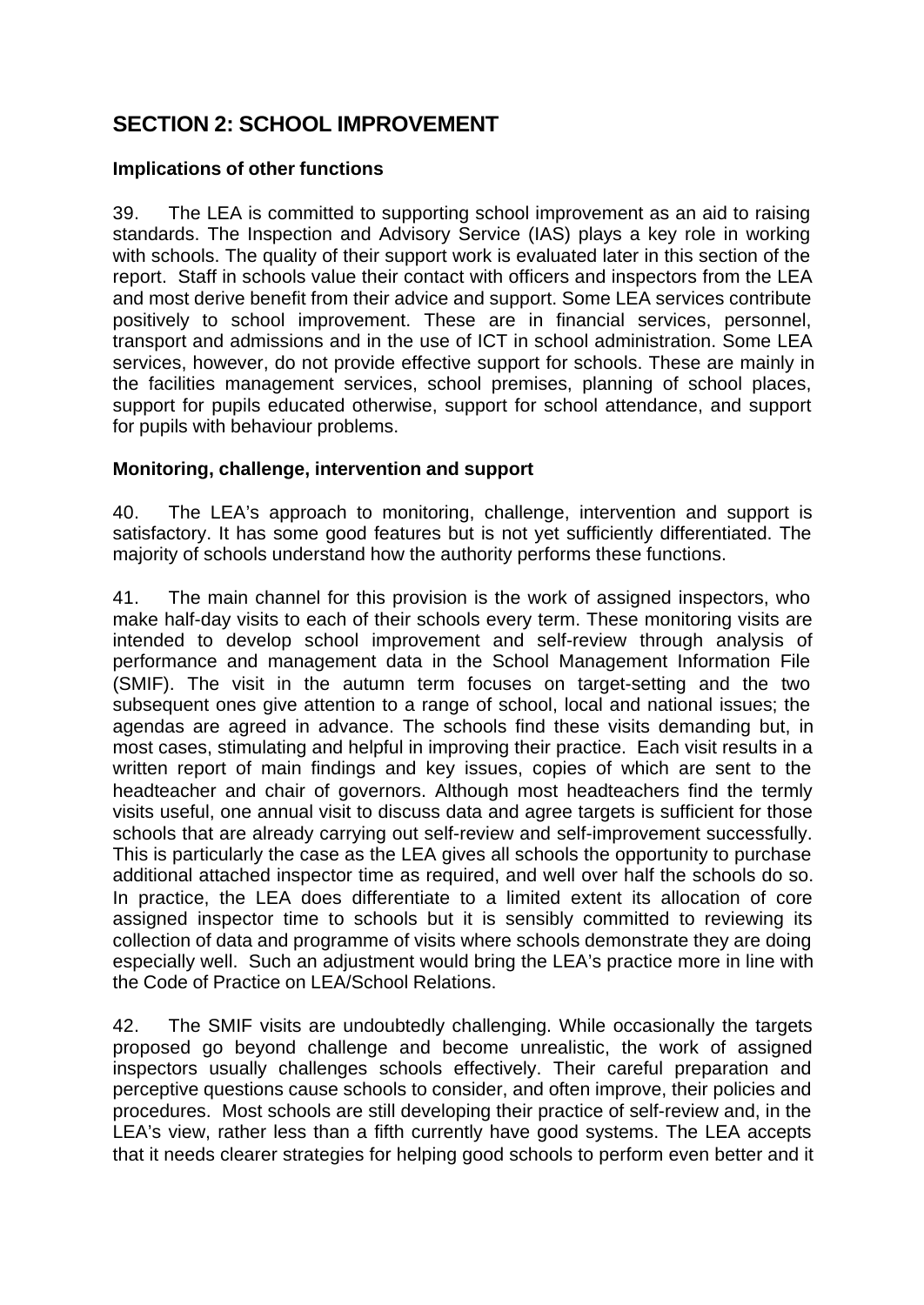is making increasing use of the expertise of the Beacon schools as it rightly seeks to improve its dissemination of good practice.

43. Assigned inspectors' concerns arising from a visit may lead to a higher level of intervention. The LEA's intervention in schools causing concern is dealt with below. Intervention occasionally takes place in high-performing schools that need help with a particular problem. The literacy and numeracy teams intervene supportively and effectively in schools where, for example, results have dipped or a key member of staff has left unexpectedly. The range of support provided by the small inspection and advisory team, referred to in other parts of this section, is satisfactory overall and in some cases very effective. However, primary schools are better served than those in the secondary phase. The post of principal inspector for secondary school improvement remains vacant, and support for classroom practice in secondary schools is limited. The service is making increasingly judicious use of the expertise in its schools and of consultants to compensate for the gaps in its coverage.

44. The IAS is well led and its work effectively planned. The work patterns of its staff are appropriate and are well monitored against EDP priorities. Inspectors have suitable experience and expertise in relation to their responsibilities. Members of staff are appraised and their targets reviewed half-yearly. Suitable professional development opportunities are provided. New recruits to the IAS receive appropriate induction, which includes mentoring and work-shadowing.

#### **Collection and analysis of data**

45. The data provided for schools by the LEA are currently satisfactory and are being improved in several important respects. The LEA's use of the data in the target-setting process is also satisfactory, but lacks some effectiveness until the data are further developed.

46. Schools have broadly welcomed the data in the SMIF. It places the schools' performance in the context of other schools in the LEA and nationally. The file includes baseline data, local and national performance benchmarks, and comparative information on school organisation and resource deployment. The data, which are updated regularly, are well presented in graphs and tables. The file also includes useful retrospective analyses and is accompanied by relevant questions for the schools to consider. However, the data are currently not as sophisticated as those used by some of the schools, especially in the secondary phase, which allow analysis of the performance of individual pupils over time in order to identify the value added by a school. The LEA is rapidly developing its individual pupil data to this standard. It is also close to the point where it will be able to transmit data to schools electronically, some successful piloting having already taken place. The quality and range of data on the performance of ethnic minority pupils, and of children in public care and other vulnerable groups are also being improved. Training on the use of data has been generally well received by schools' senior and middle managers and by governors.

47. The schools and the LEA agree that the target-setting process is very demanding. It involves a discussion between the assigned inspector, the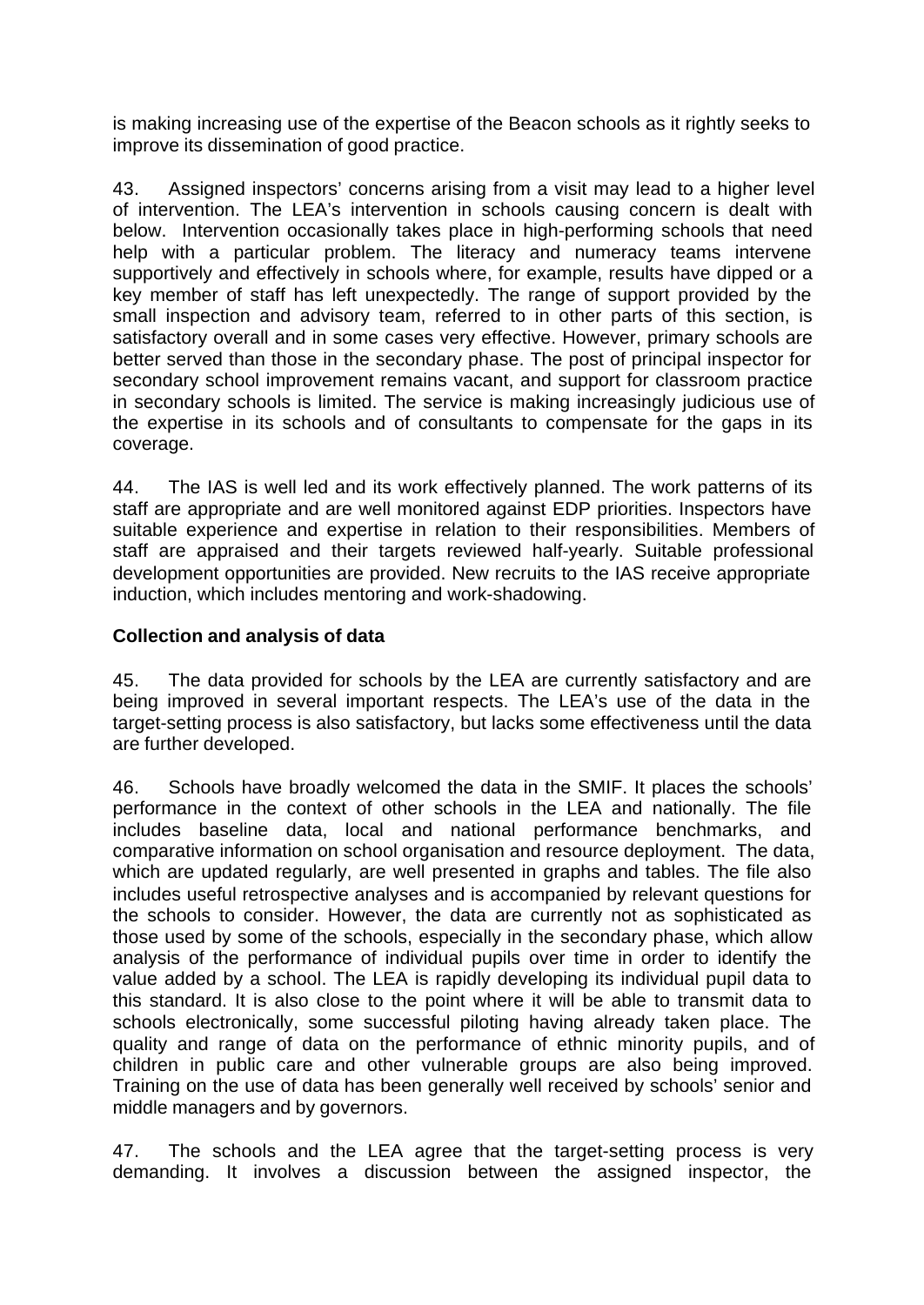headteacher, and often the chair of governors. The LEA sets a target band that ranges from the attainable to the aspirational, and includes an improvement factor related to the school's past and current performance and to the LEA's targets. In most cases, targets are agreed within the suggested band for the school but protracted negotiations are sometimes needed. Difficulties arise when the school's data on individual pupils' prior attainment indicate a lower target than that suggested by the LEA on the basis of the performance of previous year groups and the need to meet its own demanding targets. A procedure that is often appropriately challenging is occasionally unrealistic in its demands. Nevertheless, because this is a LEA with high performing schools, the targets for improvement that it and its schools must meet will always be demanding.

48. In the main, the schools welcome the challenge given through the wellprepared and pertinent questions of assigned inspectors; for example, about a school's analysis of the performance of its groups of ethnic minority pupils. As yet, discussions between assigned inspectors and schools do not go sufficiently beyond negotiations on percentages to consideration of strategies for using data in improving teaching and learning.

#### **Support for literacy**

49. The LEA supports literacy very well.

50. At Key Stage 2, results in the National Curriculum tests in English are well above average in comparison with LEAs with similar socio-economic characteristics and with the nation as a whole. There was a steady but creditable improvement in standards every year from 1996 to 1999, when 83 per cent of pupils attained Level 4 or higher. This proportion matched the LEA's target for 2000 and is only five per cent short of the target for 2002. Conscious of the danger of under-achievement in highperforming schools, the LEA sets targets for level 5+ and, in 1999, 33 per cent of Year 6 pupils achieved this standard; this performance was well above that of statistical neighbours and the nation as a whole. The results at Key Stage 1 are also well above the averages for statistical neighbours and the nation, while those at Key Stage 3 are in line with the performance of statistical neighbours and that found nationally. In GCSE examinations, the proportion of pupils gaining A\*-C grades in English is above that found nationally.

51. The very effective literacy team consists of the strategy manager and the literacy consultant. The strategy is very well managed and productive links have been established with the numeracy strategy and with some other LEAs. The literacy and numeracy teams work closely and effectively together, for example in relation to early years and on family projects, and share a joint resource base with information and communication technology (ICT). A combined literacy and numeracy steering group has wide representation, including governors, and meets termly. The literacy action plan is thorough and fits well with the relevant EDP priority. The team is strongly committed to the strategy and has responded positively to all initiatives, such as booster classes.

52. The LEA has enhanced the effectiveness of the support for literacy by providing additional funds to enable the literacy consultant's post to be full-time. This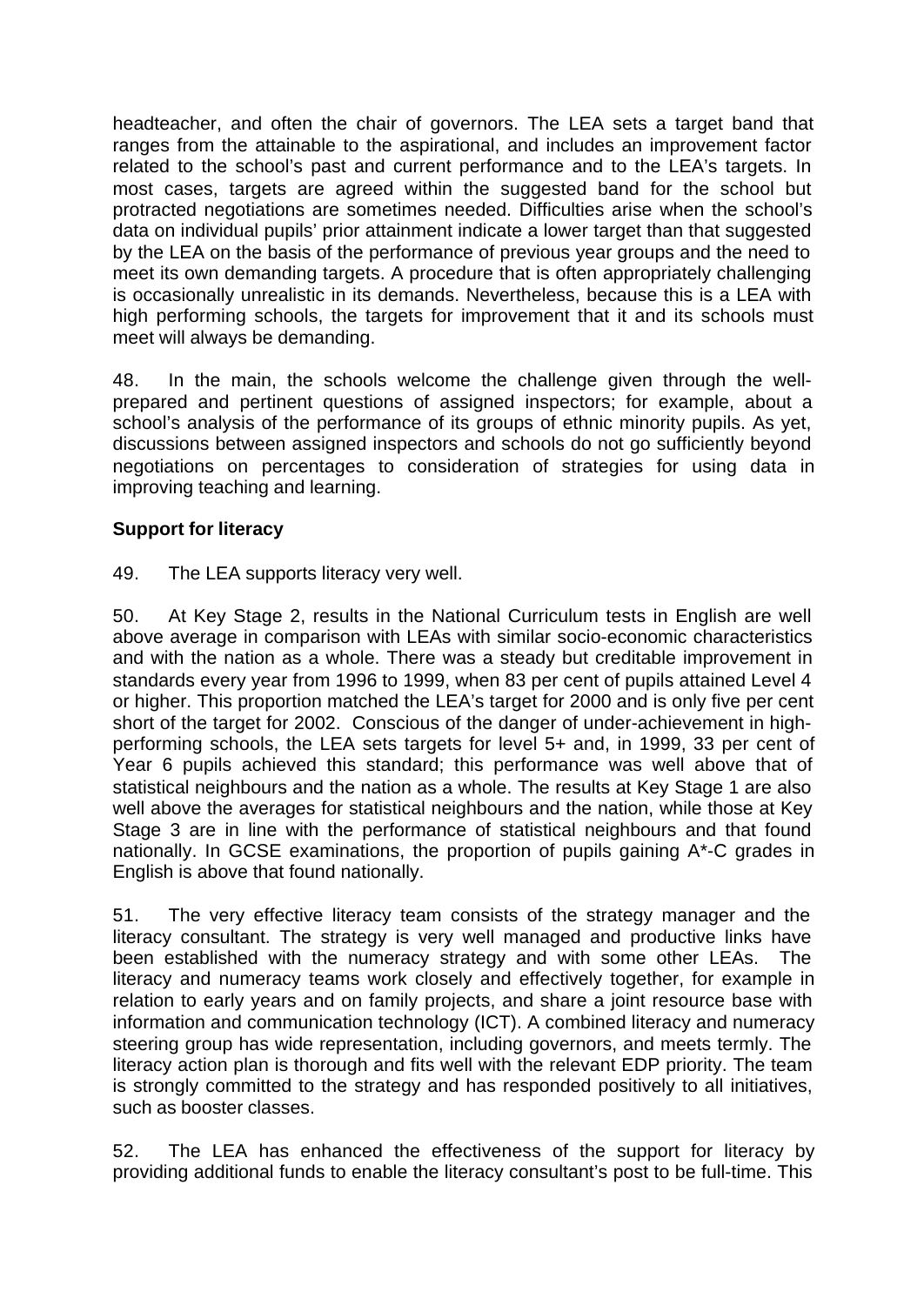has enabled her to provide a range of targeted support for virtually all schools, including those in need of intensive support and those already achieving high standards. The consultant's work is of the highest quality and respected by the schools. Effective training sessions are open to all schools and often aimed at specific year groups, such as phonics for Year 3. Some courses promote literacy across the curriculum, for example in science and in ICT. Literacy training for newly qualified teachers (NQTs) has provided ready access to non-intensive schools. Any schools not represented at literacy training courses are followed up.

53. Eight expert teachers have been identified to spread good practice and five headteachers who have successfully managed the strategy give advice to heads of schools where literacy needs further development. The strategy is currently being developed in secondary schools. A secondary advanced skills teacher supports the extension of literacy into Key Stage 3 and through summer schools; she has also presented the strategy to secondary English teachers. All assigned inspectors have been trained in the strategy and monitor its implementation in their schools. Targetsetting is taken very seriously and most schools have set challenging targets for Key Stages 1, 2 and 3, as applicable.

#### **Support for numeracy**

54. The support for numeracy is very good.

55. In the 1999 National Curriculum mathematics tests, 80 per cent of Key Stage 2 pupils achieved Level 4 or higher. This exceeded the LEA's target by three per cent and was well above the averages for the LEA's statistical neighbours and for the nation as a whole. An improvement of seven per cent is needed to attain the 2002 target of 87 per cent and the LEA is justifiably confident that this will be achieved as the strategy has increasing effect. Mathematics results at Key Stage 1 are above those for statistical neighbours and well above national figures. Those at Key Stage 3 are in line with the averages for both statistical neighbours and the nation. In GCSE examinations in 1999, 48 per cent of pupils gained grades A\*-C in mathematics, compared with 43 per cent nationally.

56. The support for numeracy has been strengthened by the LEA's provision of sufficient additional funds to enable the appointment of the consultant to be full-time. She forms a very effective team with the mathematics inspector. The strategy is well managed by the acting chief inspector, who also manages the literacy strategy, and the work of the team is highly respected in schools. The literacy and numeracy steering group aids communication and consultation.

57. An audit of schools' needs has been conducted and the consultant has worked in virtually every primary school. She also holds a termly meeting for mathematics co-ordinators and other interested teachers. Effective training is provided on a range of topics, sometimes in co-operation with another LEA. The training courses are well attended, and accompanied by well-produced booklets of ideas for teachers. The quality of support materials produced for schools is very high. A particularly helpful and popular booklet, with accompanying training, helps teachers to include pupils with special educational needs in numeracy lessons.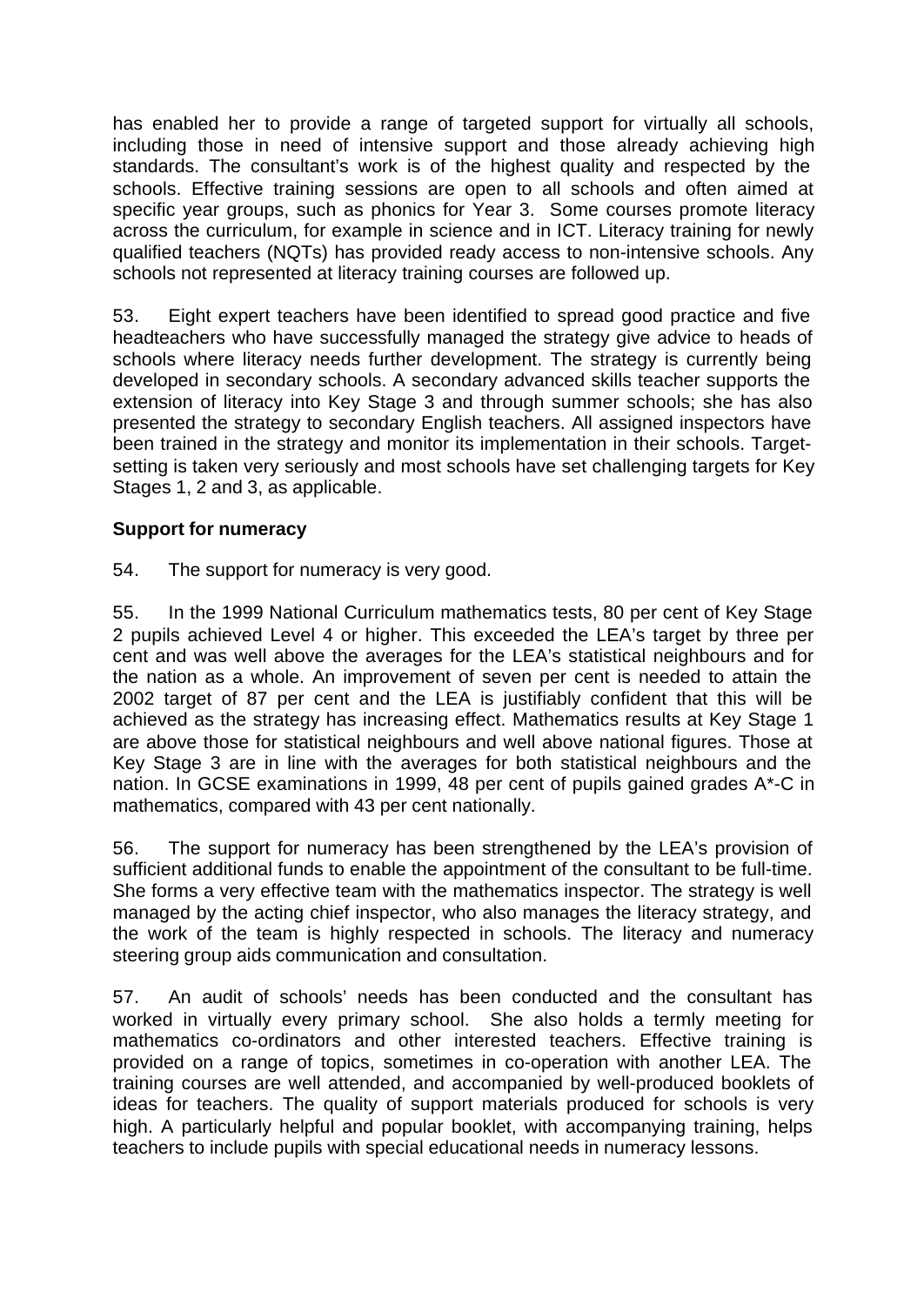58. Twelve leading mathematics teachers (LMTs), covering every year group, have been trained in co-operation with a neighbouring LEA. They are already having a positive impact, for example in the reception year. The LEA has begun to develop the strategy in secondary schools. A secondary advanced skills teacher is helping schools to promote numeracy in Year 7, and teachers of mathematics in Year 7 are now able to observe LMTs teaching classes in Years 5 and 6. This is helping to raise the profile of the national strategy at secondary level. Assigned inspectors, who have been trained in the strategy, monitor its outcomes against demanding targets. The schools receiving intensive support include some that have been identified as underperforming as well as the lowest performers.

59. All secondary schools have hosted summer schools in either literacy or numeracy, with three focusing on numeracy in 1999. One of the Beacon schools has a mathematics focus and the early excellence centre includes an adult numeracy workshop.

#### **Support for information and communication technology**

60. The LEA's support for ICT in the curriculum is unsatisfactory overall. In the secondary phase it is poor, and the schools largely make their own arrangements for support. OFSTED inspections have shown that, while the proportion of schools in the borough making poor progress in ICT is little different from that found elsewhere, comparatively few are making good progress. The LEA is now giving support for ICT greater priority but much remains to be done.

61. The EDP priority on ICT, with nine appropriate activities, is a sensible response by the LEA to the weaknesses identified in the schools' OFSTED inspection reports. However, a co-ordinated approach to the development of ICT in the classroom is lacking and the schools are unclear about the LEA's strategy. The ICT development plan indicates firm intentions for improvement by setting very challenging targets for 2002. This plan also states that schools do not plan well for ICT and they lack sufficient modern equipment. With justification, the common view of schools is that it is unreasonable to expect the curriculum adviser for ICT to carry sole responsibility for the support in this aspect. In practice, too much of the adviser's time is spent on advising schools on the installation of equipment for the National Grid for Learning (NGfL). The LEA does not offer any technical support and there is no maintenance support scheme. There is very little curricular support or advice.

62. The LEA's ICT service has two strands: the support to which schools are entitled under the NGfL, and consultancy that they pay for if they choose. Few schools make use of the latter. The primary schools appreciate the positive response they receive to their problems, but advisory support is thinly spread across all the schools in the LEA and over a range of responsibilities encompassing strategy, structure and the curriculum.

63. All but four of the LEA's schools have improved their equipment and infrastructure through their involvement in NGfL. All now have ICT development plans; the LEA has provided recent training on how to revise them and 80 per cent have done so. A similar proportion uses a scheme of work produced by either the LEA or the Qualifications and Curriculum Authority (QCA).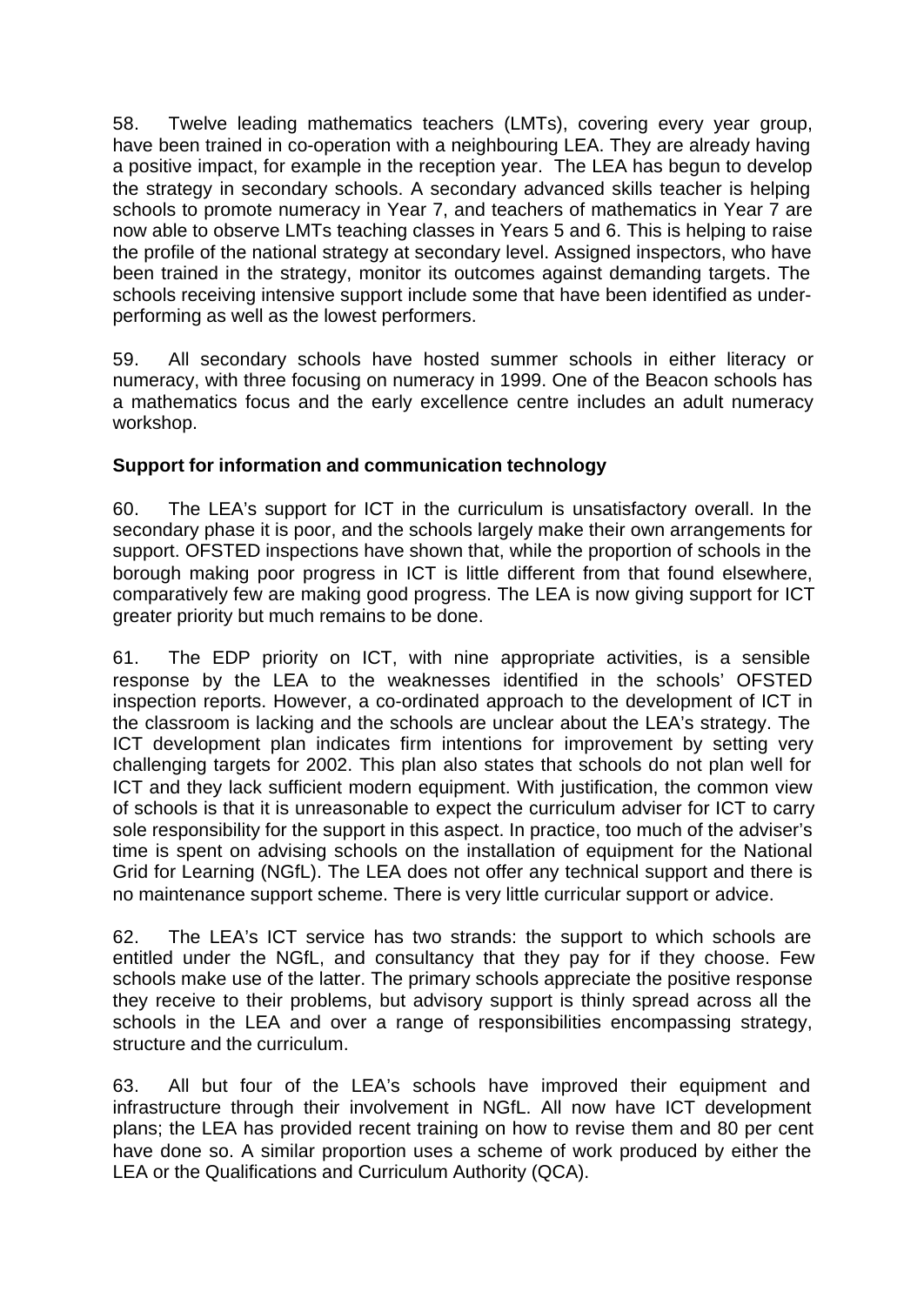64. The LEA has given appropriate attention to raising teachers' competence in ICT and over 700 have successfully completed the CLAIT training, arranged in cooperation with the tertiary college. The LEA's intention is to provide a good foundation for the New Opportunities Fund (NOF) training when schools decide to begin. Currently, the LEA provides NOF training for three primary schools; five other primaries and all the schools in the secondary phase have chosen other providers. Helpful termly meetings for the schools' ICT co-ordinators are held, for example on the use of ICT in mathematics. Two Beacon secondary schools are providing advice and support to other schools in the primary and secondary phases.

65. The LEA is not in a strong position to know the level of pupils' attainment and progress in ICT. Little progress has yet been made in the schools' development of mechanisms for the formal assessment of pupils' ICT capability. The LEA is planning a meeting with secondary schools on building assessment into ICT teaching.

#### **Support for schools causing concern**

66. The LEA's support for schools causing concern is satisfactory. Since the start of OFSTED school inspections in 1993, only two schools have been designated as having serious weaknesses. Both made satisfactory progress and were removed from the serious weaknesses list at their next inspection. No schools have been put into special measures. Overall, this is a much better position than in most LEAs.

67. The LEA's formal intervention strategy is based on a four-stage process that uses the OFSTED criteria for serious weaknesses and special measures. Stage One is resourced from within the school. Stage Two requires a school improvement plan that identifies the main action points needed to address the areas of concern. Stages Three and Four build upon Stage Two, but also provide for formal intervention from the LEA. There are currently three schools at Stage One, nine at Stage Two and one at Stage Three. The four stages are appropriately differentiated in terms of level of intervention, but there is a blurring of the criteria at the point of moving from one category to another, which is causing confusion on the part of recipient schools.

68. During school visits to eight of the 13 schools currently designated by the LEA as causing concern, four showed a lack of understanding of what category they were in and how the criteria were used to identify the level of support deemed necessary. However, LEA intervention and support are having a positive effect upon these schools and progress is being made in most of the identified weaknesses. Individual inspectors work systematically with headteachers and governors, using the school improvement plan effectively to set targets for improvement. The monitoring of progress is secure and information gained about each school is shared between senior officers, and with the chair of the education committee on a regular basis. This ensures that the LEA has an appropriate and up-to-date knowledge about those schools causing concern.

#### **Support for school management**

69. Overall, the LEA supports school management well. It is working hard to build positive relationships with senior staff in schools, particularly in the secondary and special phases, where there have been past difficulties with communication.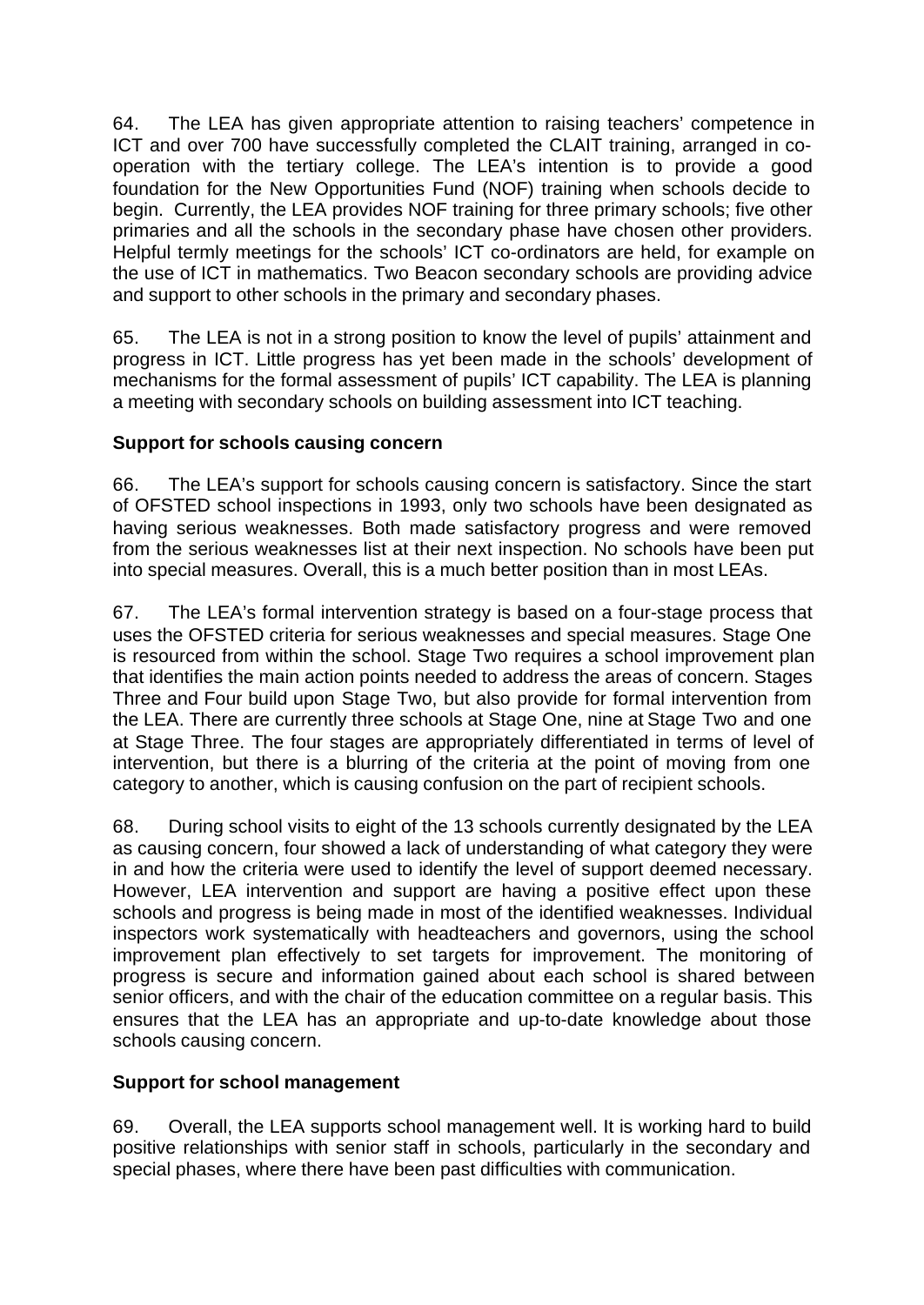70. Assigned inspectors usually stimulate management thinking in schools through the discussions during termly visits. Well over half the schools purchase additional assigned inspector support to help them develop aspects of their work, such as development planning and lesson observation. The LEA has replaced its established self-review training with the OFSTED course on self-evaluation. So far, about three-quarters of the schools, including some with advanced systems of selfreview, have participated in the course and it has been well received. The LEA also encourages other routes to self-management; for example, six schools now have the Investors in People award and about a quarter are involved in the Excellence model.

71. The headship training plan fits well with the EDP. The balanced provision for senior management includes an annual leadership conference for heads and deputies in all phases, which is planned by a joint steering group of heads, deputies and members of the IAS. In 1999/2000, headship training included sessions on selfevaluation, performance management, interviewing, threshold assessment and admissions. The induction and mentoring programme for new headteachers has received largely positive evaluations. Nine heads have completed the DfEE's Leadership Programme for Serving Headteachers (LPSH) and the LEA is encouraging a similar number to apply. Three aspiring headteachers have gained the National Professional Qualification for Headship (NPQH), another nine are in training and the LEA has received a further seven applications. Sensibly, the LEA maintains a register of heads' and deputies' qualifications. Members of the IAS have trained as threshold assessors, performance management consultants or governors' advisers in order to be able to help schools, formally or informally, with these aspects of their work.

72. The LEA's sound programme of continuing professional development is well targeted to the EDP priorities and to the schools' perceived needs. The brochure includes information about relevant courses by other providers. A panel of teachers evaluates the programme and there are regular meetings of schools' professional development co-ordinators for planning and review. A strong emphasis is placed on phase panels for both curricular subjects and for aspects such as equal opportunities. While schools report some variability in quality and attendance, they judge the panels to be effective overall. Where the LEA is short of the required expertise to lead the panels, it makes judicious use of consultants and of skilled teachers in its schools. Similarly, it makes sensible and generally successful attempts to compensate for its lack of secondary management expertise by using consultants and retired headteachers, for example in a school improvement project with secondary schools. Appropriate use is also made of secondments from schools, usually for one day weekly, to develop support for such groups as newly qualified teachers (NQTs), classroom assistants and able pupils. There are, however, comparatively few productive links with other LEAs. The comprehensive induction programme for NQTs meets national requirements and includes a handbook and other support for induction tutors.

#### **Support for governors**

73. The LEA provides very effective support and training, tailored to governors' needs. Currently, there are only two vacancies on the schools' governing bodies.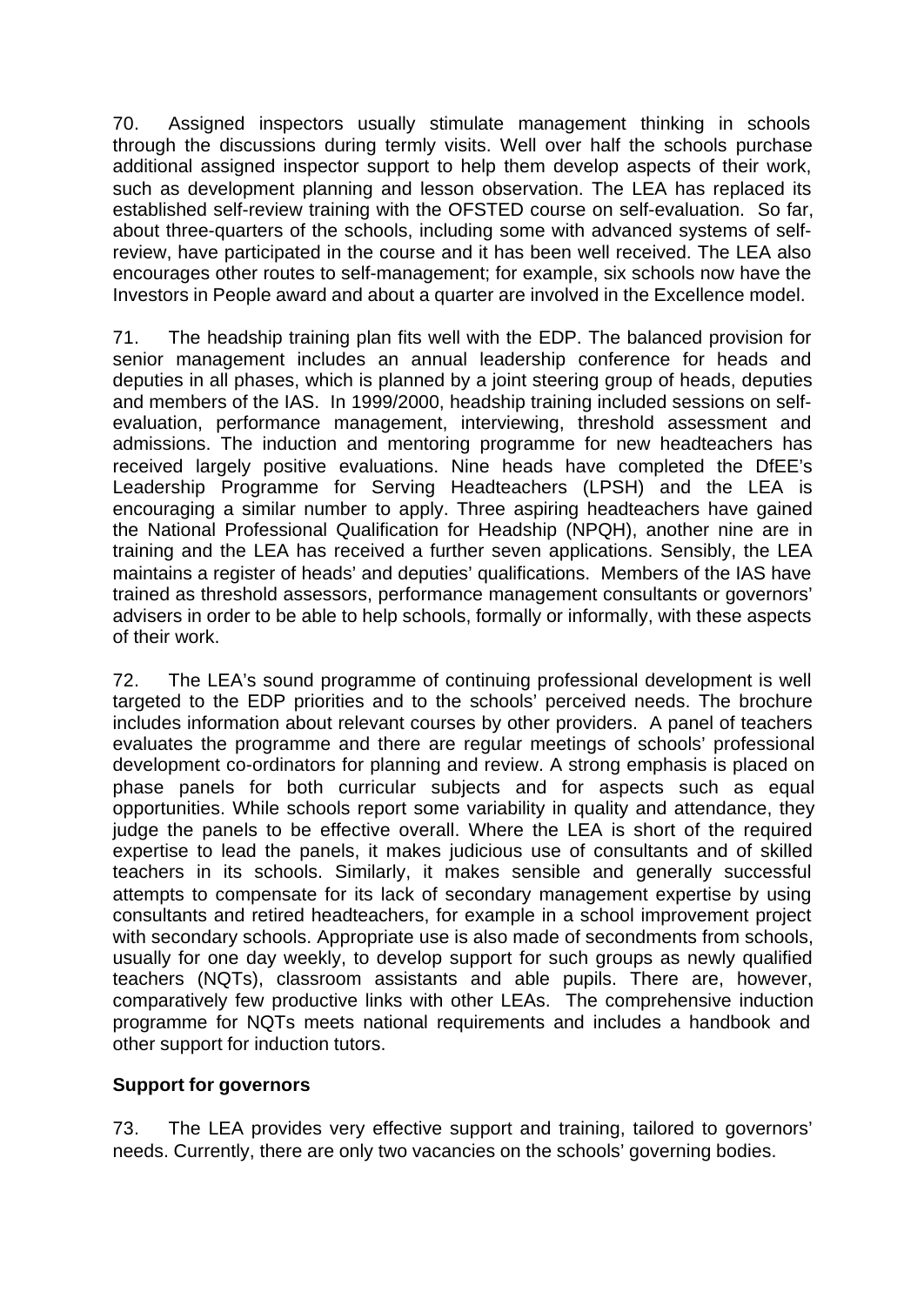74. The governor support service is very well managed by a highly effective officer who is widely respected by governors and schools. The service is very responsive and every school has a named governor support officer. As part of a borough-wide review of services, an audit of needs led to a re-structuring of the support for governors. The main activities are: co-ordination of training; provision of information and advice; induction of new governors; and support for governing body clerks. The schools are able to purchase support at different levels according to their needs and circumstances, and about 80 per cent do so, the great majority choosing the full service on offer.

75. Training is provided through central courses and is also tailored to individual schools' needs if required. Governors report that the quality of training is very good although the level of attendance is variable. The training on performance management has been well received. New governors, of whom there were 250 in the past year, are inducted effectively. Governing bodies are helped to find a clerk, if required, and very good training and induction for clerks are provided. Governors receive advice and information through a helpline, well-produced newsletters, and a helpful handbook that is updated regularly.

76. Governors are consulted routinely through the CEO's termly report, the main features of which are commented on by well-briefed assigned inspectors at governing body meetings. It is a substantial document that some governors feel requires responses in unreasonably short timescales and needs to be more specific to schools' circumstances. However, it informs governors on a range of issues, both local and national, and gives them the opportunity to express their views to the LEA. Before the CEO's report is published, the LEA meets the governors' forum, which is a local association of governing bodies. The forum is a powerful and well-informed group that some governors feel, in practice, is not fully representative of ordinary governors. Unusually, the LEA does not arrange regular meetings with the chairs of governing bodies. On major issues, such as Fair Funding, the LEA holds meetings with the forum and also with other governors. The chair and vice-chair of the forum are co-opted members of the education committee and governors are represented on the education consultative group and other groups dealing with aspects such as SEN, 14-19 provision and Private Finance Initiatives. The second draft of the EDP was reportedly changed significantly after consultation with governors.

77. Considerable and increasingly successful effort is made to involve governors in their strategic role, in the analysis of performance data, and in the target-setting process. In one case, significant support was given to the governing body of a school experiencing serious difficulties.

#### **Support for early years**

78. The support for early years education is very good. The Early Years and Childcare Development Plan is a detailed document, broadly based and representative of an early years philosophy approved by the private, voluntary and maintained sectors. There are very good working relationships between the different partners, with a confidence in LEA officers to link with, and appropriately support, the non-maintained sector. For example, members of the early years partnership have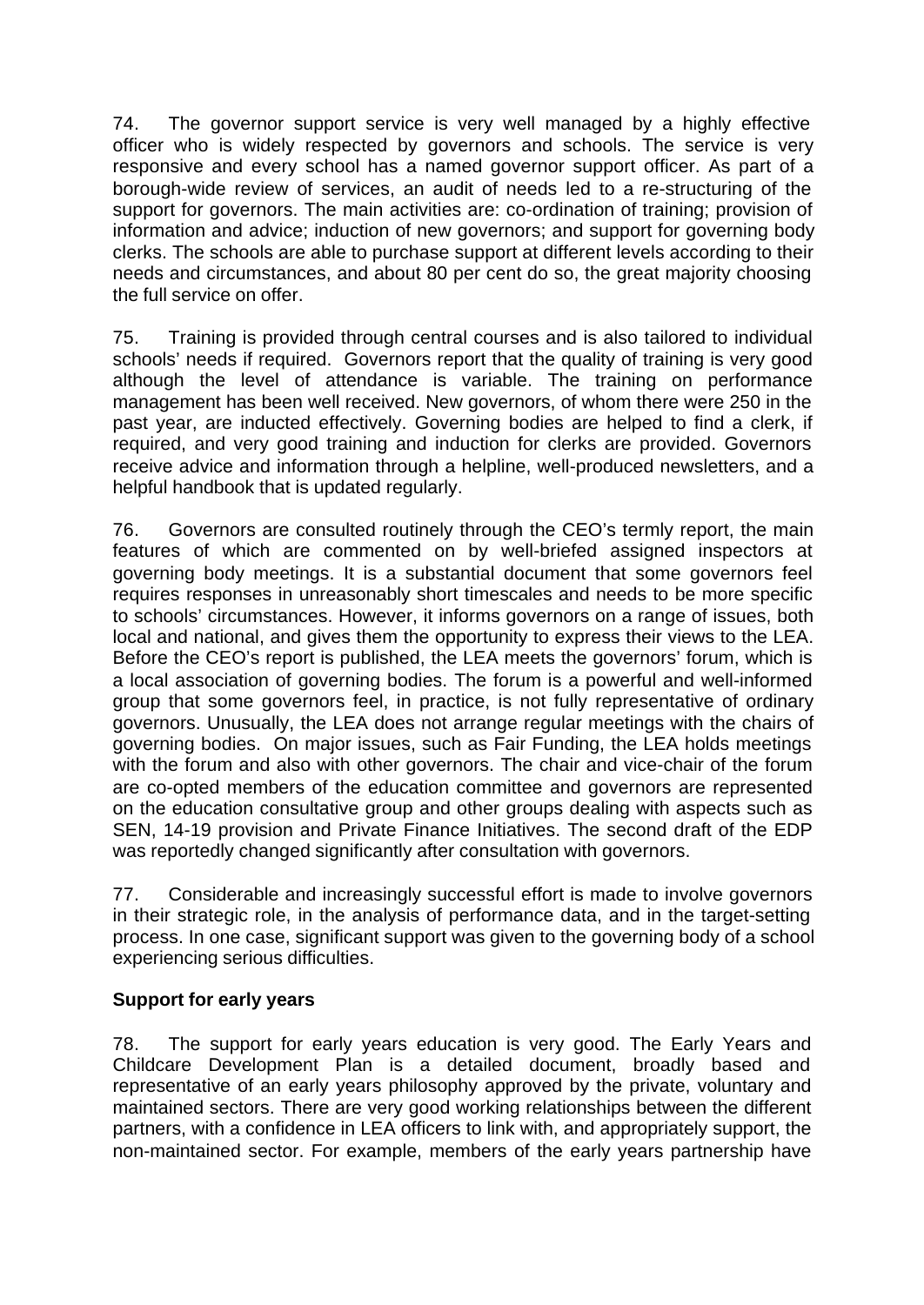particularly valued recent work using LEA evaluation materials for the foundation years.

79. The LEA has supported the development of early years through appropriate curriculum initiatives and advisory teacher support. In 1996, the LEA linked with a higher education institution to jointly develop teachers' understanding of pupils' learning in the early years. Although no longer running, the initiative was well received by schools and appropriately prepared them for the national developments in Desired Learning Outcomes and its replacement, Early Learning Goals. More recently, the creation of a 0.6 early years advisory teacher has been timely and is linking well to the development of the early excellence centre on the site of the nursery school.

#### **Recommendations**

#### **In order to improve support for school improvement it will be necessary to:**

- differentiate, by individual school need, the number of core monitoring visits to schools by assigned inspectors; and
- present a clearer ICT strategy, and improve the range and quality of advice.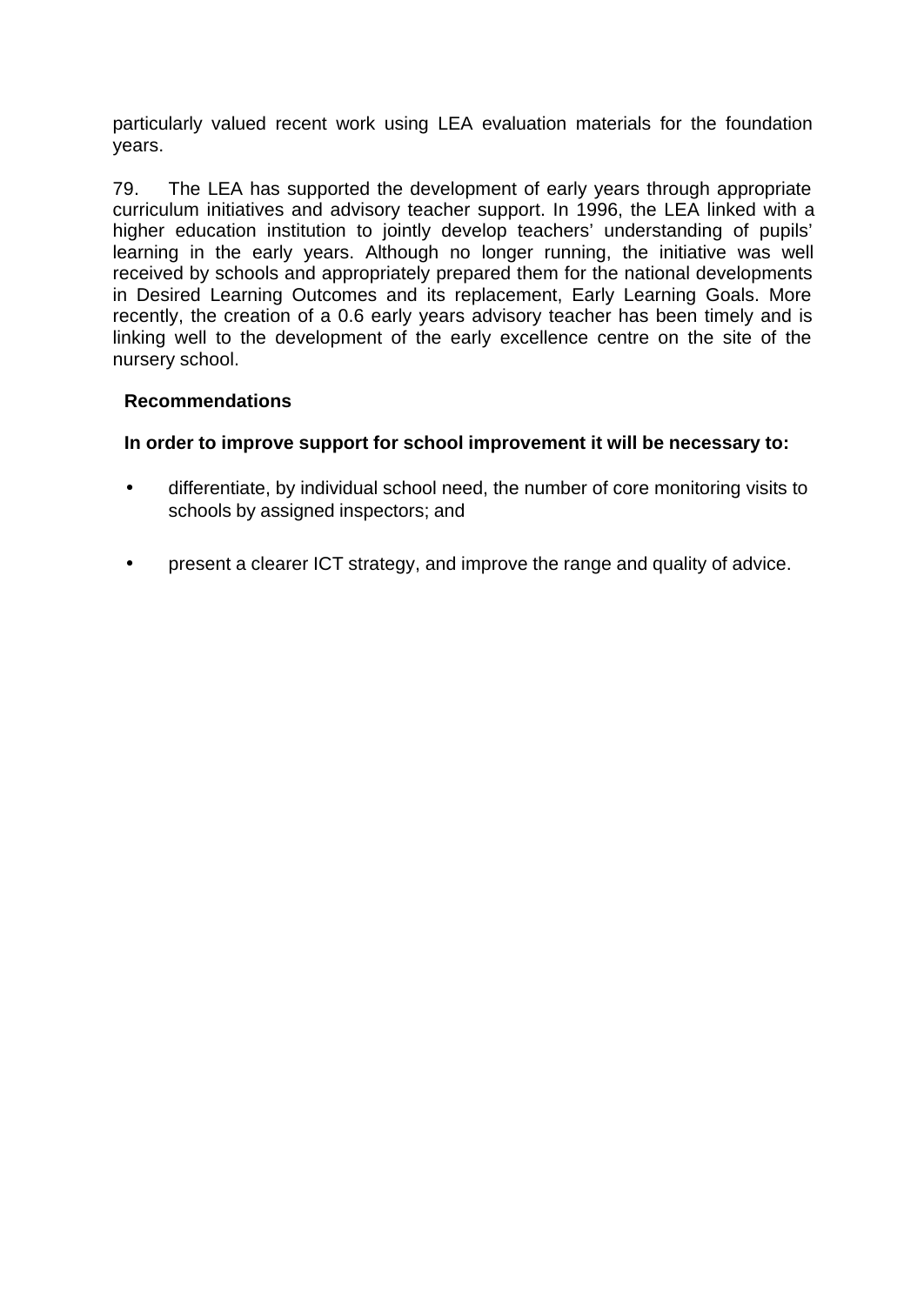#### **SECTION 3: STRATEGIC MANAGEMENT**

#### **Corporate planning**

80. The Community Plan, written in April 2000, supersedes the Corporate Plan 1999 - 2000. It improves upon its predecessor by giving a greater prominence to working co-operatively with other providers in the authority, and giving a clearer emphasis to education by using the targets set out in the Council's Lifelong Learning Development Plan and Education Development Plan. Appropriate reference is also made to other community aspects of learning, in particular to the arts, culture and leisure. Taken as a strategy for lifelong learning, the plan provides a satisfactory overview of what the authority intends to achieve over the next three years.

81. Few schools visited showed any clear knowledge of the plan, although most knew of its existence. Headteachers and governors in the schools visited considered the broad educational priorities of the Education Development Plan to be more important and relevant for schools. Clearly, the policy benefits of the Community Plan are not yet apparent to schools.

82. Procedures for evaluating the Community Plan are satisfactory. The IAS evaluates the targets in the Educational Development Plan systematically against the success criteria, and along with other information collated by officers and inspectors, provides the basis of progress reports. This information is of a satisfactory standard to provide Council members with a helpful update of what the authority has achieved.

83. The Council attaches high importance to education and has protected school budgets at the expense of cuts at the centre. The speed of financial decision-making is satisfactory, other than in SEN.

84. The executive management board, comprising the Chief Executive, three strategic directors and the director of finance, is the main officer group responsible for decision-making within the authority. It meets every week and invites third tier service managers, one of whom is the Chief Education Officer, to these meetings when the need arises. Each strategic director has responsibility for a number of service managers. The 'Opportunities for All' strategic director currently line manages education, leisure services and information technology. Education and some areas from leisure services are soon to merge.

85. Whilst the 'Opportunities for All' strategic director is responsible for a range of areas that include aspects of social services, education, leisure, IT, property and finance, his prime role in education relates to its corporate position within the authority and the way it links to cross cutting issues. Examples of cross cutting work have included developing the PFI initiative, the Public Service Agreement, and links with some of the LEA's partner agencies. The Chief Education Officer's responsibility is for educational matters, with no specific brief for any of the cross cutting issues. However, these respective leadership roles and responsibilities are unclear, with little evidence that this management structure adds value to the educational provision in the authority. During the last three years, when there have been three substantive and two acting Chief Education Officers, some important developments in service planning, primarily but not exclusively for SEN and vulnerable pupils, have been cut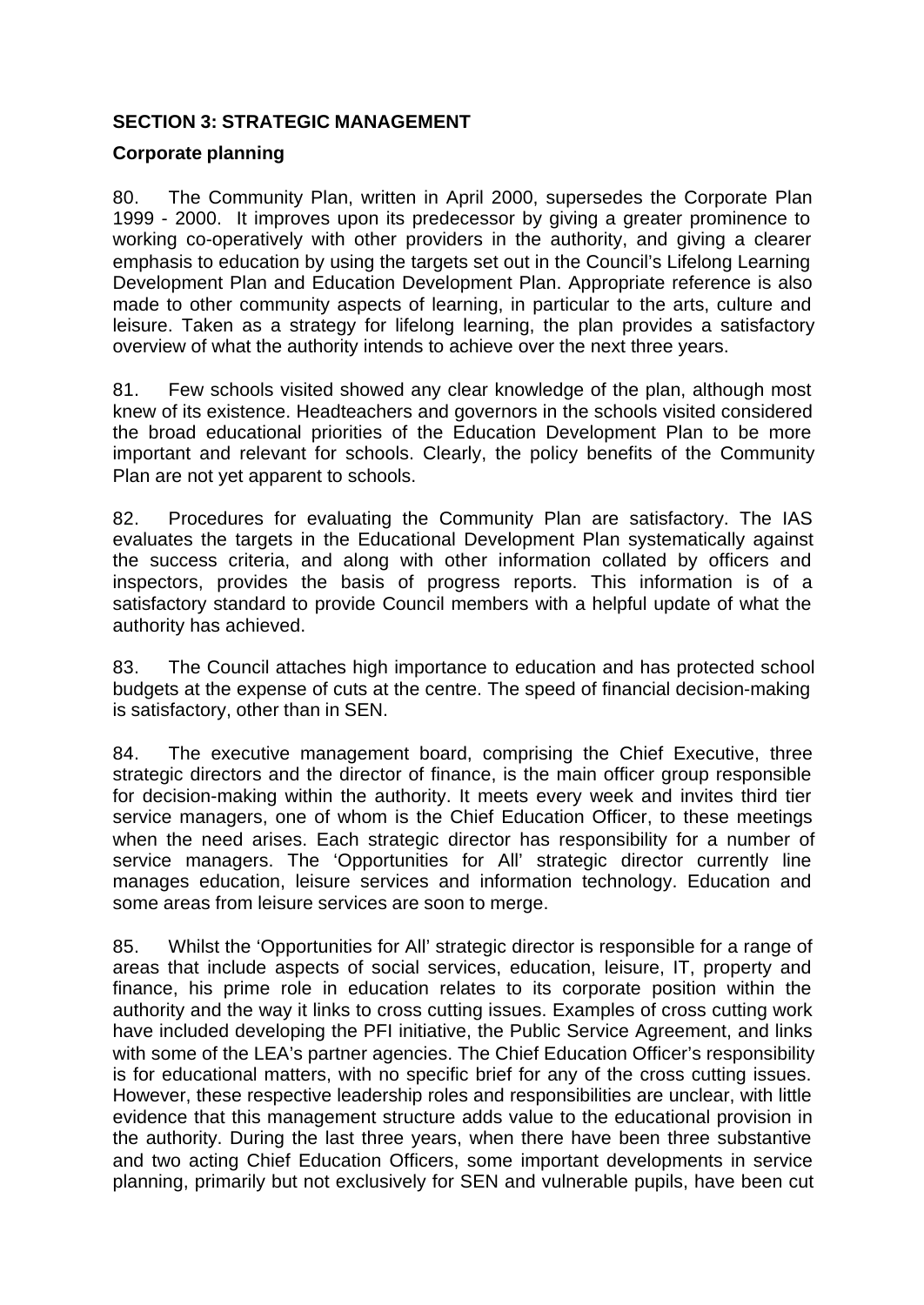and others inefficiently deployed. A majority of schools visited indicated that they viewed the Chief Education Officer, not the strategic director, as providing the main leadership for education within the authority.

86. The appointment of the new Chief Education Officer has been welcomed across the authority and schools are hoping that this signals the beginning of development and improvement.

87. Links between Council members and senior officers are good. Members of the education committee meet regularly with senior officers, including the strategic director and Chief Education Officer. The quality of information they receive is good, and includes unpopular advice when it is needed.

88. The LEA works well with other agencies. There is good communication with the Diocesan officers, especially with members of the IAS. Clear and effective links have been established with Richmond upon Thames College (tertiary) to ensure a co-ordinated approach to the post-16 provision for local pupils. The LEA has also worked effectively with the West London Training & Enterprise Council to promote education and business links in the Borough for both pupils and teachers. Links with the Richmond Adult Community College and CfBT West London Careers are progressing well, and owe much to the efforts of individual officers from the IAS. Although detailed management arrangement have some imperfections, the collaboration of education and social services in the work of the Strathmore Centre is an important development and greatly valued by schools.

#### **Management services**

89. Support for schools in the procurement of services is satisfactory. The information provided to schools on traded services is good in terms of the range of support available, but less so in terms of a clear definition of the performance standards to be expected. Information on service entitlement for those activities that continue to be centrally funded is very limited in most cases, but there are examples of good practice. Clear information is not provided on schools' responsibilities, should they decline to purchase a service from the LEA. Overall, the information does not enable schools to make fully informed purchasing decisions.

90. Consultation with schools on service performance and development is good and the LEA has responded well to the views it received. The LEA conducted a major questionnaire survey in 1999 and a marketing event was also held this year, at which school staff and governors could meet with service managers. Service managers also attend Headteachers' Forum meetings to discuss their services. The choice offered for the traded services meets most of schools' needs.

91. Support for financial management is satisfactory. Accounting arrangements meet all schools' basic needs and the reconciliation of data held at school and LEA level is not problematic. Information and support for school budget planning and review are good. Staff are generally regarded as responsive and helpful. Useful indicative information on school delegated budgets is provided. The payroll service works satisfactorily, but depends on paper returns by schools to the LEA, and visits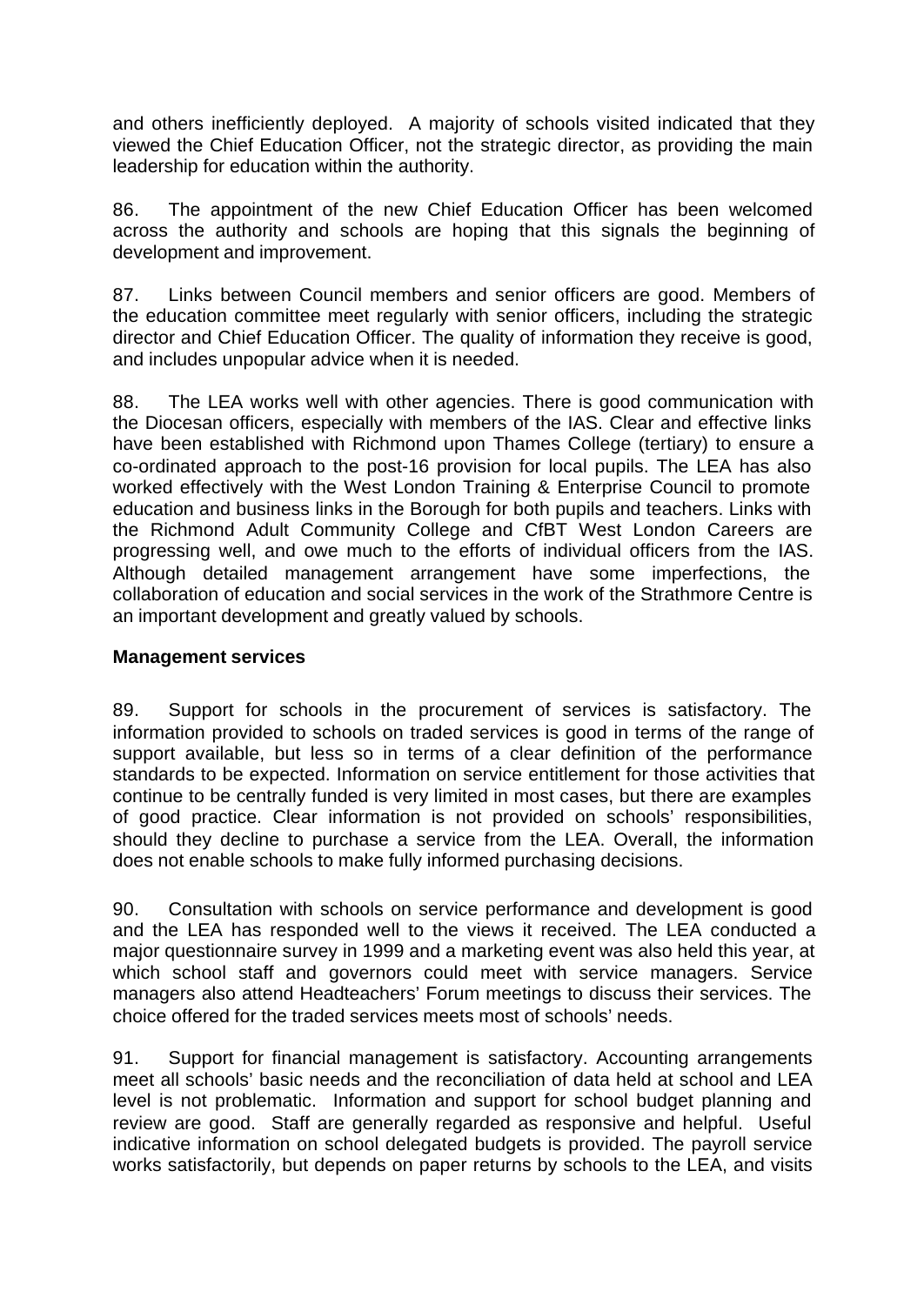to schools by LEA staff to enter related financial information into their financial information systems. This is an inefficient process. Monitoring of school spending by the LEA is appropriate. Few schools have had deficits in recent years, with only one giving significant cause for concern. Financial benchmarking data is provided as part of the school management information file (SMIF) visit.

92. Support provided by the personnel service is satisfactory. A high turnover of staff in recent times has affected support to some schools. Comprehensive written advice is provided and management information for schools is improving. Casework support is generally regarded by schools as reliable and robust, whilst maintaining due care for the interests of individuals. The administration of the annual NQT recruitment exercise is good and, with the high quality of the induction support, is regarded as being a major asset in addressing steadily worsening recruitment difficulties. Staff retention is a key issue for schools, largely because of the high costs of housing in the area. The LEA has taken some steps to address this issue.

93. The provision of school meals is unsatisfactory. Funding has been delegated to schools and all primary and special schools buy into a client support service offered by the Best Value and Business Planning Unit. Provision is currently by the LEA's direct services organisation (DSO), which won the contract in a competitive tendering exercise, following a period of provision by a private sector provider. Difficulties in recruiting and retaining staff because of low wage rates relative to living costs locally have resulted in significant disruption to the service, including the provision of packed lunches instead of hot meals in some schools for periods of time. Take-up has suffered accordingly, and this has led to rising unit costs and a significant operating loss by the DSO. A fundamental review of the nature of provision is currently under way, prior to early termination of the current contract and a retendering exercise. Appropriate steps are being taken by the LEA to consult schools and parents as part of this review and to involve potential future suppliers at an early stage.

94. Home to school transport provision is generally sound but heavy traffic means that some journey times are excessively long and pupils' punctuality can therefore be a problem. Creating additional routes to reduce the number of pick-ups has added to the LEA's costs. The current key issue in terms of escalating costs, is the rise in the number of children with statements of SEN requiring transport. A significant overspend of the budget for SEN transport is projected for the current year. Following a review by a members task group, a decision has been taken to transfer the management of the service from the education department to the environmental and operational services department. The intention is to bring more specialist expertise to bear and to improve aspects of service monitoring. Moving the focus of service management will not in itself, address the main reason for increasing expenditure, which is the increase in demand in the SEN sector. The establishment of an inter-departmental Transport Liaison Group is a positive step.

95. The LEA strategy for information management and ICT support is developing satisfactorily, but is poorly documented. Strategy documents provide a detailed list of the activities planned but lack timescales, outcome indicators, performance targets and coverage of resourcing implications. The documents are, therefore, much less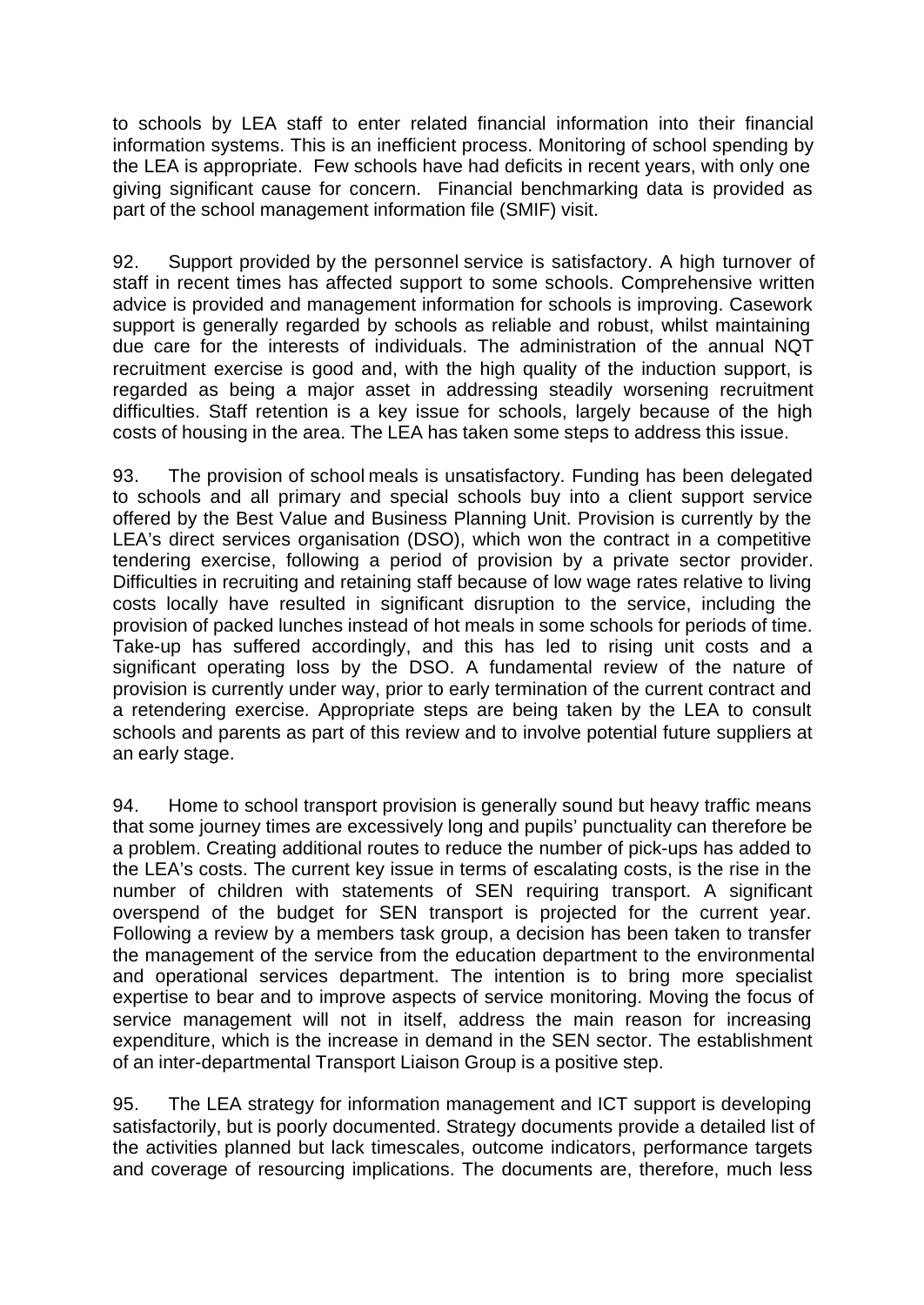helpful than they might be as a means of monitoring progress and of informing schools and providing them with guidance on developing their own systems. The LEA has usefully established a working group with representatives from schools and the local tertiary college to advise on all aspects of ICT development for curricular, data collection and transfer, and administrative purposes. Information on developments is provided piecemeal to schools. A major presentation on strategy was made two years ago but this has not been updated in any comprehensive way since.

96. Schools' basic needs for administrative ICT systems are being met, although incompatible software in the primary and secondary sectors does not help the transfer of information. The LEA provides training and user support for the software used by primary schools and some secondaries, and this works well. The LEA does not provide a repair and maintenance service, so most schools buy from the private sector. The LEA provides schools, on request, with recommended specifications for hardware purchase and information on possible suppliers. ICT systems within the education department are mainly independent of each other, with the use of electronic links with schools for data exchange underdeveloped. However, this should be rectified following the establishment of broadband link in the near future. There is a Council Intranet but schools are not connected to it at present.

#### **Recommendations:**

#### **In order to improve the strategic management it will be necessary to:**

- clarify and improve the strategic role of the Chief Education Officer;
- revise the information booklet for schools on LEA services to include clearer guidance on entitlement to centrally funded services and information on schools' responsibilities, should they decline to purchase a service from the LEA; and
- produce a strategic development plan for information management and ICT administrative support covering planned activities, timescales, resource implications, performance indicators, and targets and circulate the plan to all schools.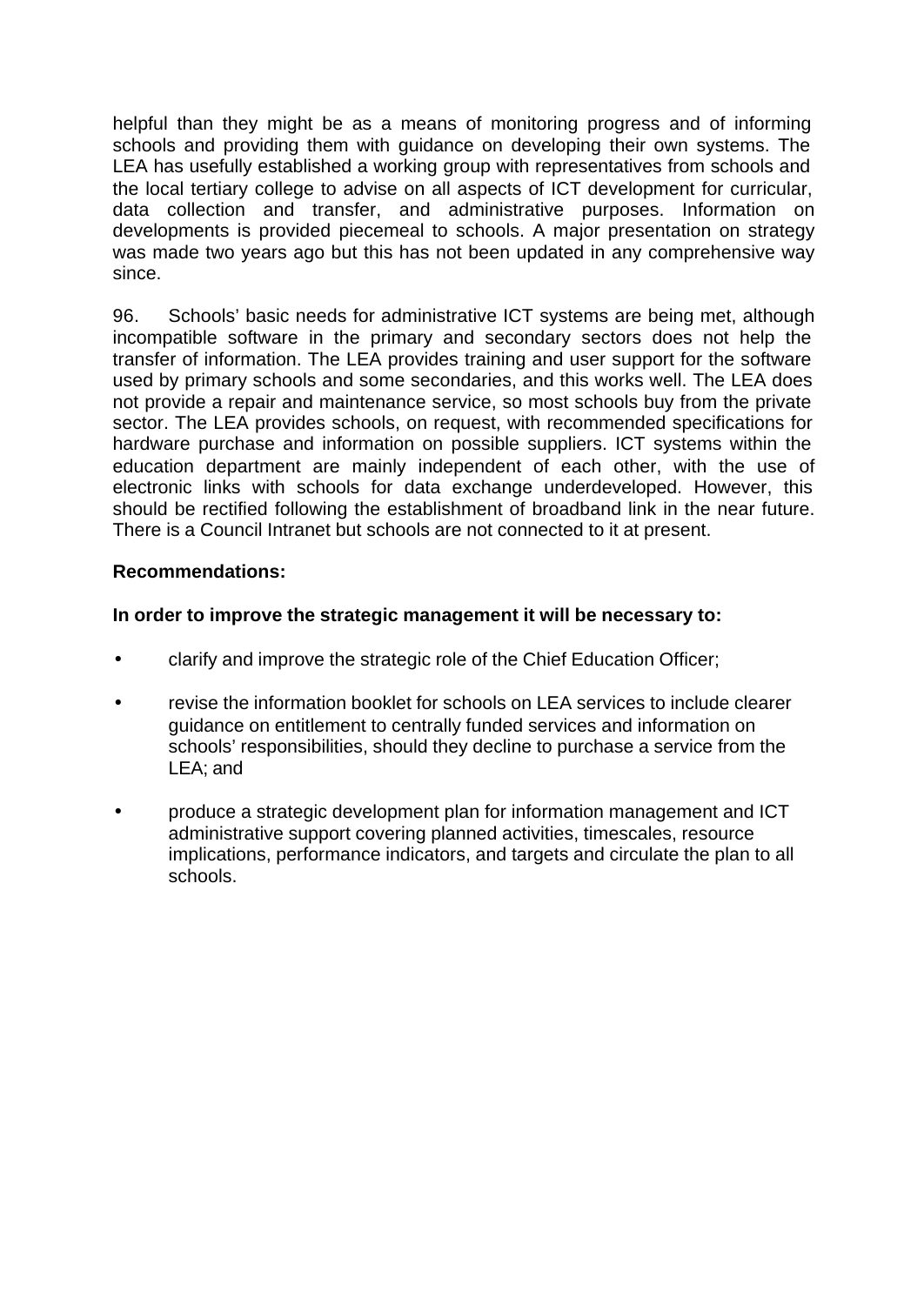# **SECTION 4: SPECIAL EDUCATION PROVISION**

#### **Strategy**

97. The authority has a firm intention to promote the inclusion of pupils with SEN into mainstream provision where practical. However, the LEA's strategic documentation does not make clear to schools and parents how it intends to coordinate the work of the special schools with that of the support services and with provision in mainstream schools for pupils with SEN.

98. There is a long history of discussion with schools, and public consultation, on the future development of SEN provision, but these, and associated reports by consultants, have led to little action. In particular, the lengthy deliberations over the future of one special school with declining numbers have cast a shadow over developments in primary provision for pupils with emotional and behavioural difficulties (EBD). In general, it is clear from school visits undertaken during this inspection that, overall, many schools feel frustrated at the lack of leadership and purposeful direction from the LEA. The Council is currently consulting on a new proposal for resource deployment, reflecting a clearer strategy. Provision for EBD pupils is fragmented and weak, and needs urgent development, as is described in section five of this report.

99. Schools visited were often sceptical about the nature of recent changes in LEA procedures, frequently attributing these to the budgetary pressures experienced by the authority and frequent changes of staff in the department. The LEA is currently having considerable difficulty controlling its SEN budget. It spends a lower proportion of its overall schools' expenditure on non-statemented pupils with SEN than the average for outer London boroughs. However, it spends an above average proportion on statemented pupils. The implication is that the balance of its expenditure is not sufficiently weighted towards early intervention. Additionally, it anticipates an overspend on SEN this year of £550k. The authority believes that the burden of residential placements will reduce in the next few years, as older pupils leave the system. However, there is no documented plan to bring the budget under better control. The rise in the proportion of secondary pupils with SEN statements from 1994 to 1999 was three times as great as the rise nationally, and the proportion is now above that in similar authorities.

100. There have been numerous cases where parents have taken a grievance about provision for their child to the SEN Tribunal or to the Ombudsman. This has been time-consuming for the authority. The LEA has not involved individual parents sufficiently in discussion about SEN provision and its development. However, following a new appointment in the department, improved procedures have been instituted for negotiation with parents, and the LEA is now more successful in resolving cases without parents having recourse to external bodies. The parent partnership service now gives good support. There is still a need for increased consultation with representatives of parents of pupils with SEN about all SEN developments.

101. A particular problem in strategic management has been the lack of transparency about some issues, and the mechanism for devolving the funding for SEN statements has been widely seen by schools as problematic because the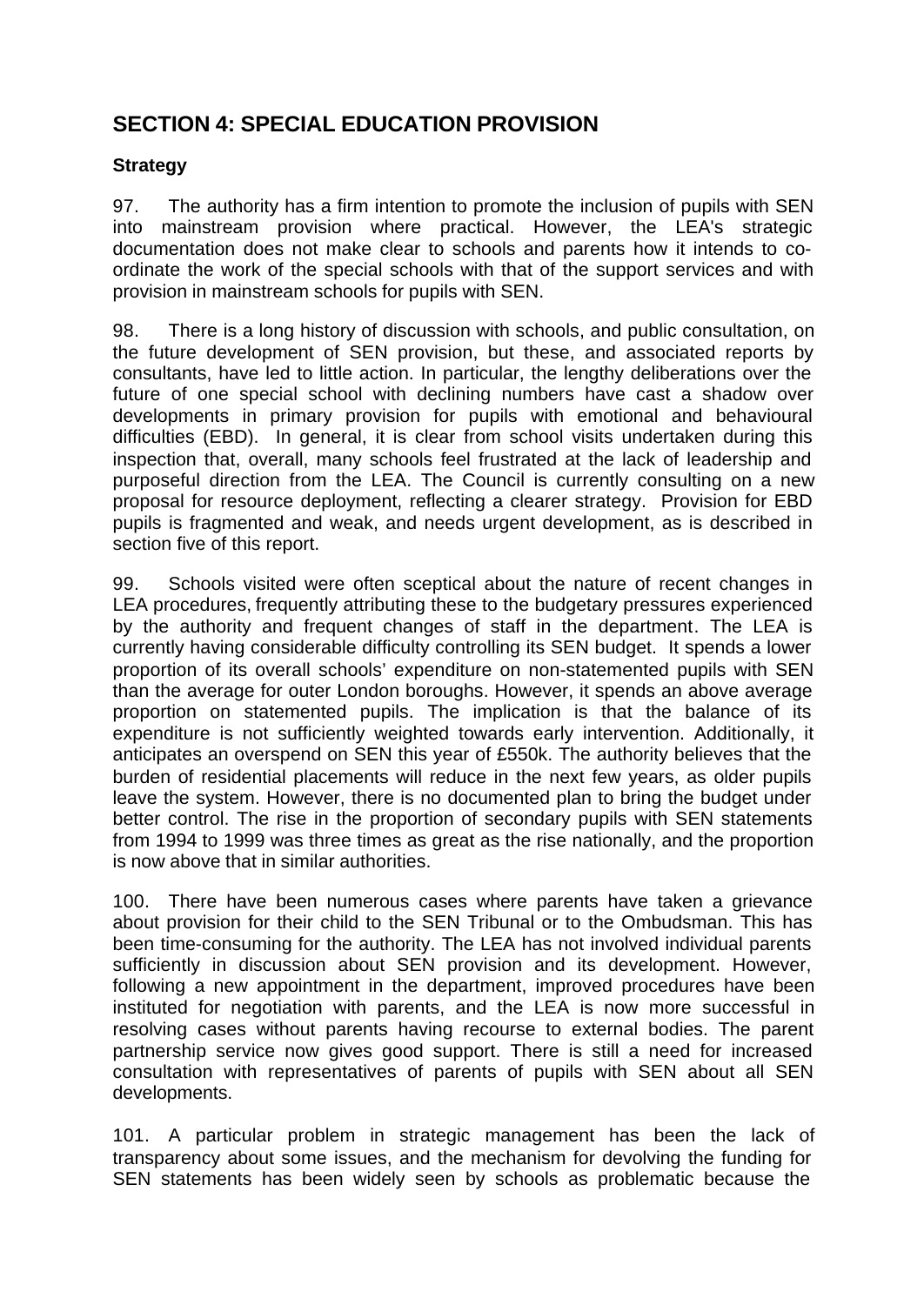funding does not normally match the provision specified in the statement. A further problem has been the complexity of arrangements for managing certain SEN units attached to mainstream provision. This has left some issues of SEN provision unresolved.

#### **Statutory obligations**

102. The authority has an unsatisfactory record in meeting national targets for the speed with which it produces SEN statements. Last year only 38 per cent were produced within 18 weeks (although this number rose to 57 per cent when taking account of exceptions). The authority recognises this weakness and has taken steps to speed up the process. New staffing is in place and new monitoring procedures should also be helpful. The delays apart, the actual quality of the statements is generally satisfactory, and in other respects the authority meets its statutory obligations.

#### **School improvement**

103. The LEA gives satisfactory support to mainstream schools in a range of ways. The SEN inspector makes an important contribution to school improvement by scrutinising each school's SEN policy to ensure that it meets with national guidance, and gives advice where appropriate. This is an unusual and worthy commitment for a LEA and is a good means of monitoring school procedures.

104. The SEN inspector keeps schools well informed about current national developments. The LEA provides good training for special educational needs coordinators (SENCOs) and there are useful networks for sharing and disseminating information. Schools have made good use of a national initiative on SEN training provided through the LEA. They have received good support from the authority's SEN inspector. In general, schools are well informed about SEN procedures.

105. The educational psychology service provides support to schools through a good range of relevant projects. The sensory support teams, also, are valued in the schools visited and the SEN advisory teachers (SEATs) provide a useful service. In some schools this work has led to useful early intervention to support pupils. However, business plans for individual services vary in format and quality. Valuable multi-disciplinary meetings take place regularly in schools, involving SEATs and educational psychologists planning provision with the SENCO. There are a number of useful projects in place across the authority to promote higher standards by pupils with SEN, though these are not well publicised.

#### **Analysis and value for money**

106. The authority does not monitor in detail schools' use of their SEN funding and does not measure, overall, the progress made by pupils with SEN. The LEA is concerned about its budget problems, and is now monitoring more closely its use of out-of-borough placements. However, in general, the authority has given insufficient attention in the past to the need to provide good value for money and the current quality of provision does not justify the rising costs. Accordingly, the LEA gives unsatisfactory value for money in meeting SEN.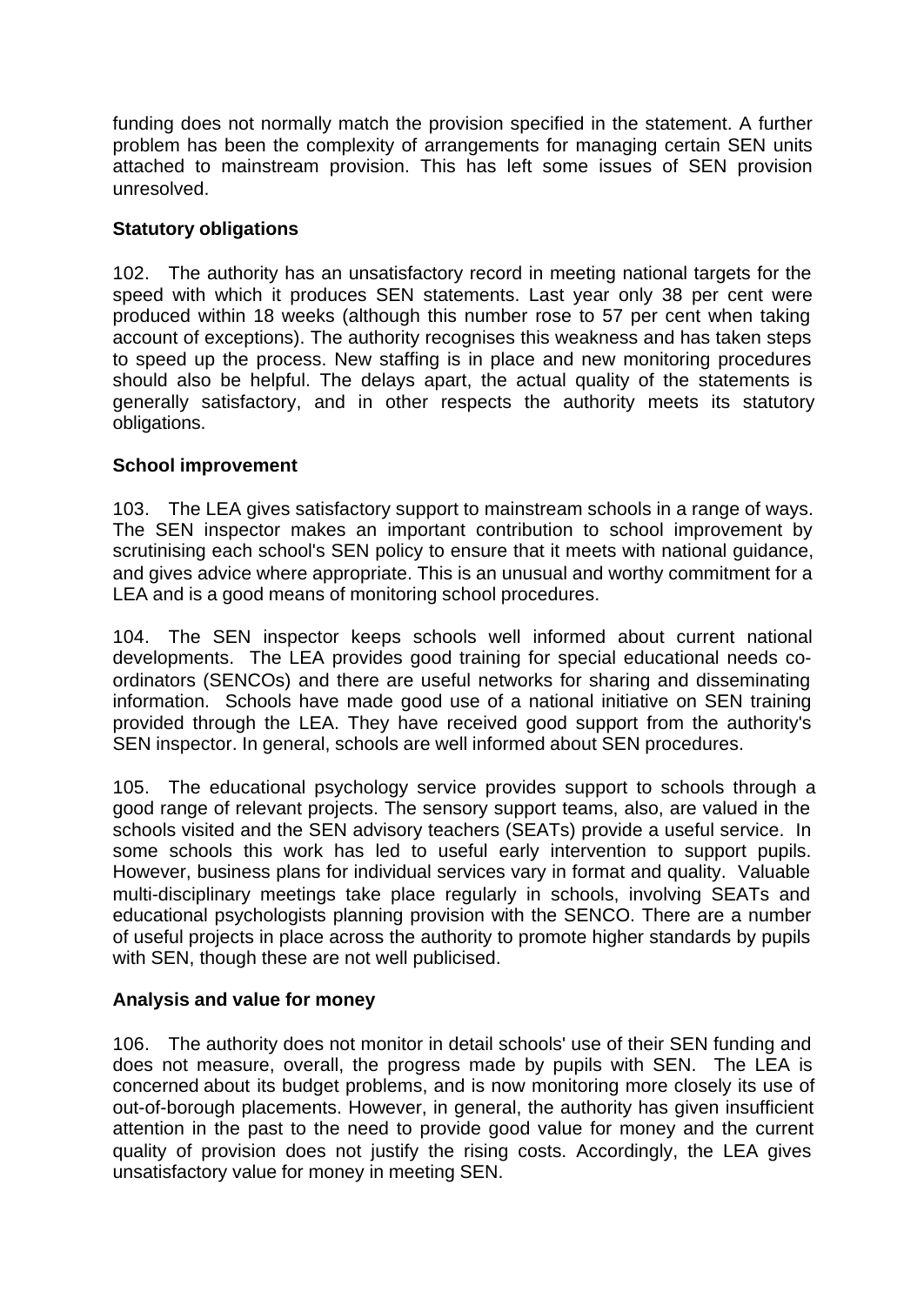#### **Recommendations:**

#### **In order to improve the provision for special educational needs it will be necessary to:**

- make a clearer statement of its overall vision for SEN and the means by which this will be achieved. This should include an audit of need, an analysis of the budgetary implications of intended policy, deadlines for implementation and how success will be measured;
- improve working relations with parents via the establishment of a mediation service, to work alongside the existing parent partnership service; and
- ensure the client services branch disseminates an evaluation of the work of SEN projects currently in place as an aid to the development of good practice in schools.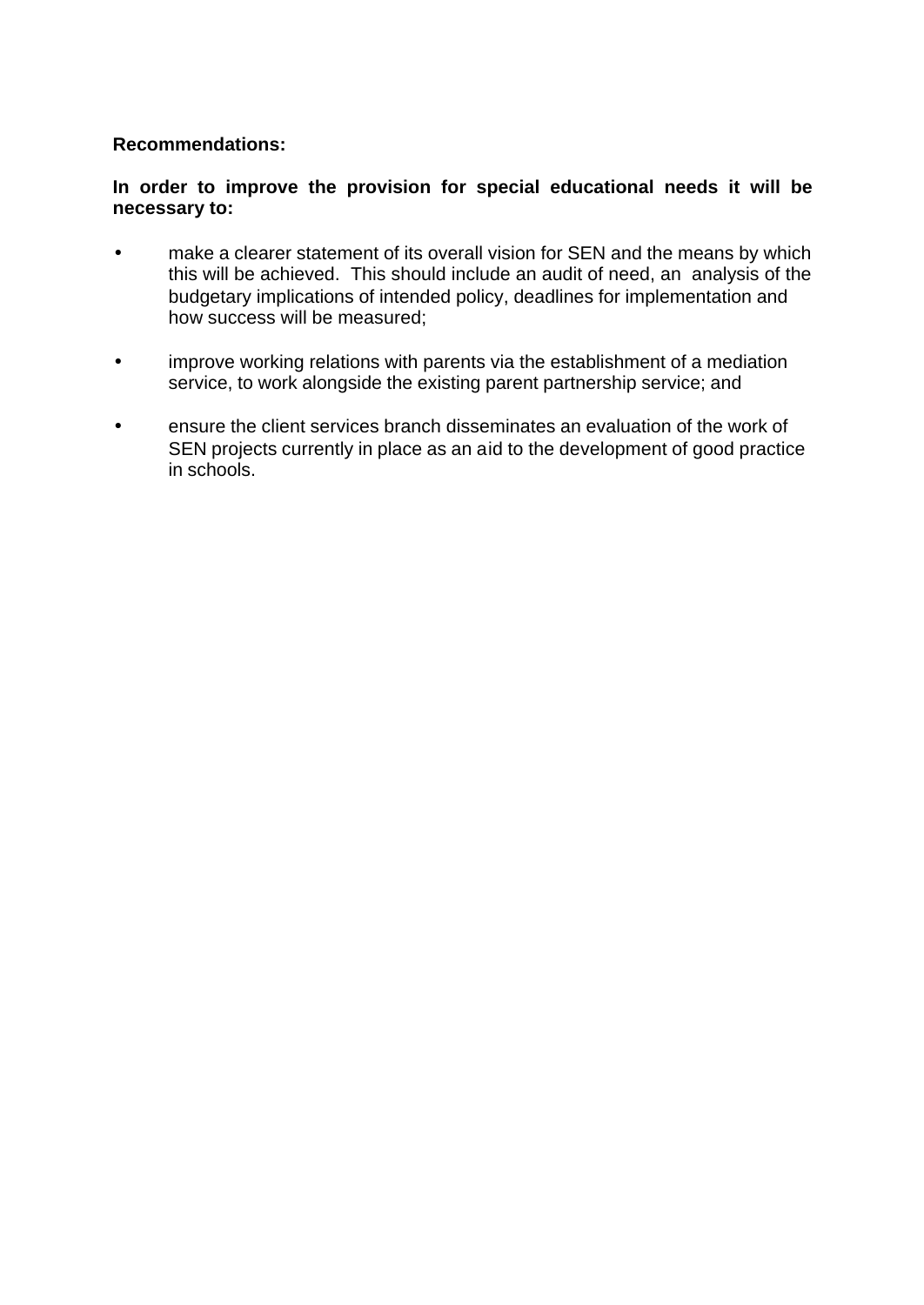#### **SECTION 5: ACCESS**

#### **School Premises**

107. The LEA's asset management planning is weak. It has failed, by several months, to meet the DfEE's deadline for submitting data on the condition of its school buildings. It was also late in sending an updated Local Policy Statement, and will be late, by some weeks, in submitting information on the suitability of school premises. The conversion of these data into the format required by the DfEE has been highly problematic. The survey reports are also limited in terms of specifying the individual works required and the division of funding responsibilities between schools and the LEA. Without the latter, it is difficult for schools to estimate, with any accuracy, what their deployment of funds should be. It is similarly difficult for officers to give authoritative advice to members during the LEA's budget-making process. Overall, schools lack confidence in the survey process.

108. The LEA has been poorly served by its construction and property services department and has decided to outsource the majority of its functions from February 2001. Whilst this may provide a longer-term solution to the LEA's professional support needs, the short-term effect has been to worsen the situation as many of the staff involved have left the authority. The pressure on remaining officers has correspondingly increased. Staff within the education department have borne a particularly heavy burden, especially as the period of decline has corresponded with a major increase in the funding available, in particular in New Deal for School (NDS) grants. Staffing difficulties have also adversely affected the management of some building projects.

109. It is not possible, at present, to compare the backlog of repair, replacement and improvement needs in schools with budgetary provision. The LEA's assessment is that only the highest priority works have been funded from central budgets, for an extended period of years. This has, in part, been the result of poor overall financial management within the Council and the tendency to use repair and maintenance expenditure as a budget regulator. Another key factor has also been the need to deploy much of the available capital funding to meet the need for additional school places. NDS funding has recently enabled the LEA to adequately meet schools' repair and replacement needs. However, should this not continue at present levels there would be significant difficulties in the future. An asset management working group, with school and diocesan representatives has recently been established to advise the LEA on its planning and the priority use of available funding.

110. Schools are not well supported by the LEA in fulfilling their own property management responsibilities. The LEA no longer offers schools a client support service for some major aspects of building maintenance, although a list of approved contractors is available on request. Day-to-day repair and maintenance work can be commissioned direct from its direct services organisation. The quality of work is variable with very long delays in invoicing. The Best Value and business planning unit provides client support for cleaning and grounds maintenance. Almost half of schools buy a grounds maintenance service but only a small minority buy the cleaning service.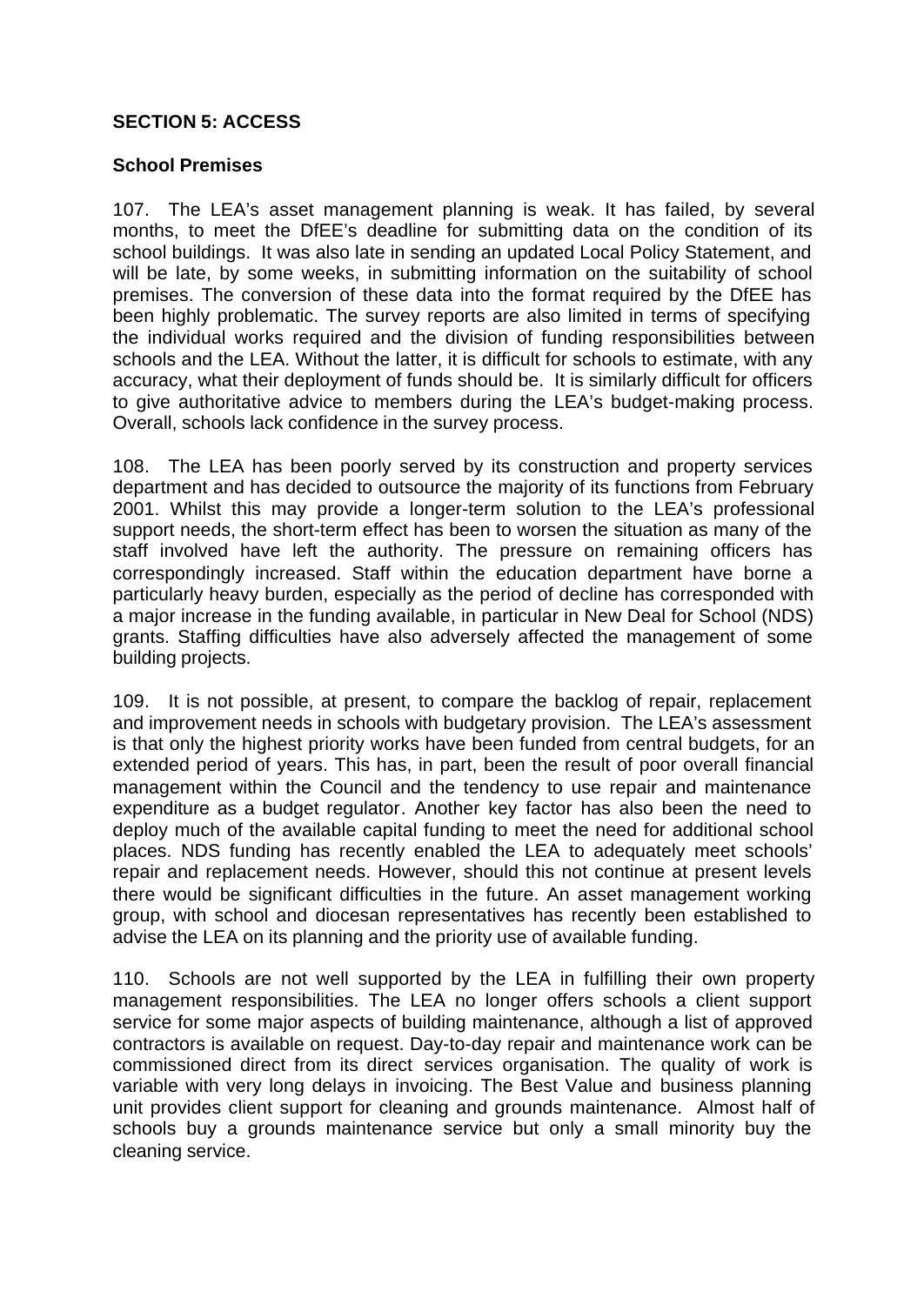#### **The supply of school places**

111. The LEA has an exceptionally difficult task to fulfil, particularly in forecasting the demand for school places. A great deal of time and ingenuity has been applied to the planning process, but the current position is unsatisfactory and the confidence of primary schools is low. The key issue is the very low margin, under two per cent, of places over pupils in the primary sector. This overall position masks a difficult situation in a number of local areas, where the number of pupils on roll exceeds schools' standard admission numbers. The extent of real parental choice in such a situation is very limited. Steps to manage this in the short term have been disruptive, and much of the existing accommodation remains overcrowded.

112. Over 30 per cent of primary age children resident in the borough attend independent schools and by Year 7 the figure rises to some 40 per cent. This is not a stable position, however, and significant fluctuations occur, often at very short notice. Parental regard for individual LEA schools is also particularly sensitive to the latest pupil performance data and inspection findings. Despite satisfactory liaison with schools and other partners, the LEA is unable to forecast demand, even only one year ahead, within the accepted benchmark range of +/- one per cent. The LEA's response to such fluctuations has included opening a series of 'bulge classes' in primary schools. These are disruptive of class organisation and budget management as the year group concerned moves through the school.

113. A further complicating factor is the comparatively low funding levels in the LEA's primary schools, particularly at Key Stage 1. This makes schools very sensitive to the effect of roll fluctuations on their budgets, since they are dependent on average class sizes remaining high. Steps to increase the margin of places in a local area can be understandably unwelcome in such a situation and schools can be particularly critical of short-term measures if the roll projections on which they are based prove to be inaccurate. The LEA is currently in a position where it is criticised both where it acts to enhance provision and where it does not.

114. The LEA is facing further increases in primary school numbers over the next five years and beyond. It has obtained DfEE agreement to a PFI scheme involving two new schools and the expansion of provision at four more. Its target is a four per cent margin of places over pupils, an improvement on the current position but still low by national standards. Given the complexity of delivering the PFI scheme to the required timetable, it will do well to meet this target. There has already been slippage. The associated planning issues are complex and liaison with the other Council departments has not always been smooth. There is a real danger that the LEA will be living from 'hand to mouth' for some years to come.

115. In the secondary sector there is currently a bigger margin of places over pupils, albeit still below the outer London borough average. However, the majority of the surplus places are currently in one school and this is now full in Year 7. Significant increases in roll are expected overall in the next five years and additional provision will be necessary.

116. The LEA's School Organisation Plan was produced on time after full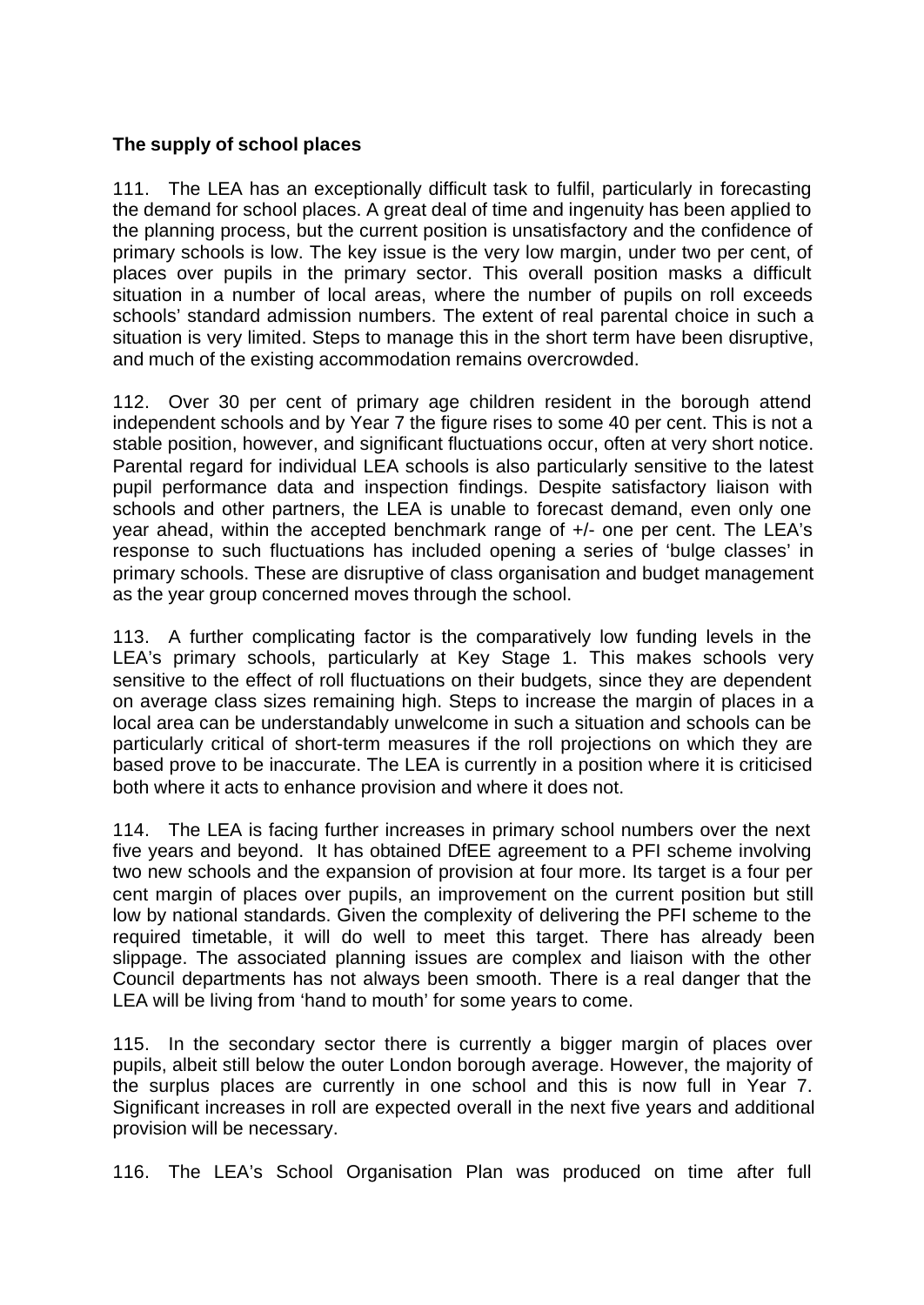consultation and has been recently updated. It provides a clear summary of the projected need in the primary and secondary sectors, together with the action required. The plan is weaker in its coverage of special schools, post-16 and in the provision for children educated otherwise than at school. Given the statutory requirement for full-time provision for such children from September 2002, it is particularly important that the associated accommodation needs are reflected in the Plan. The absence of substantial coverage of all three issues in the Plan masks the extent of the development and review work that is actually being undertaken.

#### **Admissions**

117. The admissions arrangements for both primary and secondary schools are well managed and well regarded by schools. Some improvements could be made in the admissions literature for parents, but there are also some areas of particularly good practice. The timetable for admission to the reception year is appropriate. The administration of admissions is efficient and the LEA handles the very large number of appeals well. Arrangements for the transfer of pupils with SEN statements to mainstream secondary schools are well designed to support inclusion. An Admissions Forum, with wide representation of interested groups, was established in the summer of 1999.

#### **Provision of education otherwise than at school**

118. Provision for excluded pupils is poor. The expenditure by the LEA on education out of school is about half that spent by other outer London boroughs. The authority does not maintain a pupil referral unit (PRU). The only provision for these pupils, unless they obtain a place at the EBD unit attached to a mainstream secondary school, is therefore individual or group tuition provided by the individual tuition service. There is currently a delay between the date of exclusion and the commencement of the tuition. However, the LEA intends to increase resourcing and thereby meet the national 2001 deadline for earlier provision of this tuition.

119. Younger pupils generally receive less than ten hours individual tuition a week, but Year 10 pupils have a slightly broader experience, and Year 11 pupils also undertake a day at college and some careers education and guidance each week. None receive more than 20 hours education per week. Excluded pupils below Year 11, after receiving individual tuition, are generally found places in other schools through the placement panel, which attempts to ensure, in conjunction with parental preference, that no school receives an unduly large number of such cases, but pupils have generally been out of school too long before starting at their new school. Those with SEN statements, or in the process of statutory assessment, go through the SEN Panel and in some cases have had very lengthy periods of individual tuition.

120. The LEA recognises the weakness of its provision and is currently consulting on a proposal to establish one or more PRUs, with the intention of making full-time provision available. However, there is no firm starting date for achieving this. The LEA is also seeking to extend the individual tuition system in the meantime. A new post has recently been created to manage exclusions and reintegration to mainstream schools. This is an area of work where policy development has been overdue but improvements now appear to be in sight.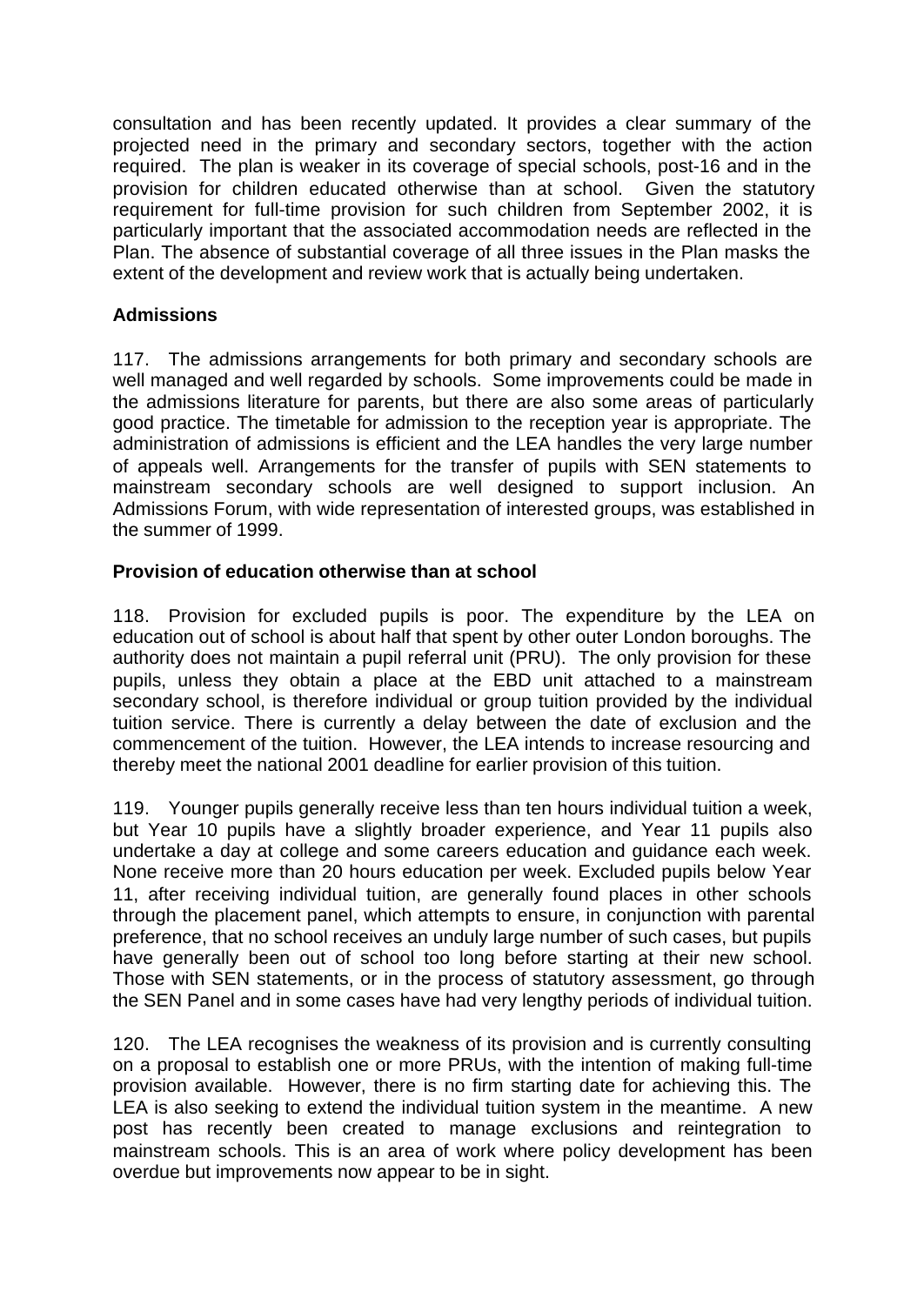121. By contrast, the arrangements for checking provision for pupils educated at home are sound: an inspector and the principal education welfare officer visit the homes, and there is a system for monitoring the data received.

#### **Attendance**

122. The education welfare service (EWS) was reorganised when it reduced in size in the academic year 1999/2000. It now gives a greater proportion of its time to attendance work. This is appropriate, as the secondary attendance figures have fallen for the last two years and the LEA failed to meet its targets for 2000 for reducing unauthorised absences in both primary and secondary schools. The new pattern of deployment of education welfare officers sensibly gives greater support to schools with poor attendance, but there is no service level agreement guaranteeing a specific level of provision.

123. Clear guidance on attendance is given to schools and parents, and the authority meets its statutory functions. Individual casework comprises the majority of the service's work and, although there is evidently some variability of quality, it is generally regarded by schools as being undertaken at least satisfactorily. However, the long-term absence of a significant proportion of officers last year put considerable strain on the service's ability to meet its commitments to schools.

124. The service wisely intends to develop its role in advising schools on attendance, and has already begun useful work in some schools where this support is particularly needed. This work makes some use of attendance data in order to focus support, and gives attention to broader social inclusion issues. Some Richmond schools have experienced difficulties where certain pupils are the responsibility of education welfare services of other LEAs. Richmond's service has tackled this well by making agreements with other LEAs to establish their respective roles and has done its part in developing further liaison.

#### **Behaviour support**

125. The provision for behaviour support is unsatisfactory. Primary provision comprises a small behaviour support team, and a special school for EBD pupils. Secondary provision comprises: outreach support from the Strathmore Centre (a centre run jointly with the social services department); an EBD unit attached to a mainstream school; a programme at the Strathmore Centre for Year 11 pupils at risk of exclusion or offending; and multi-agency support for young people with mental health problems. In addition, the LEA has recently provided an increased level of advice to secondary schools, has reviewed schools' behaviour policies, and offered additional support on a traded basis. However, overall, the LEA spends very little on implementing its Behaviour Support Plan in comparison with other outer London boroughs, and the evidence of this inspection showed that the level of support given to schools and pupils is inadequate and has specific weaknesses.

126. In general, primary schools find the LEA's support at least satisfactory, although several schools visited had experienced difficulties in gaining support from the primary support team when they needed it. There is some evidence of the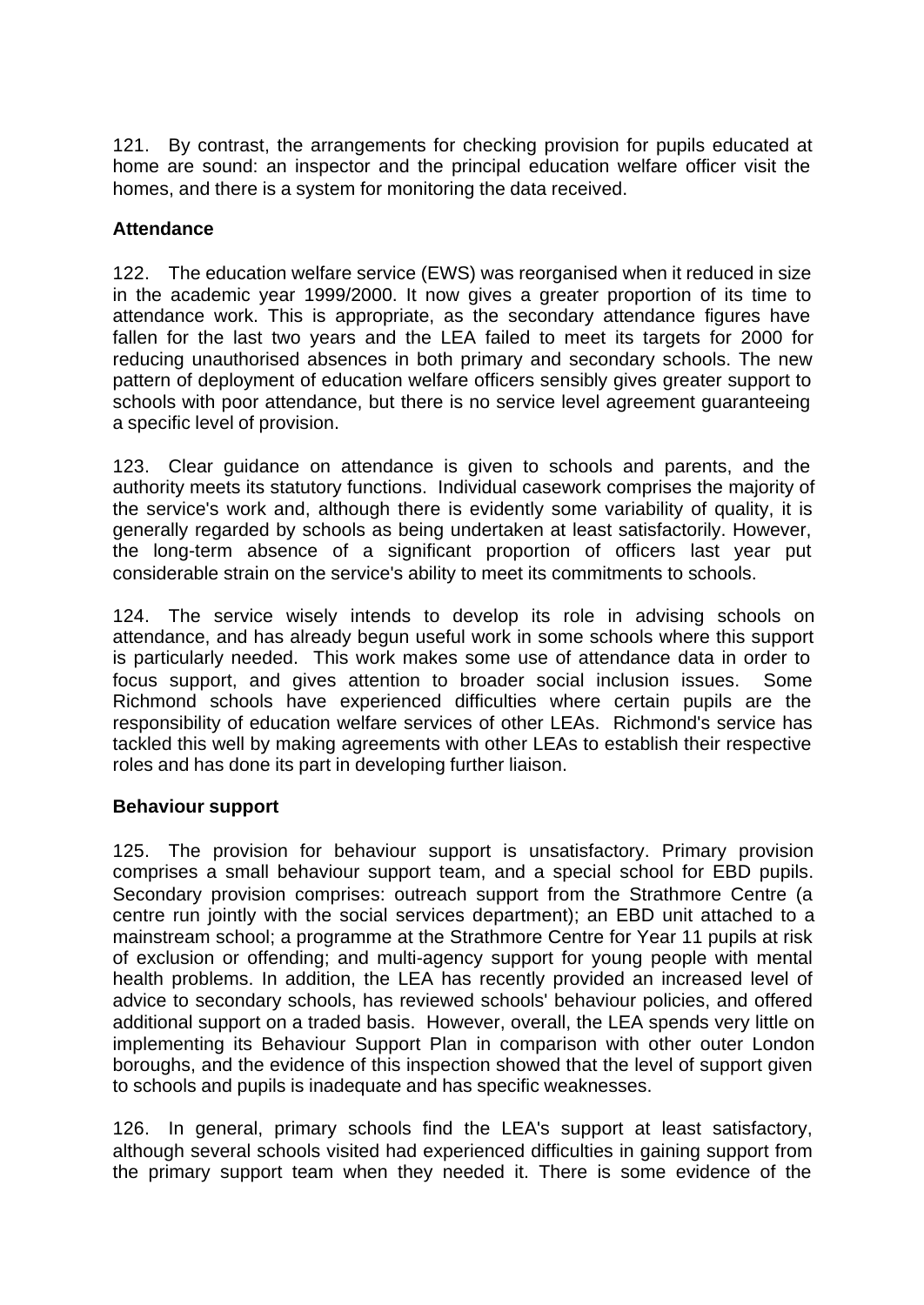effectiveness of this team's work in helping to keep difficult pupils in mainstream education. However, the overall expenditure on the primary phase includes the establishment of an EBD school which is almost half-empty. The authority recognises the unbalanced nature of this provision and is seeking to close the special school and re-deploy its funding.

127. Secondary schools are generally much less satisfied with the support provided: half believe it to be poor. The outreach support from Strathmore Centre has been found to be of very variable quality, and some aspects of its management are weak; for instance, there is no service level agreement detailing the service which will be provided. Although several schools feel the need for more support, only one has sought to purchase this from Strathmore. By contrast, the day programme at the Centre appears to have had some success with very vulnerable pupils, owing to the good level of collaboration there between education and social services. Liaison between this programme and mainstream schools was applauded by two schools visited. Nevertheless, there are management problems: the accommodation is unprepossessing, the curriculum is restricted, and the LEA has not evaluated the quality of provision systematically. According to a recent consultant's report there are also some management problems concerning the EBD unit at a mainstream school, although the unit provides a satisfactory quality of education.

128. In general, then, this is a problematic aspect of the LEA's work. In the past, provision has been uncoordinated and has not met schools' or pupils' needs. The LEA met its target for improvement in the exclusion rate this year, but it is difficult to credit this achievement to the authority rather than to the schools themselves. Nevertheless, three initiatives give grounds for some optimism about improvement. A new managerial post has been created with responsibilities including behaviour support, and this is already bringing a much clearer vision and sense of purpose to what the authority is doing. Some useful developments are now in hand. Secondly, the education department has engaged consultants to give advice on its provision across the age range. Thirdly, as a result of the consultants' reports, the Council is now consulting on a proposal to transfer resources to the secondary phase, and to develop a better continuum of provision, including enlarging the behaviour support team and establishing one or more PRUs.

#### **Health, safety, welfare and child protection**

129. The LEA's current guidance to schools on child protection gives clear advice on appropriate procedures and is about to be updated to take account of national changes. The education welfare service (EWS) is a partner in the local training arrangements, and multi-disciplinary courses at different levels are available to school staff, some covering specialist topics. A new course provides an update on the new national procedures for assessing children in need. Although the LEA is aware of the designated person for child protection in each school, it does not have a system for ensuring that schools update their child protection training regularly. The authority offers a range of health education training to schools, with different levels of courses covering drugs education, HIV/AIDS and other aspects. The LEA has recently revisited its health and safety policy and has asked each governing body to produce its own policy. The LEA has issued guidelines to schools on physical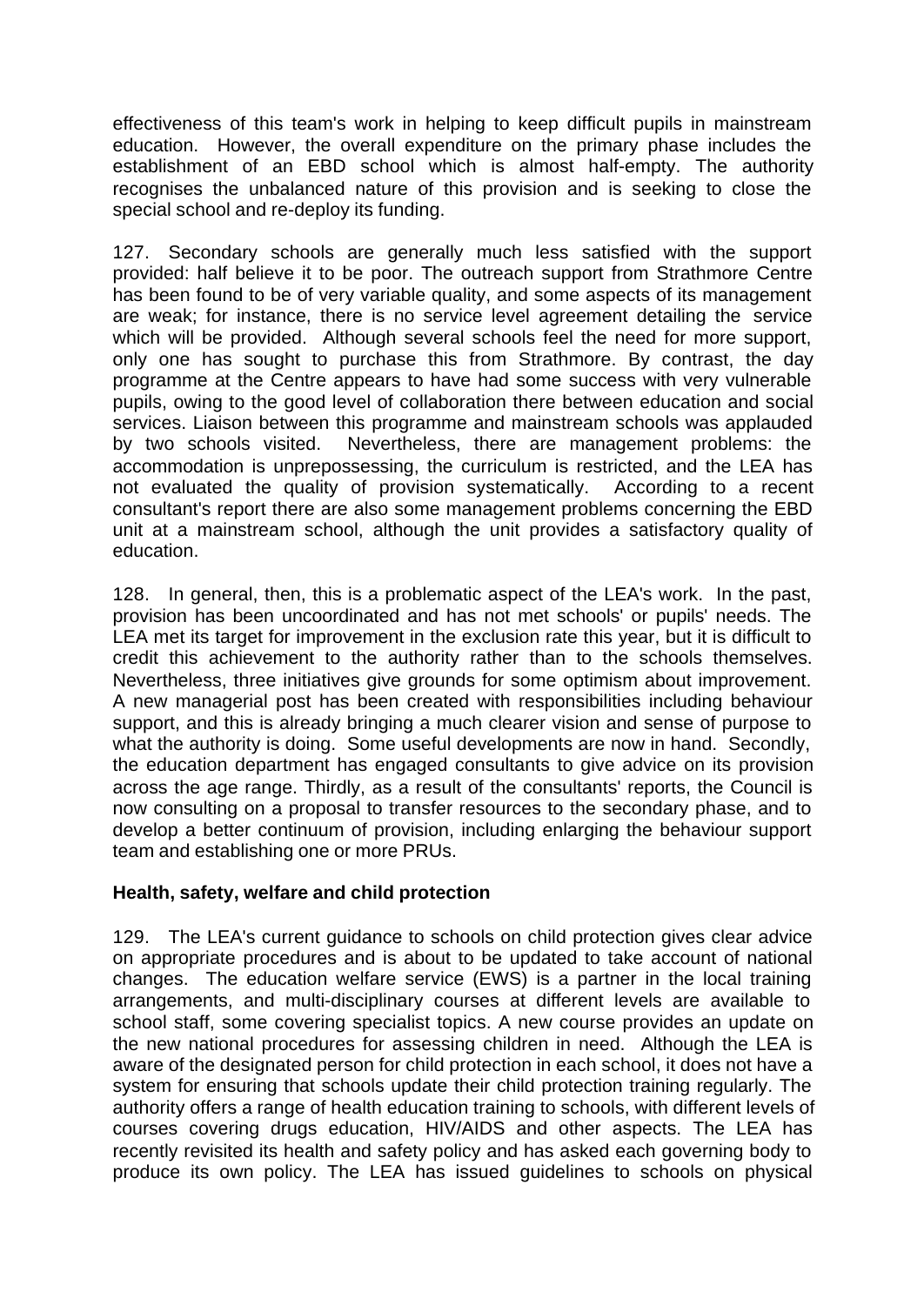restraint of pupils. It checks the safety of equipment used in schools. The authority is involved, through the Training and Enterprise Council, in health and safety checks on pupils' work experience placements. Overall, this range of activities represents satisfactory provision by the LEA.

#### **Children in public care**

130. There are currently about a hundred children in the care of Richmond upon Thames Council, of whom a significant minority are unaccompanied asylum-seekers. Many, however, are educated out of the borough. The education department has a satisfactory knowledge of which schools are attended by those educated in the borough, and the schools are kept informed that these children are in public care. The education department provides full-time individual or group education for several children who have no school place.

131. The education department is moving rapidly to improve its oversight of educational provision, in order to remedy the weaknesses that exist at present. The EWS has recently surveyed the achievement of those educated within the borough, but has not yet collected data on the remainder. However, a database is under construction, which will include all relevant material and will be available to the education and the social services departments. All schools have recently been advised to identify a designated teacher with responsibility for provision for these pupils, and the LEA is intending to provide training for these teachers this term. Schools have been asked to develop Personal Education Plans for these young people; these will be discussed with social workers. The officer responsible for this area of work has briefed elected members on their responsibilities, and a Council steering group is maintaining oversight. Some social workers have attended briefing sessions from education staff. A joint education and social services policy is in preparation. In general, this represents a good level of activity by the education department.

#### **Ethnic minority children**

132. The numbers of minority ethnic pupils, including Travellers, at 12.4 per cent of the school population, is in line with the national figure. They are dispersed across a large proportion of schools. The LEA has established a new, though small, service to meet these pupils' needs. Its strategic aims are sound, and include data analysis and consultancy, as well as direct support to pupils acquiring English as an additional language (EAL). In addition, the authority provides training for schools on the needs of refugee and asylum-seeking children, of whom there are a considerable number, and in some cases provides education welfare support to their families.

133. The authority has detailed data on the ethnic composition of the schools and of each school's EAL needs. This is used to deploy peripatetic staff, mainly for direct EAL work but also for some work with mainstream staff, where the pupils' needs are greatest. There were indications that staff needed further support in a significant number of schools visited and a few schools are uncertain of the level of support they can expect.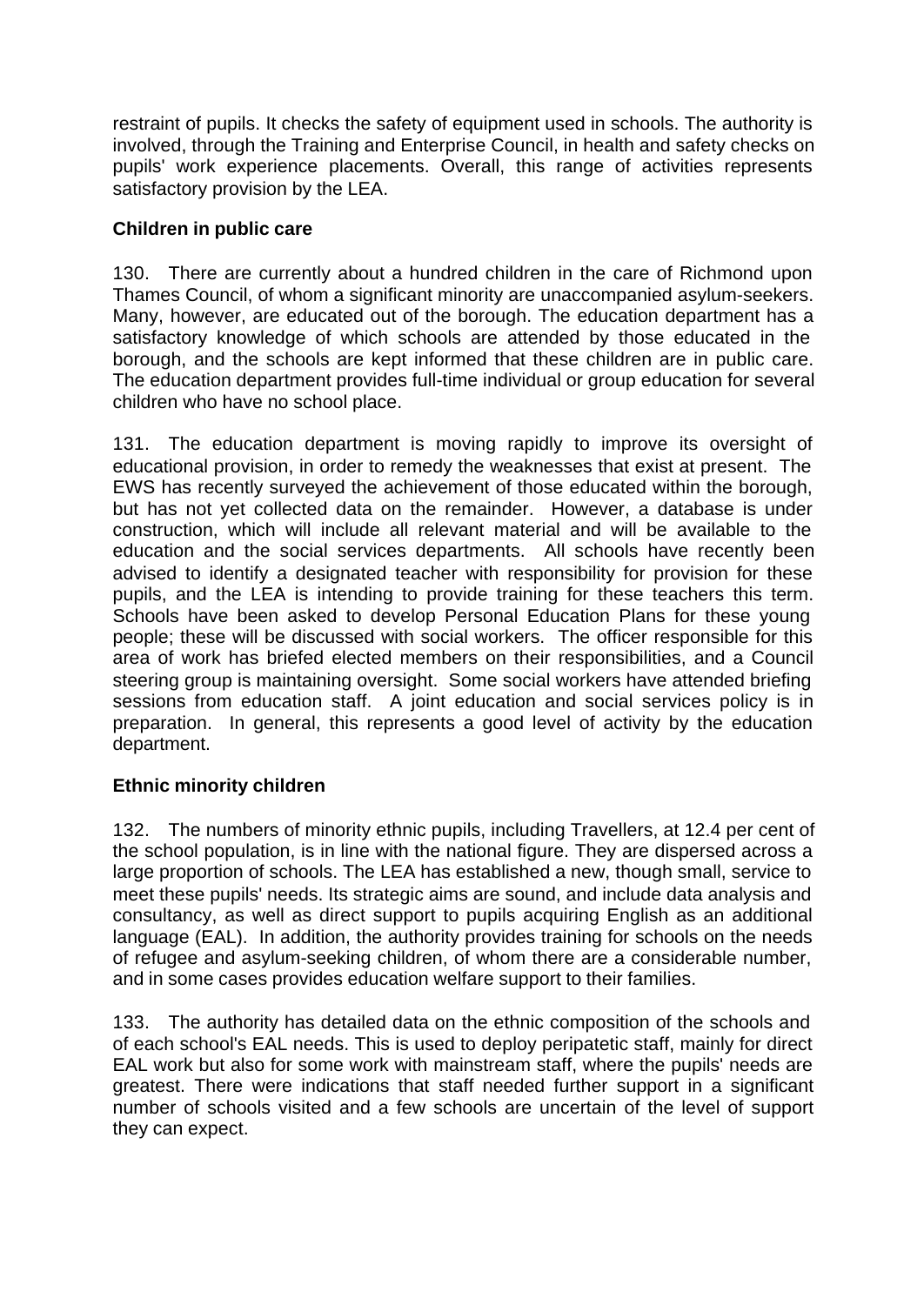134. The LEA has been slow to collect data on the performance of the various ethnic groups and it is has, therefore, not yet formulated policies relevant to particular groups. This analysis, undertaken this year systematically for the first time, suggests that Black groups may be under-performing, especially at secondary schools, relative to other groups. This adds urgency to the need for the service to develop a more strategic role, particularly in giving advice to school staff.

135. Provision for Travellers, when inspected in 1998, was well planned: it aimed to encourage full-time attendance. Provision for house-dwelling Travellers and for circus families was good. Since 1998, when the service was slightly underresourced, the authority has increased the amount of provision.

136. In general, the links between the minority support service and other services are sound and are improving. Links with the IAS are good, and assigned inspectors now raise questions with schools about minority group provision and achievement during the SMIF visits. Links with the numeracy and literacy strategies, and with SEN support, are in place.

#### **Gifted and talented pupils**

137. The LEA has a longstanding commitment to improving classroom provision for very able pupils, and to extending the opportunities available to them. It has produced a helpful policy and has initiated a range of potentially helpful activities, some of which call on the expertise of further and higher education providers. The authority expects all schools to develop their own policies, and gives advice where appropriate. This proved particularly valuable in one school visited. Assigned inspectors enquire into provision for able pupils during the SMIF visits.

138. Working parties have been established for primary and secondary schools respectively, led by part-time co-ordinators funded by the LEA, and good use has been made of national expertise and of local Beacon schools. The authority's approach is sensibly catholic: it has recently developed a web-site as a resource base for able provision, open to parents and pupils as well as to staff. The LEA is now supporting an innovative course in thinking skills for a small number of Year 8 pupils, intended to lead to external accreditation. In general, the LEA's activities have an appropriate emphasis on promoting higher level literacy and numeracy skills but, wisely, also include some other aspects of the curriculum such as media education. However, it has yet to ensure that its activities support the needs of pupils with particular talents in some aspects of the curriculum.

139. There are some indications of the effectiveness of the LEA's work: almost all schools have an able pupils' policy, and the majority have a co-ordinator. Schools' involvement in the working parties is increasing. Whilst it is not possible to identify direct links with educational outcomes, it is noteworthy that Richmond pupils achieve well above the national average at the higher levels of the English, mathematics and science in Key Stages 1 and 2. Furthermore, all the secondary schools are above the median for their national benchmark group for pupils attaining level 6 in English at Key Stage 3 and most are also above the median in mathematics and science. In general, this area of work is a strength in the LEA's provision.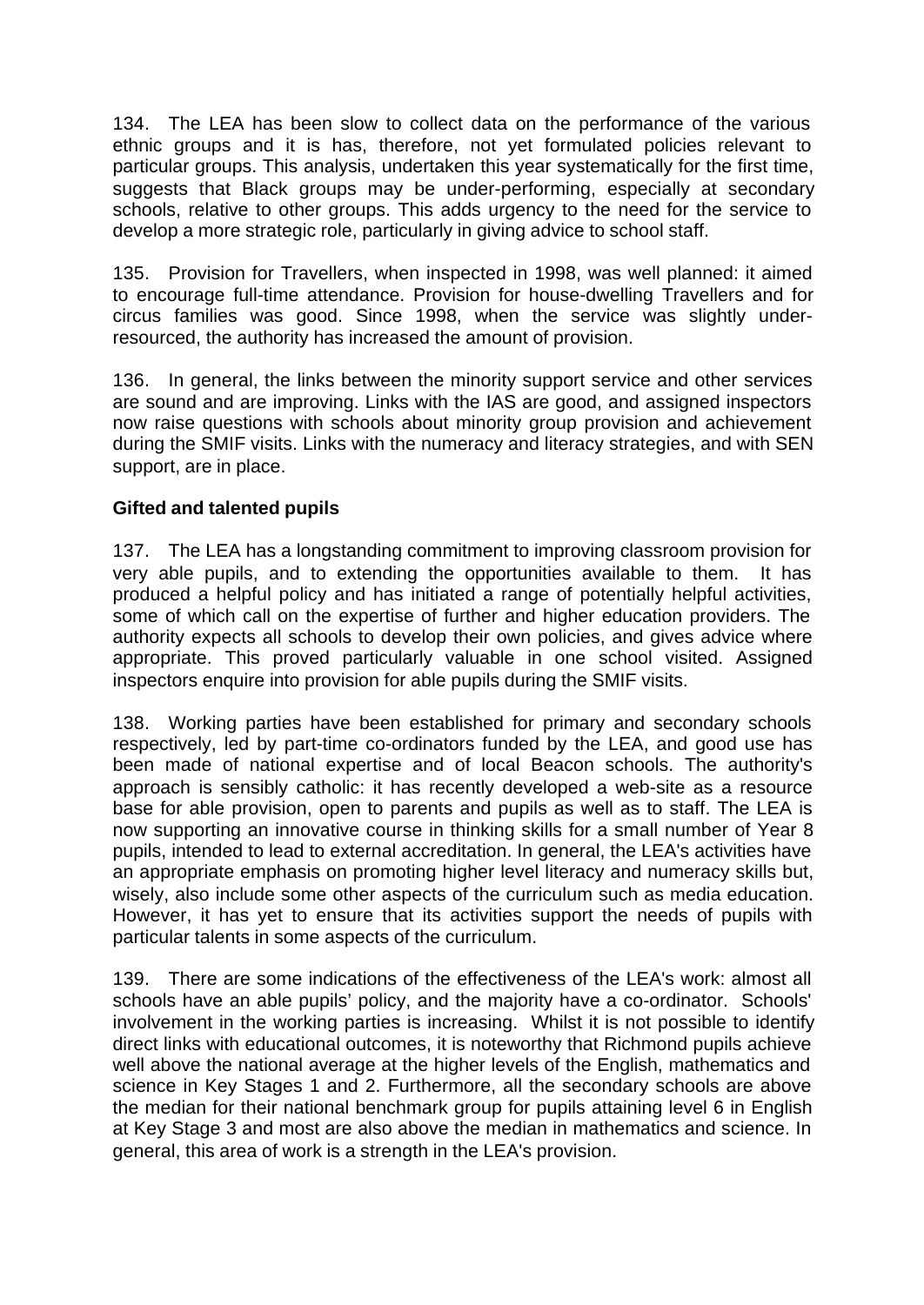#### **Measures to combat racism**

140. The education department has a history of initiatives to oppose racial harassment, and this is now being strengthened as a result of new Council policy (which preceded the report of the 1999 inquiry into the death of Stephen Lawrence). The Council has developed a system for monitoring racial crime, and is now seeking to meet equality standards. The education department has instituted an action plan including measures to ensure racial equality in its own staffing procedures. Within the department there is an anti-racial harassment steering group with broadly appropriate membership, except that it lacks representation from elected members. A range of appropriate initiatives is in place, such as guidance to schools and parents, training for new staff and an anti-racist publicity campaign. Schools have recently been asked to record racist incidents and the education department collates the data. A small number of schools did not send in a return. Assigned inspectors enquired into schools' monitoring procedures during their routine visits last year and the service wisely intends to discuss particular racist incidents with schools in future years. The education department monitors exclusions by ethnicity. Overall, the education department is making a sound response to the Macpherson Report.

#### **Social exclusion**

141. Overall, the authority is not making adequate provision for vulnerable pupils. Some of its key functions, such as attendance support, provision for children in public care and minority ethnic pupils, are exercised with clear aims and appropriate procedures, but these and other functions sometimes suffer from weaknesses in the range of what is provided. Schools are not always aware of what they are entitled to, and the authority has not always been able to meet its commitments when, for instance, its staff have been absent. Beyond these difficulties, which can remedied by administrative action, there are more serious problems in providing behaviour support for schools and meeting the needs of pupils who have no school place. With these, schools and pupils are dependent on the Council pressing forward with improved policy and a greater commitment of resources.

142. The authority has consulted schools about some aspects of its work on inclusion. It has sensibly begun the process of self-challenge by using external consultants to evaluate its provision in some areas and is now acting on their findings. Some recent action by the LEA has been stimulated by its own analysis of data, and it is also currently responding to a critical review of provision by the District Auditor. However, it has not yet embarked on a thorough analysis of the costeffectiveness of its provision and has not yet achieved a clear model for targeting its resources.

143. Overall, though, despite the range of problems, this is an area of work where much has been accomplished recently in clarifying service polices and procedures, developing new activities, and implementing some useful quality assurance measures. There is good reason to believe that, given the right overall policy steer, further progress will be made.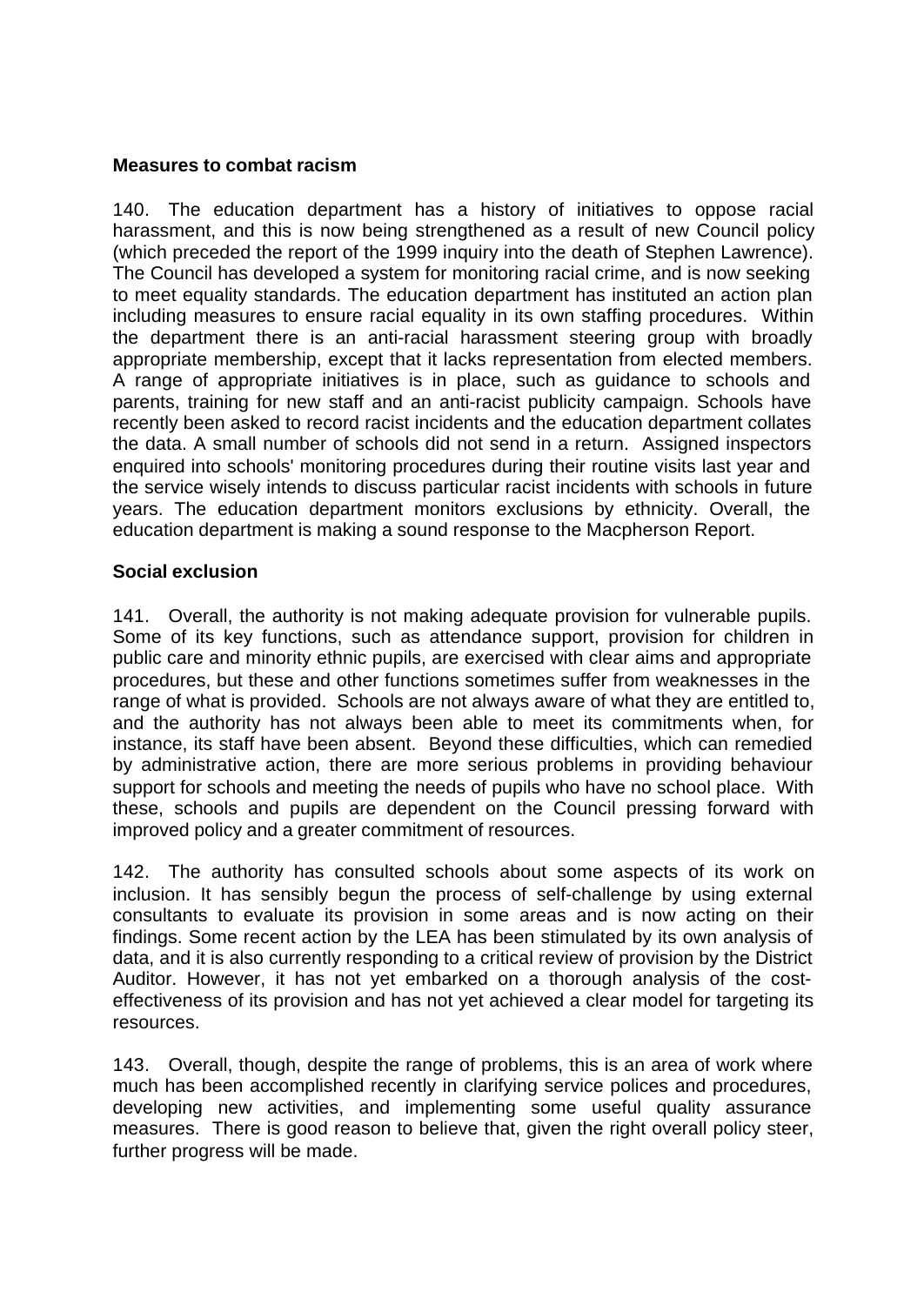#### **Recommendations:**

#### **In order to improve pupils' access to education it will be necessary to:**

- ensure that a suitable margin of school places over anticipated demand is provided, of at least the level of 4 per cent currently planned for the primary sector;
- reassess the relationship between the class size assumptions in the funding formula and the likely sizes of classes in Key Stage 1 in particular;
- take action to bring the asset management process in line with the DfEE's timetable;
- address jointly, the issues of planning school places and delegated funding for schools;
- assess the requirements for repair, replacement and improvement expenditure against the budgetary provision held centrally by the LEA and that delegated to schools;
- provide a service level agreement between the client services division and schools to give a clearer specification and commitment to the role of the education welfare service in supporting attendance;
- act urgently, when consultation on its current improvement plan is completed, in order to give better support to schools regarding pupils with behaviour problems. Its action should be based on the need to improve practical support for secondary schools and to create full-time provision for pupils out of school;
- regularly monitor the educational progress of all children in public care, including those educated outside the borough, and record this, as planned, on a joint education and social services database; and
- ensure that the minority ethnic support service specifies its commitment to schools more clearly through a service level agreement, and should develop its strategic role in advising schools on good practice in supporting underperforming groups.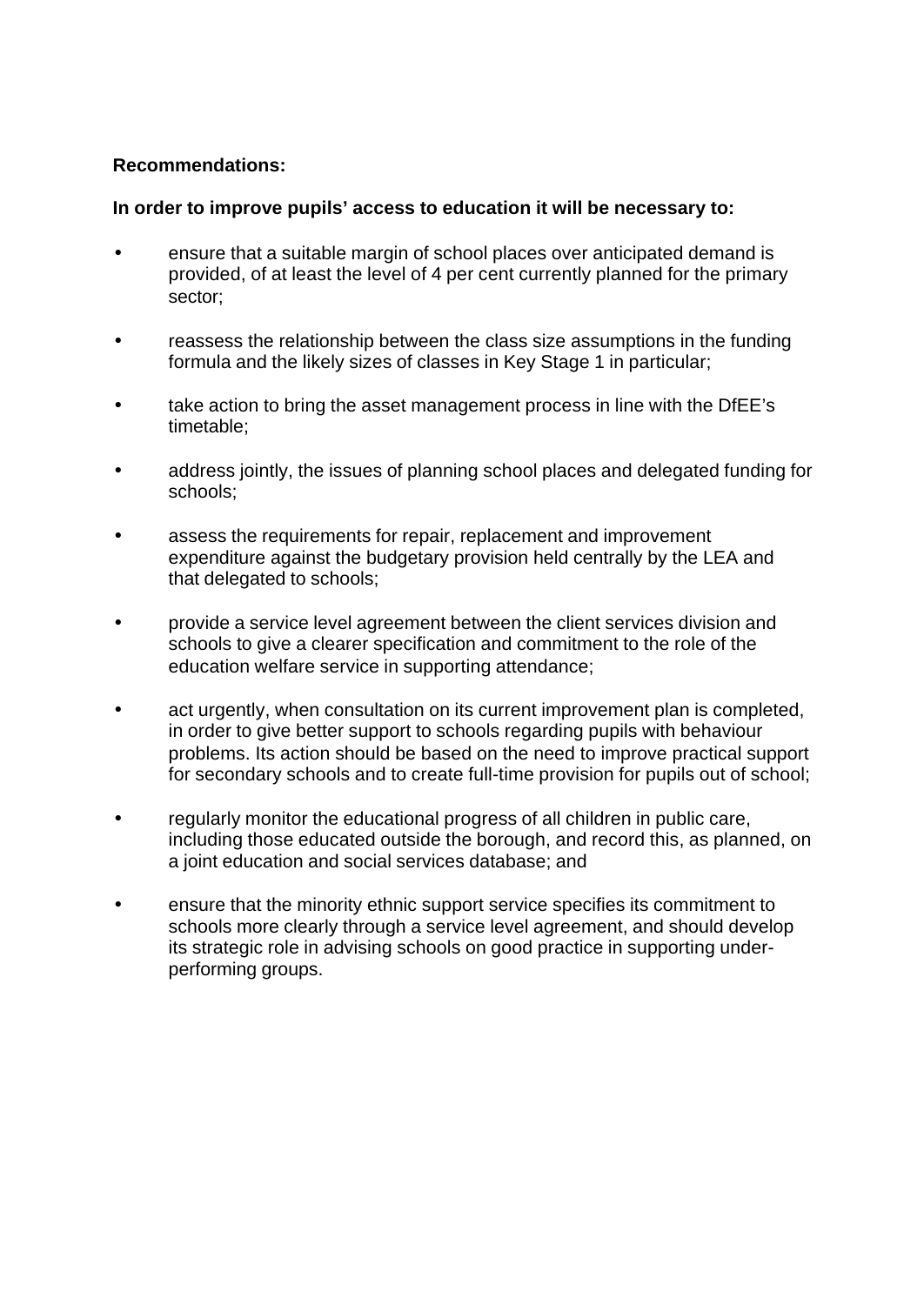#### **APPENDIX: RECOMMENDATIONS**

#### **Recommendations:**

#### **In order to improve the strategy for school improvement it will be necessary to:**

- require all services to develop budgetary strategies compatible with the overall community plan;
- ensure that the financial provision for the support of pupils with special educational needs (SEN) is realistic, and that the SEN strategy has particular regard to budgetary management; and
- improve the EDP by specifying clearer, quantifiable success criteria, more detailed timescales, better links across the different priorities for vulnerable pupils, and a more focused priority relating to promoting excellence and the distinctive character of each school.

#### **In order to improve support for school improvement it will be necessary to:**

- differentiate, by individual school need, the number of core monitoring visits to schools by assigned inspectors; and
- present a clearer ICT strategy, and improve the range and quality of advice.

#### **In order to improve the strategic management it will be necessary to:**

- clarify and improve the strategic role of the Chief Education Officer;
- revise the information booklet for schools on LEA services to include clearer guidance on entitlement to centrally funded services and information on schools' responsibilities, should they decline to purchase a service from the LEA; and
- produce a strategic development plan for information management and ICT administrative support covering planned activities, timescales, resource implications, performance indicators, and targets and circulate the plan to all schools.

#### **In order to improve the provision for special educational needs it will be necessary to:**

- make a clearer statement of its overall vision for SEN and the means by which this will be achieved. This should include an audit of need, an analysis of the budgetary implications of intended policy, deadlines for implementation and how success will be measured;
- improve working relations with parents via the establishment of a mediation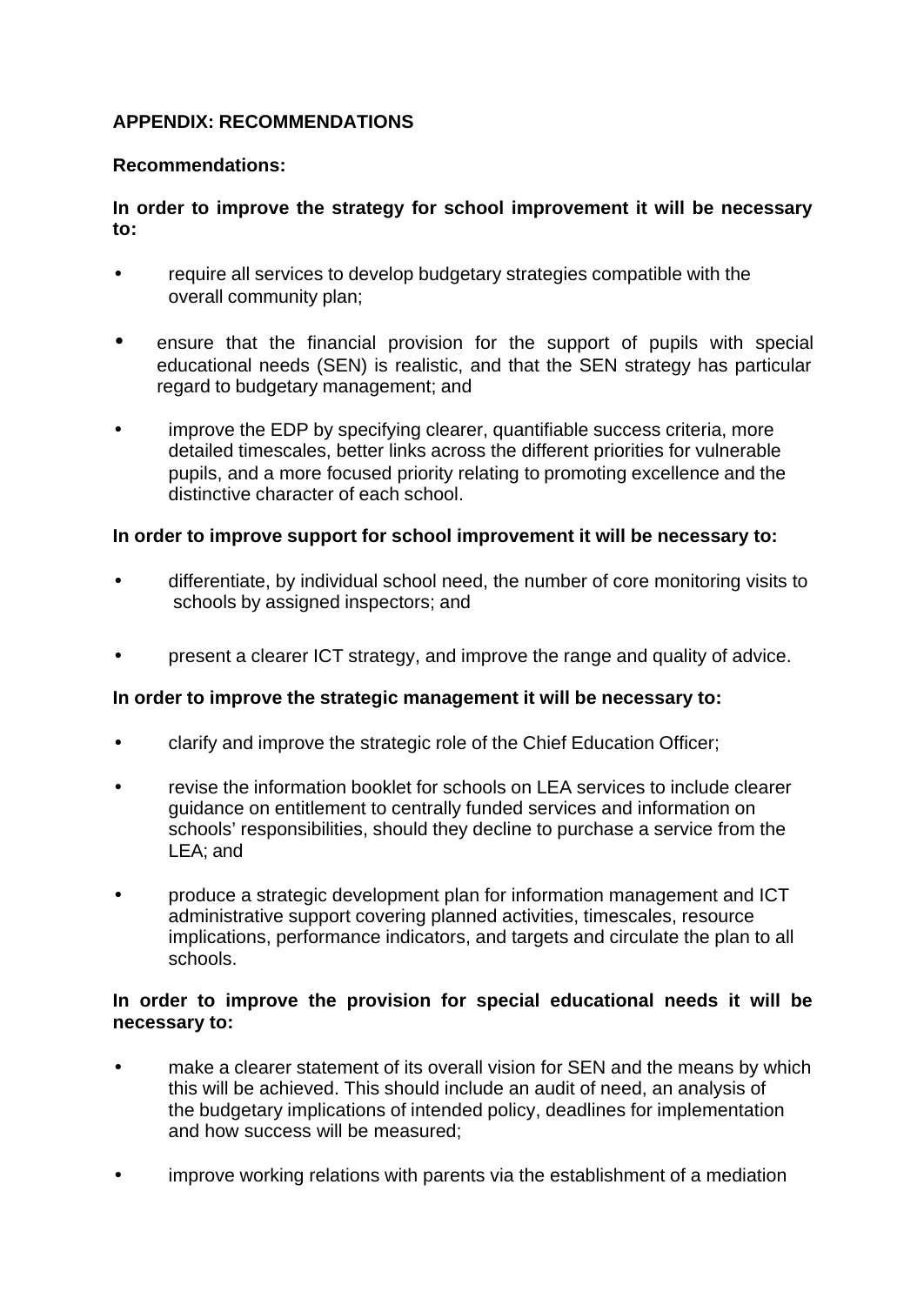service, to work alongside the existing parent partnership service; and

• ensure the client services branch disseminates an evaluation of the work of SEN projects currently in place as an aid to the development of good practice in schools.

#### **In order to improve pupils' access to education it will be necessary to:**

- ensure that a suitable margin of school places over anticipated demand is provided, of at least the level of 4 per cent currently planned for the primary sector;
- reassess the relationship between the class size assumptions in the funding formula and the likely sizes of classes in Key Stage 1 in particular;
- take action to bring the asset management process in line with the DfEE's timetable;
- address jointly, the issues of planning school places and delegated funding for schools;
- assess the requirements for repair, replacement and improvement expenditure against the budgetary provision held centrally by the LEA and that delegated to schools;
- provide a service level agreement between the client services division and schools to give a clearer specification and commitment to the role of the education welfare service in supporting attendance;
- act urgently, when consultation on its current improvement plan is completed, in order to give better support to schools regarding pupils with behaviour problems. Its action should be based on the need to improve practical support for secondary schools and to create full-time provision for pupils out of school;
- regularly monitor the educational progress of all children in public care, including those educated outside the borough, and record this, as planned, on a joint education and social services database; and
- ensure that the minority ethnic support service specifies its commitment to schools more clearly through a service level agreement, and should develop its strategic role in advising schools on good practice in supporting underperforming groups.